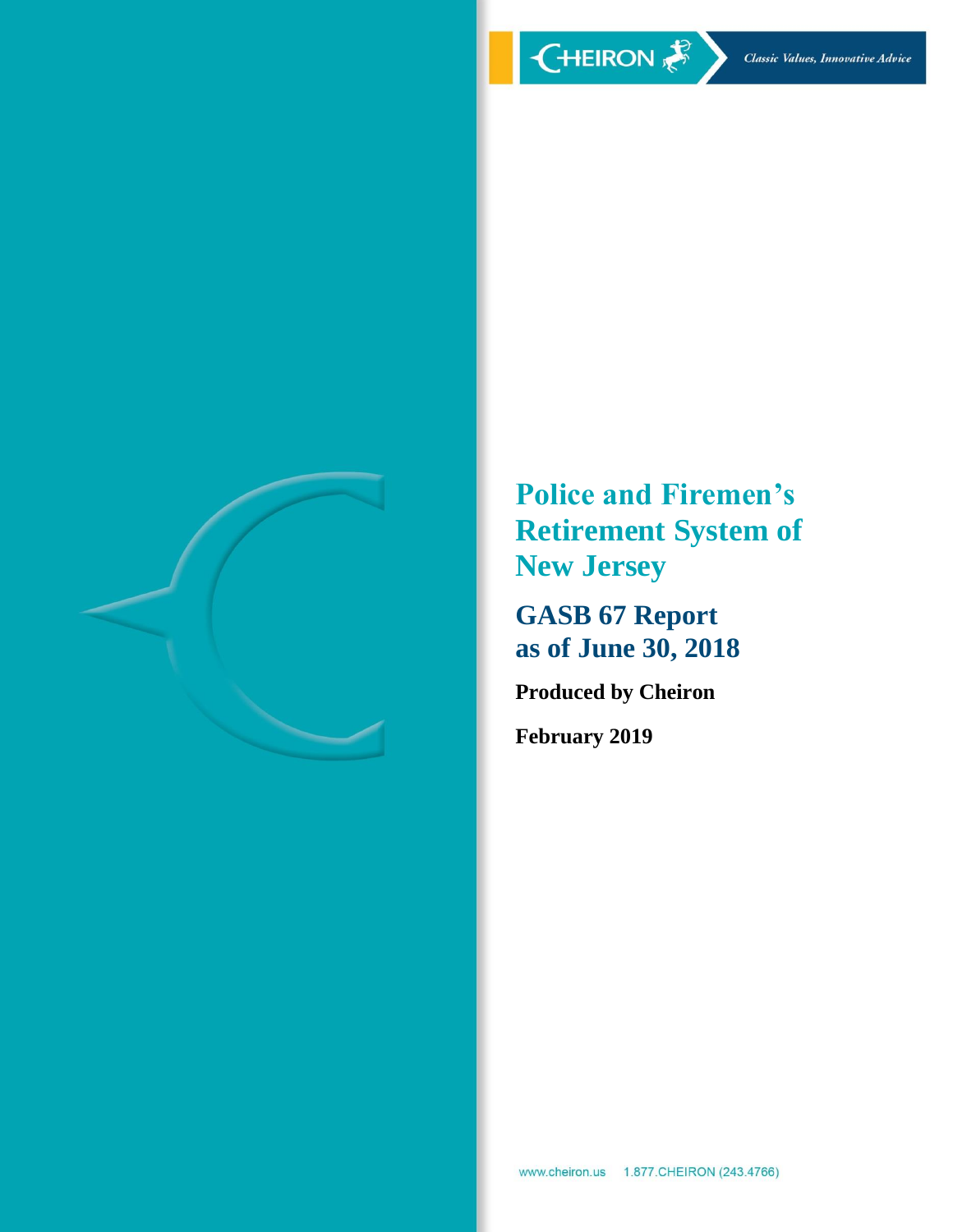# **TABLE OF CONTENTS**

| <b>Section</b>                  | <u>Page</u> |
|---------------------------------|-------------|
| Section I                       |             |
| <b>Section II</b>               |             |
| Section III                     |             |
| Section IV                      |             |
| Section V                       |             |
| Section VI                      |             |
|                                 |             |
| <i><u><b>Appendices</b></u></i> |             |
| Appendix A                      |             |
| Appendix B                      |             |
| Appendix C                      |             |
| Appendix D                      |             |
| Appendix E                      |             |

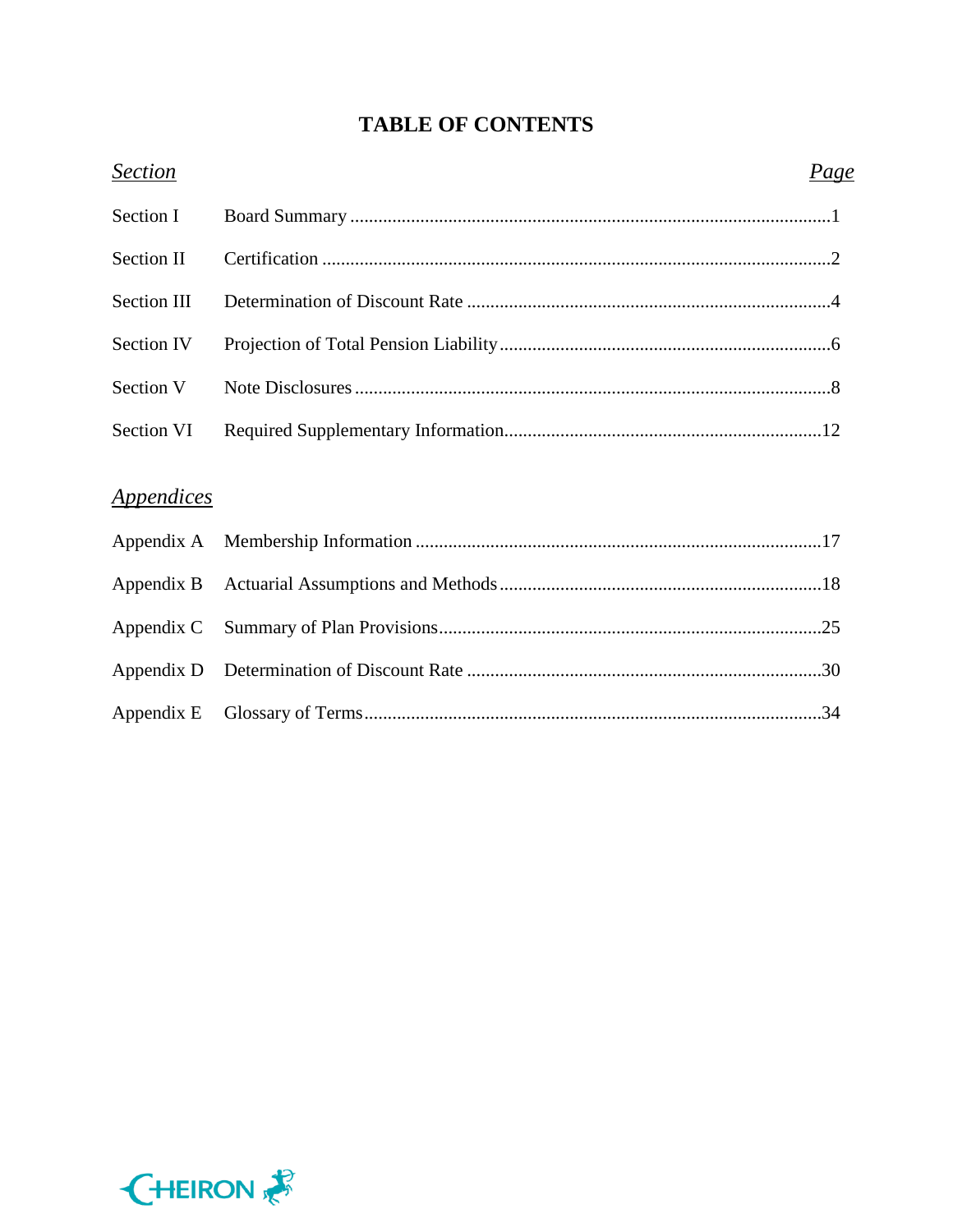# **SECTION I – BOARD SUMMARY**

The purpose of this report is to provide accounting and financial disclosure information under Government Accounting Standards Board Statement 67 for the Police and Firemen's Retirement System of New Jersey. This information includes:

- Projection of the Total Pension Liability from the valuation date to the measurement date,
- Calculation of the Net Pension Liability at the discount rate as well as discount rates 1% higher and lower than the discount rate, and
- Changes in the Net Pension Liability.

# **Highlights**

The reporting date for the Police and Firemen's Retirement System of New Jersey (PFRS) is June 30, 2018. Measurements as of the reporting date are based on the fair value of assets as of June 30, 2018 and the Total Pension Liability as of the valuation date, July 1, 2017, updated to June 30, 2018. There was a change in assumptions as the discount rate used to measure the Total Pension Liability was changed as of the measurement date. We are not of any other significant events between the valuation date and the measurement date so the update procedures only included the addition of service cost and interest cost offset by actual benefit payments and an adjustment to reflect the change in discount rate.

The June 30, 2017 values shown in this report are based on the prior actuary's GASB report.

The following table provides a summary of the key results during this reporting period broken out by State, Local Employers and in Total for the System.

| <b>Table I-1</b><br><b>Summary of Results</b>                           |                               |                     |  |  |  |  |  |  |  |
|-------------------------------------------------------------------------|-------------------------------|---------------------|--|--|--|--|--|--|--|
| <b>June 30, 2017</b><br><b>Measurement Date</b><br><b>June 30, 2018</b> |                               |                     |  |  |  |  |  |  |  |
| <b>State</b>                                                            |                               |                     |  |  |  |  |  |  |  |
| <b>Total Pension Liability</b>                                          | $\mathbb{S}$<br>5,837,506,505 | \$5,939,531,281     |  |  |  |  |  |  |  |
| <b>Plan Fiduciary Net Position</b>                                      | 1,508,202,229                 | 1,543,788,140       |  |  |  |  |  |  |  |
| Net Pension Liability                                                   | \$<br>4,329,304,276           | \$<br>4,395,743,141 |  |  |  |  |  |  |  |
| <b>Local Employers</b>                                                  |                               |                     |  |  |  |  |  |  |  |
| <b>Total Pension Liability</b>                                          | \$40,960,053,149              | \$41,471,190,457    |  |  |  |  |  |  |  |
| <b>Plan Fiduciary Net Position</b>                                      | 25,590,353,871                | 24,303,930,259      |  |  |  |  |  |  |  |
| Net Pension Liability                                                   | \$15,369,699,278              | \$17,167,260,198    |  |  |  |  |  |  |  |
| <b>Total</b>                                                            |                               |                     |  |  |  |  |  |  |  |
| <b>Total Pension Liability</b>                                          | \$46,797,559,654              | \$47,410,721,738    |  |  |  |  |  |  |  |
| <b>Plan Fiduciary Net Position</b>                                      | 27,098,556,100                | 25,847,718,399      |  |  |  |  |  |  |  |
| Net Pension Liability                                                   | \$19,699,003,554              | \$21,563,003,339    |  |  |  |  |  |  |  |

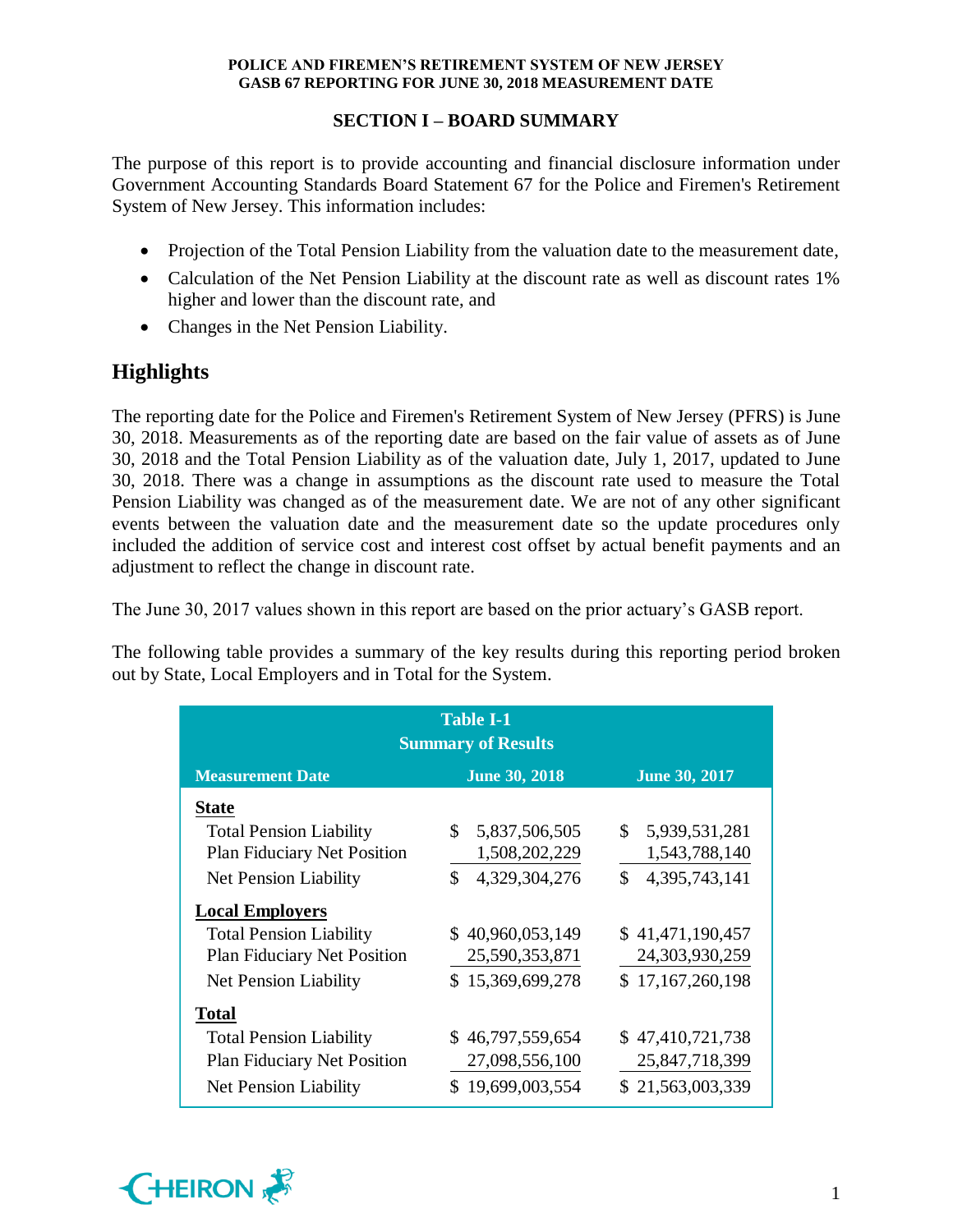# **SECTION II – CERTIFICATION**

The purpose of this report is to provide accounting and financial reporting information under GASB 67 for the Police and Firemen's Retirement System of New Jersey (PFRS). This report is for the use of PFRS, the Division of Pensions and Benefits and their auditors in preparing financial reports in accordance with applicable law and accounting requirements. This report is not appropriate for other purposes, including the measurement of funding requirements for PFRS and estimating the price to settle PFRS's obligations.

In preparing our report, we relied on information (some oral and some written) supplied by the Division of Pensions and Benefits. This information includes, but is not limited to, the plan provisions, employee data, and financial information. We performed an informal examination of the obvious characteristics of the data for reasonableness and consistency in accordance with Actuarial Standard of Practice No. 23.

Future actuarial measurements may differ significantly from the current measurements due to such factors as the following: plan experience differing from that anticipated by the economic or demographic assumptions; changes in economic or demographic assumptions; and changes in plan provisions or applicable law.

For purposes of this report, the calculation of the Total Pension Liability and the projection of the Plan's contributions and projected benefit payments were based on the recommended demographic assumptions of the July 1, 2010 – June 30, 2013 Experience Study prepared by the prior actuary, which was approved by the Board of Trustees on February 9, 2015. Cheiron has reviewed this experience study. While we consider these assumptions to be generally reasonable, we have not yet performed our own actuarial experience study.

Based on the State Treasurer's recommendation the following economic assumptions are used to determine the Total Pension Liability and the actuarially determined contributions:

- Effective with the July 1, 2017 valuation: 7.50% per annum,
- Effective with the July 1, 2019 valuation: 7.30% per annum,
- Effective with the July 1, 2021 valuation: 7.00% per annum,

In accordance with Paragraph 40 of GASB Statement No. 67, the projection of the Plan's fiduciary net position is based on a long-term expected rate of return of 7.00% per annum.

To the best of our knowledge, this report and its contents have been prepared in accordance with generally recognized and accepted actuarial principles and practices that are consistent with the Code of Professional Conduct and applicable Actuarial Standards of Practice set out by the Actuarial Standards Board. Furthermore, as credentialed actuaries, we meet the Qualification Standards of the American Academy of Actuaries to render the opinion contained in this report. This report does not address any contractual or legal issues. We are not attorneys and our firm does not provide any legal services or advice.

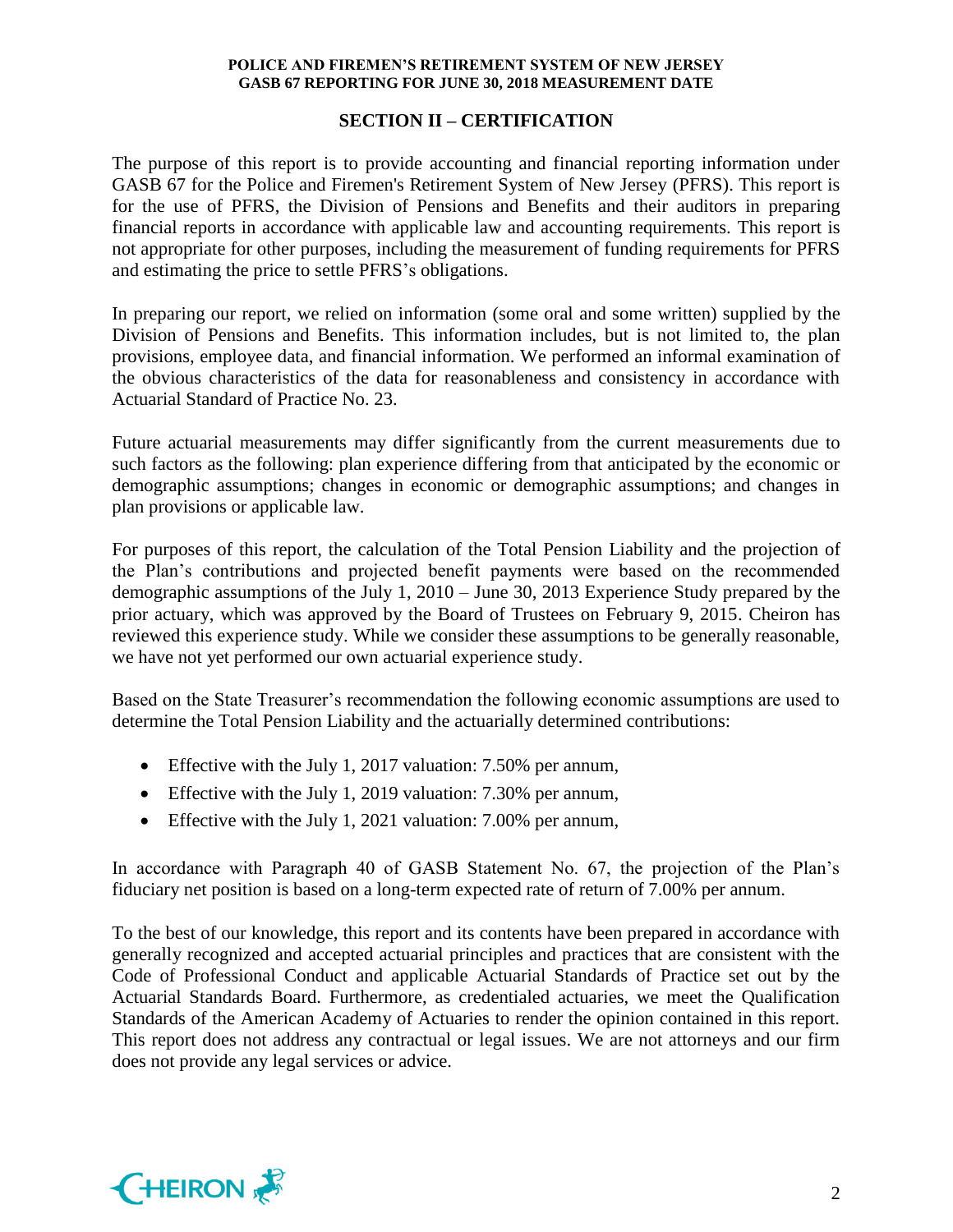### **SECTION II – CERTIFICATION**

This report was prepared for PFRS for the purposes described herein and for the use by the plan auditor in completing an audit related to the matters herein. Other users of this report are not intended users as defined in the Actuarial Standards of Practice, and Cheiron assumes no duty or liability to any other user.

Janet Cranna, FSA, FCA, MAAA, EA Anu Patel, FSA, MAAA, EA Principal Consulting Actuary Principal Consulting Actuary

Patil

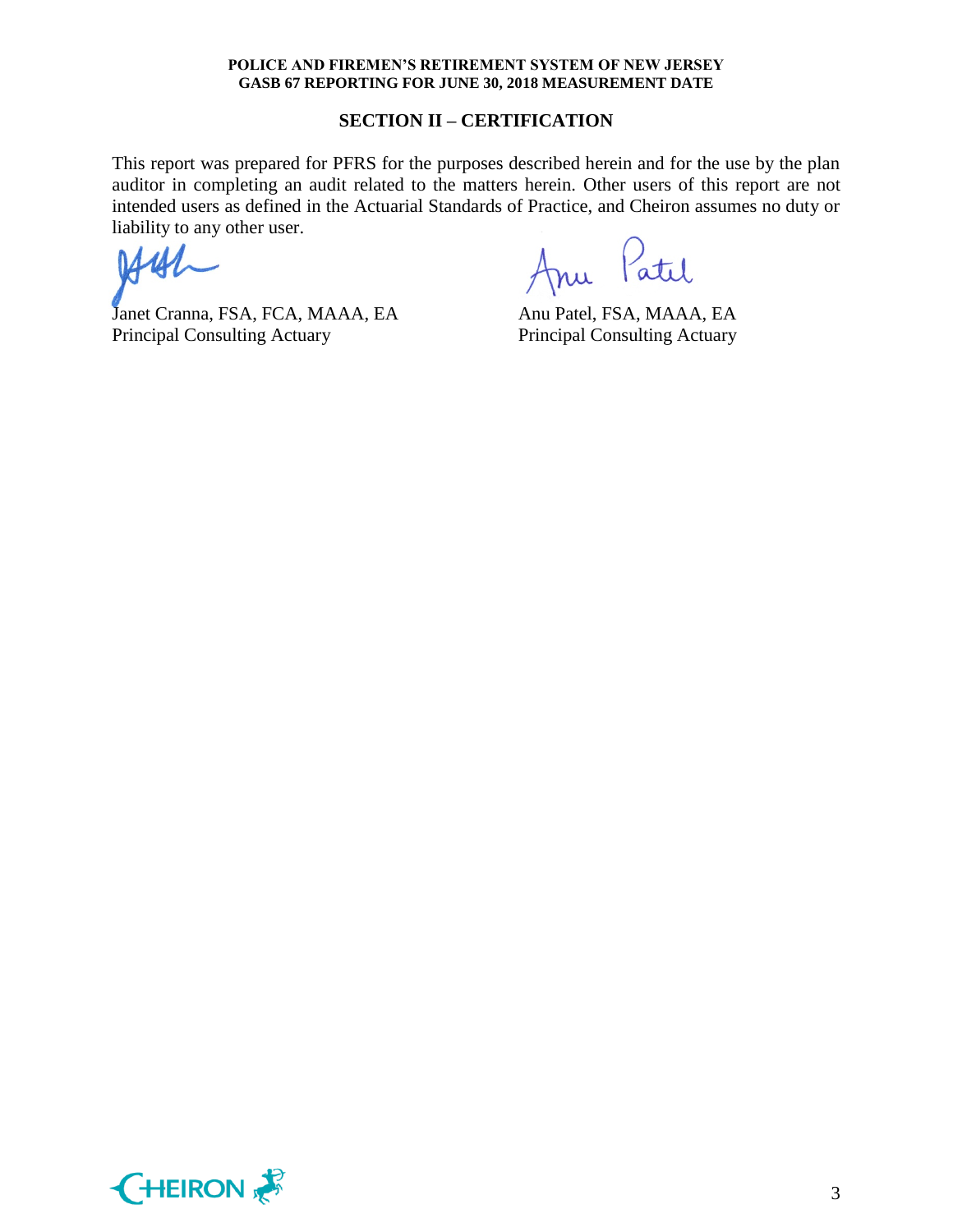# **SECTION III – DETERMINATION OF DISCOUNT RATE**

The discount rate used to measure the Total Pension Liability was 6.14% as of June 30, 2017 and 6.51% as of June 30, 2018. As discussed with the Division of Pensions and Benefits, the projection of cash flows used to determine the discount rate as of June 30, 2018 assumed:

- In accordance with Paragraph 40 of GASB Statement No. 67, the projection of the Plan's fiduciary net position is based on a long-term expected rate of return of 7.00% per annum.
- In accordance with Paragraph 37 of GASB Statement No. 67, the projection of the Plan's contributions and projected benefit payments were based on the recommended demographic assumptions of the July 1, 2010 – June 30, 2013 Experience Study prepared by the prior actuary, which was approved by the Board of Trustees on February 9, 2015.

Based on the State Treasurer' recommendation the following economic assumptions are used to determine the actuarially determined contributions:

- o Effective with the July 1, 2017 valuation: 7.50% per annum,
- o Effective with the July 1, 2019 valuation: 7.30% per annum,
- o Effective with the July 1, 2021 valuation: 7.00% per annum.
- It is assumed that the Local employers will contribute 100% of their actuarially determined contribution and 100% of their Non-Contributory Group Insurance Premium Fund (NCGIPF) contribution while the State will contribute 50% of their actuarially determined contribution and 100% of their NCGIPF contribution. The 50% contribution rate is the actual total State contribution rate paid in fiscal year ending June 30, 2018 with respect to the actuarially determined contribution for the fiscal year ending June 30, 2018 for all State administered retirement systems.
- Prior to FYE 2018, it was assumed the State would make pension contributions the June 30<sup>th</sup> following the valuation date. Effective with FYE 2018, Chapter 83, P.L. 2016 requires the State to make pension contributions on a quarterly basis: at least 25 percent by September 30, at least 50 percent by December 31, at least 75 percent by March 31, and at least 100 percent by June 30.
- In accordance with Chapter 98, P. L. 2017, PFRS receives 1.2% of the proceeds of the Lottery Enterprise for a period of 30 years. Revenues received from lottery proceeds are assumed to be contributed to the System on a monthly basis.
- $\bullet$  It is assumed that Local employers' contributions are expected to be received on April  $1<sup>st</sup>$ , 21 months after the associated valuation date.

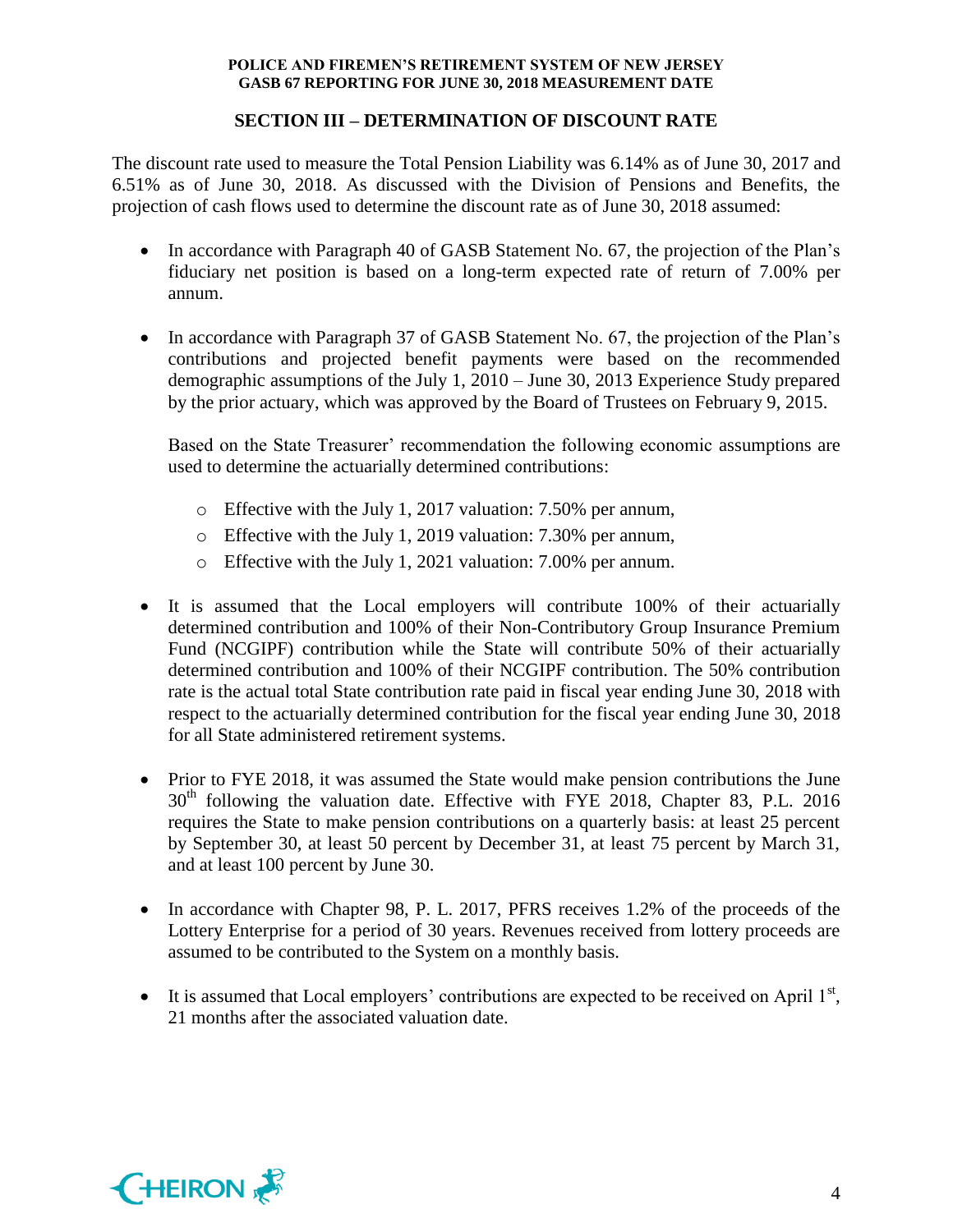### **SECTION III – DETERMINATION OF DISCOUNT RATE**

The Fiduciary Net Position (FNP) includes Local employers' contributions receivable as reported in the financial statements provided to us by the Division of Pensions and Benefits. In determining the discount rate in Appendix D, the FNP at the beginning of each year does not reflect receivable contributions as those amounts are not available at the beginning of the year to pay benefits. The receivable contributions for the current year and prior year are shown below:

- For FYE June 30, 2017, the FNP includes receivable contributions of \$1,012,746,669 (\$849,312,733 for appropriations, \$35,809,000 for NCGIPF, \$116,220,660 for Chapter 19 and \$11,404,276 for ERI).
- For FYE June 30, 2018, the FNP includes receivable contributions of \$1,089,730,202 (\$940,592,142 for appropriations, \$37,157,368 for NCGIPF, \$102,125,815 for Chapter 19 and \$9,867,107 for ERI, offset by \$12,230 for NCGIPF adjustment).

Based on these assumptions, the pension Plan's fiduciary net position was projected to be available to make all projected future benefit payments of current Plan members through fiscal year 2062. Municipal bond rates of 3.58% as of June 30, 2017 and 3.87% as of June 30, 2018 were used in the development of the blended GASB discount rate after the Plan's fiduciary net position was no longer sufficient to make future benefit payments. As selected by the State Treasurer, the rates are based on the Bond Buyer GO 20-Bond Municipal Bond Index. Based on the long-term rate of return of 7.00% and the municipal bond rate of 3.58% as of June 30, 2017 and the long-term rate of return of 7.00% and the municipal bond rate of 3.87% as of June 30, 2018, the blended GASB discount rates are 6.14% as of June 30, 2017 and **6.51%** as of June 30, 2018. The assumed discount rates have been determined in accordance with the method prescribed by GASB Statement No. 67.

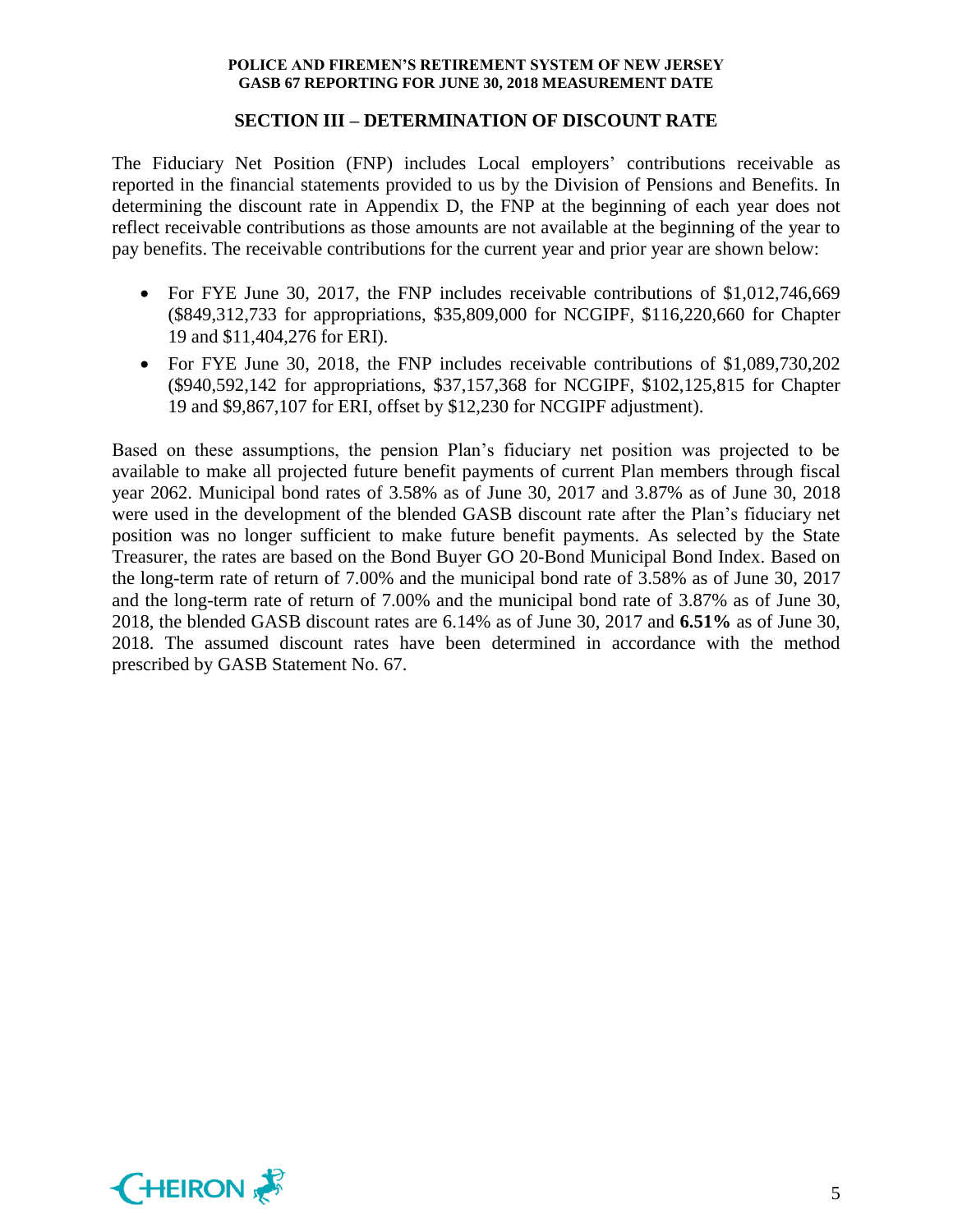### **SECTION IV – PROJECTION OF TOTAL PENSION LIABILITY**

The Total Pension Liability (TPL) at the end of the measurement year, June 30, 2018, is measured as of a valuation date of July 1, 2017 and projected to June 30, 2018. The TPL and service cost were calculated using the Entry Age Normal Cost Method as prescribed by GASB 67. All TPL amounts shown in Tables IV-1A to IV-1C below include liabilities attributable to the NCGIPF. In addition, net employer transfer contributions and net member transfer contributions with accumulated interest have been added to the June 30, 2018 TPL.

There were no significant events during the projection period of which we are aware. Because the TPL shown in the prior report was measured as of July 1, 2016 and projected to June 30, 2017, it will not match the amounts measured as of July 1, 2017 that are shown in this exhibit.

The following tables show the projection of the TPL, broken out by State, Local employers and in Total for the System, and at discount rates equal to the rate used for disclosure and plus and minus one percent from the rate used for disclosure.

| <b>Table IV-1A</b><br><b>Projection of Total Pension Liability from Valuation to Measurement Date</b><br><b>State</b> |    |                                                |              |                                                |  |                                             |  |
|-----------------------------------------------------------------------------------------------------------------------|----|------------------------------------------------|--------------|------------------------------------------------|--|---------------------------------------------|--|
| <b>Discount Rate</b>                                                                                                  |    | $5.51\%$                                       |              | 6.51%                                          |  | $7.51\%$                                    |  |
| <b>Total Pension Liability, 7/1/2017</b>                                                                              |    |                                                |              |                                                |  |                                             |  |
| Actives<br>Deferred Vested<br>Retirees                                                                                | \$ | 2,173,557,427 \$<br>1,542,843<br>4,250,518,734 |              | 1,842,329,337 \$<br>1,261,165<br>3,838,615,054 |  | 1,575,095,592<br>1,044,631<br>3,494,390,273 |  |
| <b>Total</b>                                                                                                          | \$ | 6,425,619,004                                  | $\mathbf{s}$ | 5,682,205,556 \$                               |  | 5,070,530,496                               |  |
| <b>Service Cost</b>                                                                                                   |    | 150,345,892                                    |              | 119,041,786                                    |  | 95,322,988                                  |  |
| <b>Benefit Payments</b>                                                                                               |    | (331,807,640)                                  |              | (331,807,640)                                  |  | (331,807,640)                               |  |
| <b>Transfer Contributions - Employer</b>                                                                              |    | 61,218                                         |              | 61,218                                         |  | 61,218                                      |  |
| <b>Transfer Contributions - Member</b>                                                                                |    | 942,296                                        |              | 942,296                                        |  | 942,296                                     |  |
| <b>Interest</b>                                                                                                       |    | 353, 344, 209                                  |              | 367,063,289                                    |  | 375,758,752                                 |  |
| <b>Total Pension Liability, 6/30/2018</b>                                                                             | \$ | 6,598,504,979 \$                               |              | 5,837,506,505 \$                               |  | 5,210,808,110                               |  |

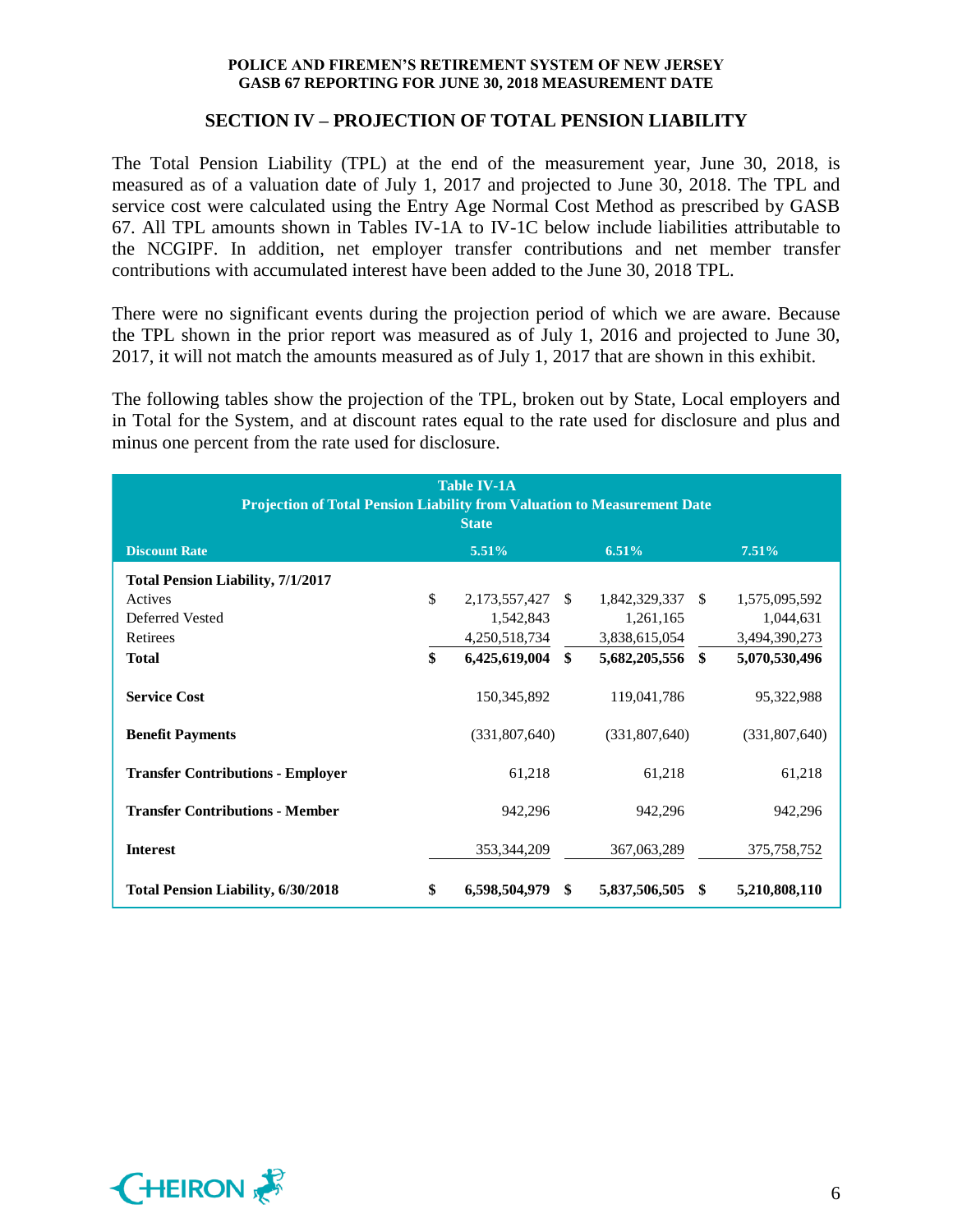# **SECTION IV – PROJECTION OF TOTAL PENSION LIABILITY**

| <b>Table IV-1B</b><br><b>Projection of Total Pension Liability from Valuation to Measurement Date</b><br><b>Local Employers</b> |    |                   |               |                 |               |                 |  |  |
|---------------------------------------------------------------------------------------------------------------------------------|----|-------------------|---------------|-----------------|---------------|-----------------|--|--|
| <b>Discount Rate</b>                                                                                                            |    | 5.51%             |               | 6.51%           |               | 7.51%           |  |  |
| <b>Total Pension Liability, 7/1/2017</b>                                                                                        |    |                   |               |                 |               |                 |  |  |
| Actives                                                                                                                         | \$ | 17, 204, 715, 101 | <sup>\$</sup> | 14,705,550,300  | <sup>\$</sup> | 12,683,692,355  |  |  |
| Deferred Vested                                                                                                                 |    | 8,519,862         |               | 7,128,119       |               | 6,041,581       |  |  |
| Retirees                                                                                                                        |    | 27,621,960,170    |               | 25,037,922,747  |               | 22,869,107,147  |  |  |
| <b>Total</b>                                                                                                                    | \$ | 44,835,195,133    | \$            | 39,750,601,166  | \$            | 35,558,841,083  |  |  |
| <b>Service Cost</b>                                                                                                             |    | 1,046,265,648     |               | 827, 208, 190   |               | 661, 367, 776   |  |  |
| <b>Benefit Payments</b>                                                                                                         |    | (2,191,654,826)   |               | (2,191,654,826) |               | (2,191,654,826) |  |  |
| <b>Transfer Contributions - Employer</b>                                                                                        |    | 289,805           |               | 289,805         |               | 289,805         |  |  |
| <b>Transfer Contributions - Member</b>                                                                                          |    | 2,129,569         |               | 2,129,569       |               | 2,129,569       |  |  |
| <b>Interest</b>                                                                                                                 |    | 2,468,563,740     |               | 2,571,479,245   |               | 2,639,419,938   |  |  |
| <b>Total Pension Liability, 6/30/2018</b>                                                                                       | \$ | 46,160,789,069    | <sup>\$</sup> | 40,960,053,149  | \$            | 36,670,393,345  |  |  |

| <b>Table IV-1C</b><br><b>Projection of Total Pension Liability from Valuation to Measurement Date</b><br><b>Total</b> |    |                   |     |                   |      |                   |  |
|-----------------------------------------------------------------------------------------------------------------------|----|-------------------|-----|-------------------|------|-------------------|--|
| <b>Discount Rate</b>                                                                                                  |    | 5.51%             |     | 6.51%             |      | 7.51%             |  |
| <b>Total Pension Liability, 7/1/2017</b>                                                                              |    |                   |     |                   |      |                   |  |
| Actives                                                                                                               | \$ | 19,378,272,528 \$ |     | 16,547,879,637 \$ |      | 14,258,787,947    |  |
| Deferred Vested                                                                                                       |    | 10,062,705        |     | 8,389,284         |      | 7,086,212         |  |
| Retirees                                                                                                              |    | 31,872,478,904    |     | 28,876,537,801    |      | 26, 363, 497, 420 |  |
| <b>Subtotal</b>                                                                                                       | \$ | 51,260,814,137    | \$  | 45,432,806,722    | - \$ | 40,629,371,579    |  |
| <b>Service Cost</b>                                                                                                   |    | 1,196,611,540     |     | 946,249,976       |      | 756,690,764       |  |
| <b>Benefit Payments</b>                                                                                               |    | (2,523,462,466)   |     | (2,523,462,466)   |      | (2,523,462,466)   |  |
| <b>Transfer Contributions - Employer</b>                                                                              |    | 351,023           |     | 351,023           |      | 351,023           |  |
| <b>Transfer Contributions - Member</b>                                                                                |    | 3,071,865         |     | 3,071,865         |      | 3,071,865         |  |
| <b>Interest</b>                                                                                                       |    | 2,821,907,949     |     | 2,938,542,534     |      | 3,015,178,690     |  |
| <b>Total Pension Liability, 6/30/2018</b>                                                                             | \$ | 52,759,294,048    | -\$ | 46,797,559,654 \$ |      | 41,881,201,455    |  |

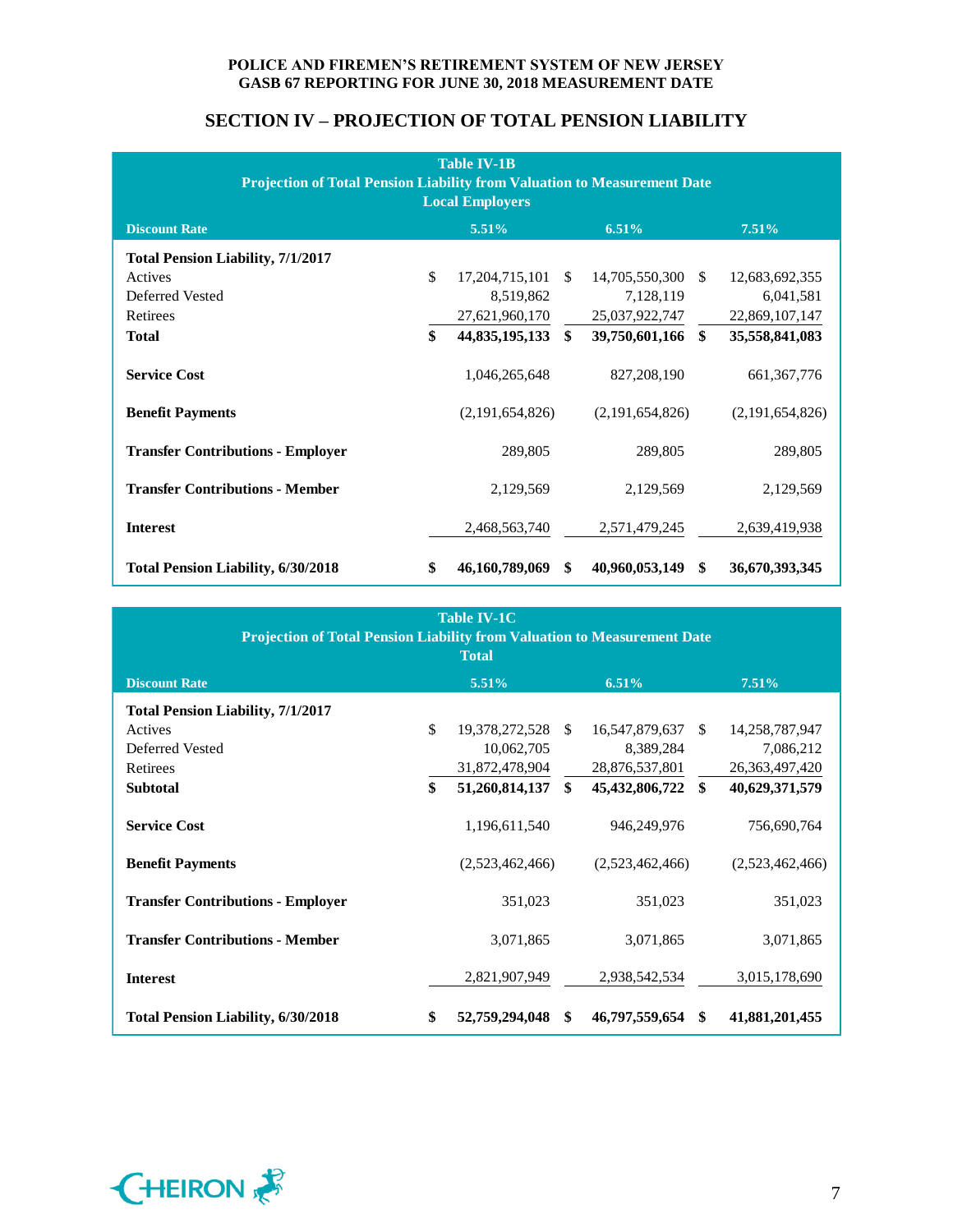### **SECTION V – NOTE DISCLOSURES**

The following tables show the changes in the Total Pension Liability, the Plan Fiduciary Net Position (i.e., fair value of System assets), and the Net Pension Liability during the Measurement Year. There was a change in assumptions as the discount rate was increased from 6.14% as of June 30, 2017 to 6.51% as of June 30, 2018.

Per discussions with the Division of Pensions and Benefits, the Palisades Interstate Park Commission (Employer Number 91999) was transferred from Local Employers to State.

Consistent with prior practice, contributions in the amount of \$102,177 for two employers, Lower Camden County Regional High School District (Employer Number 76200) and the New Jersey Institute of Technology (Employer Number 62400), were shifted from Local Employers to State. The Plan Fiduciary Net Position was also adjusted to account for this shift.

| Table V-1A<br><b>Change in Net Pension Liability</b> |    |                                                 |    |                                                     |    |                                                       |
|------------------------------------------------------|----|-------------------------------------------------|----|-----------------------------------------------------|----|-------------------------------------------------------|
|                                                      |    | <b>State</b>                                    |    |                                                     |    |                                                       |
|                                                      |    |                                                 |    | <b>Increase (Decrease)</b>                          |    |                                                       |
|                                                      |    | <b>Total Pension</b><br><b>Liability</b><br>(a) |    | <b>Plan Fiduciary</b><br><b>Net Position</b><br>(b) |    | <b>Net Pension</b><br><b>Liability</b><br>$(a) - (b)$ |
| <b>Balances at 6/30/2017</b>                         | \$ | 5,939,531,281                                   | \$ | 1,543,788,140                                       | \$ | 4,395,743,141                                         |
| Changes for the year:                                |    |                                                 |    |                                                     |    |                                                       |
| Service cost                                         |    | 129,608,653                                     |    |                                                     |    | 129,608,653                                           |
| Interest                                             |    | 364,075,387                                     |    |                                                     |    | 364,075,387                                           |
| Changes of benefits                                  |    |                                                 |    |                                                     |    | 0                                                     |
| Differences between expected and actual experience   |    | (24,201,655)                                    |    |                                                     |    | (24,201,655)                                          |
| Changes of assumptions                               |    | (264,067,891)                                   |    |                                                     |    | (264,067,891)                                         |
| Contributions - employer (appropriations)            |    |                                                 |    | 138,257,755                                         |    | (138, 257, 755)                                       |
| Contributions - employer (lottery)                   |    |                                                 |    | 11,712,026                                          |    | (11,712,026)                                          |
| Contributions - member                               |    |                                                 |    | 49,052,970                                          |    | (49,052,970)                                          |
| Transfers between State and Local Employers          |    | 23,364,856                                      |    |                                                     |    | 23,364,856                                            |
| Transfers from other systems - employer              |    | 61,218                                          |    | 61,218                                              |    | $\Omega$                                              |
| Transfers from other systems - member                |    | 942.296                                         |    | 942.296                                             |    | $\Omega$                                              |
| Employer Contribution - delayed enrollments          |    |                                                 |    | 7,921                                               |    | (7,921)                                               |
| Employer Contribution - delayed appropriations       |    |                                                 |    | 2,902                                               |    | (2,902)                                               |
| Employer Contribution - retroactive                  |    |                                                 |    | 292,238                                             |    | (292, 238)                                            |
| Employer Contribution - additional                   |    |                                                 |    | 0                                                   |    | 0                                                     |
| Other - NCGIPF adjustment                            |    |                                                 |    | $\Omega$                                            |    | $\Omega$                                              |
| Net investment income                                |    |                                                 |    | 96,565,956                                          |    | (96, 565, 956)                                        |
| Benefit payments                                     |    | (331,807,640)                                   |    | (331,807,640)                                       |    | $\Omega$                                              |
| Administrative expense                               |    |                                                 |    | (673, 553)                                          |    | 673,553                                               |
| Net changes                                          |    | (102, 024, 776)                                 |    | (35,585,911)                                        |    | (66, 438, 865)                                        |
| <b>Balances at 6/30/2018</b>                         | \$ | 5,837,506,505                                   | \$ | 1,508,202,229                                       | \$ | 4,329,304,276                                         |

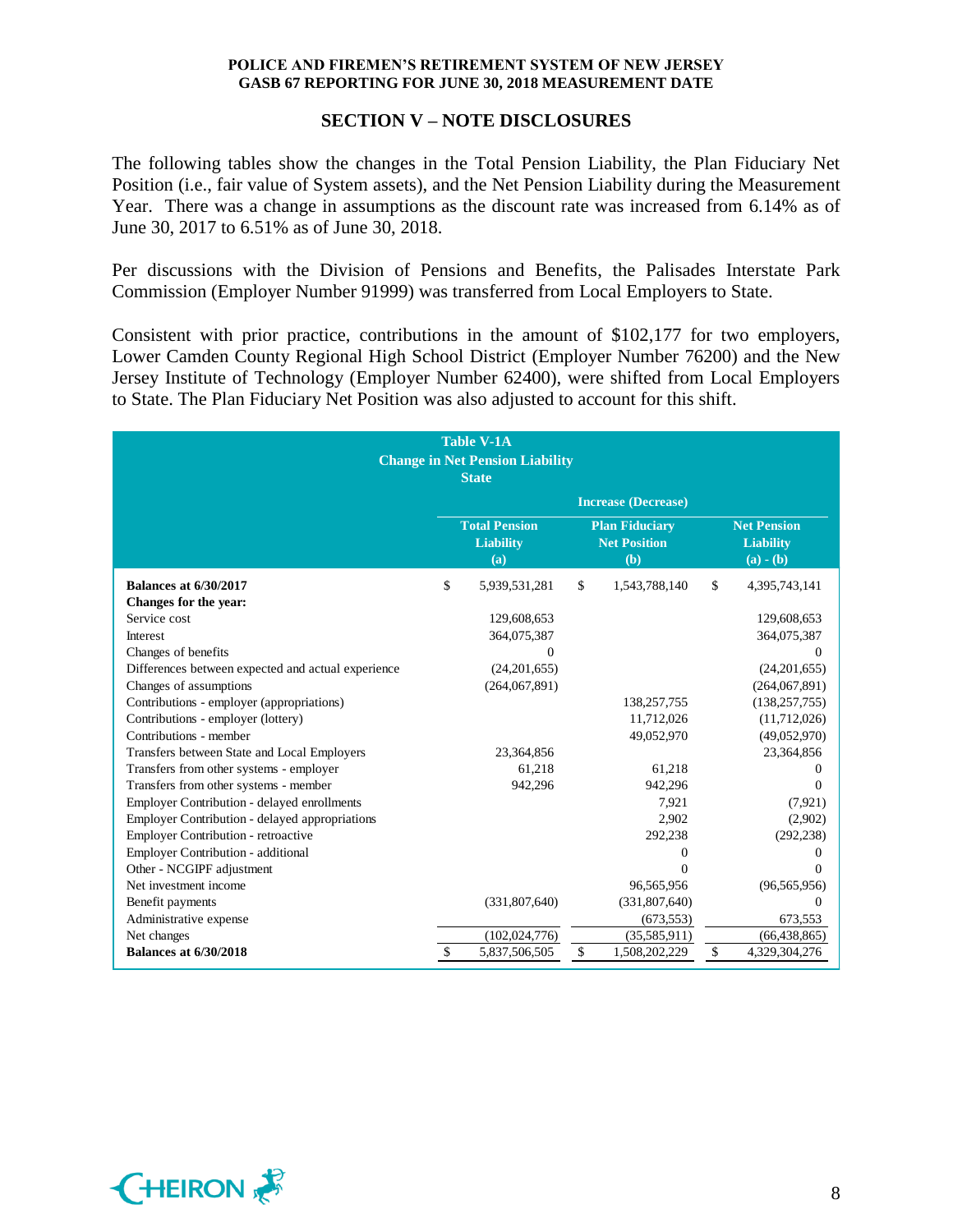# **SECTION V – NOTE DISCLOSURES**

| <b>Table V-1B</b><br><b>Change in Net Pension Liability</b><br><b>Local Employers</b> |    |                                                 |              |                                                     |    |                                                       |
|---------------------------------------------------------------------------------------|----|-------------------------------------------------|--------------|-----------------------------------------------------|----|-------------------------------------------------------|
|                                                                                       |    |                                                 |              | <b>Increase (Decrease)</b>                          |    |                                                       |
|                                                                                       |    | <b>Total Pension</b><br><b>Liability</b><br>(a) |              | <b>Plan Fiduciary</b><br><b>Net Position</b><br>(b) |    | <b>Net Pension</b><br><b>Liability</b><br>$(a) - (b)$ |
| <b>Balances at 6/30/2017</b>                                                          | \$ | 41,471,190,457                                  | \$           | 24,303,930,259                                      | \$ | 17,167,260,198                                        |
| Changes for the year:                                                                 |    |                                                 |              |                                                     |    |                                                       |
| Service cost                                                                          |    | 901,126,971                                     |              |                                                     |    | 901,126,971                                           |
| Interest                                                                              |    | 2,534,017,319                                   |              |                                                     |    | 2,534,017,319                                         |
| Changes of benefits                                                                   |    | 0                                               |              |                                                     |    | 0                                                     |
| Differences between expected and actual experience                                    |    | 71,877,743                                      |              |                                                     |    | 71,877,743                                            |
| Changes of assumptions                                                                |    | (1,805,559,033)                                 |              |                                                     |    | (1,805,559,033)                                       |
| Contributions - employer (appropriations)                                             |    |                                                 |              | 977,647,333                                         |    | (977, 647, 333)                                       |
| Contributions - employer (paid by State on behalf of locals)                          |    |                                                 |              | 108,857,000                                         |    | (108, 857, 000)                                       |
| Contributions - member                                                                |    |                                                 |              | 346,551,913                                         |    | (346, 551, 913)                                       |
| Transfers between State and Local Employers                                           |    | (23,364,856)                                    |              |                                                     |    | (23,364,856)                                          |
| Transfers from other systems - employer                                               |    | 289,805                                         |              | 289,805                                             |    | 0                                                     |
| Transfers from other systems - member                                                 |    | 2,129,569                                       |              | 2,129,569                                           |    | $\Omega$                                              |
| Employer Contribution - delayed enrollments                                           |    |                                                 |              | 83.012                                              |    | (83,012)                                              |
| Employer Contribution - delayed appropriations                                        |    |                                                 |              | 447,342                                             |    | (447, 342)                                            |
| Employer Contribution - retroactive                                                   |    |                                                 |              | 2,828,002                                           |    | (2,828,002)                                           |
| <b>Employer Contribution - additional</b>                                             |    |                                                 |              | 173,554                                             |    | (173, 554)                                            |
| Other - NCGIPF adjustment                                                             |    |                                                 |              | (12,230)                                            |    | 12,230                                                |
| Net investment income                                                                 |    |                                                 |              | 2,042,915,270                                       |    | (2,042,915,270)                                       |
| Benefit payments                                                                      |    | (2,191,654,826)                                 |              | (2,191,654,826)                                     |    | $\Omega$                                              |
| Administrative expense                                                                |    |                                                 |              | (3,832,132)                                         |    | 3,832,132                                             |
| Net changes                                                                           |    | (511, 137, 308)                                 |              | 1,286,423,612                                       |    | (1,797,560,920)                                       |
| <b>Balances at 6/30/2018</b>                                                          | \$ | 40,960,053,149                                  | $\mathbb{S}$ | 25,590,353,871                                      | \$ | 15,369,699,278                                        |

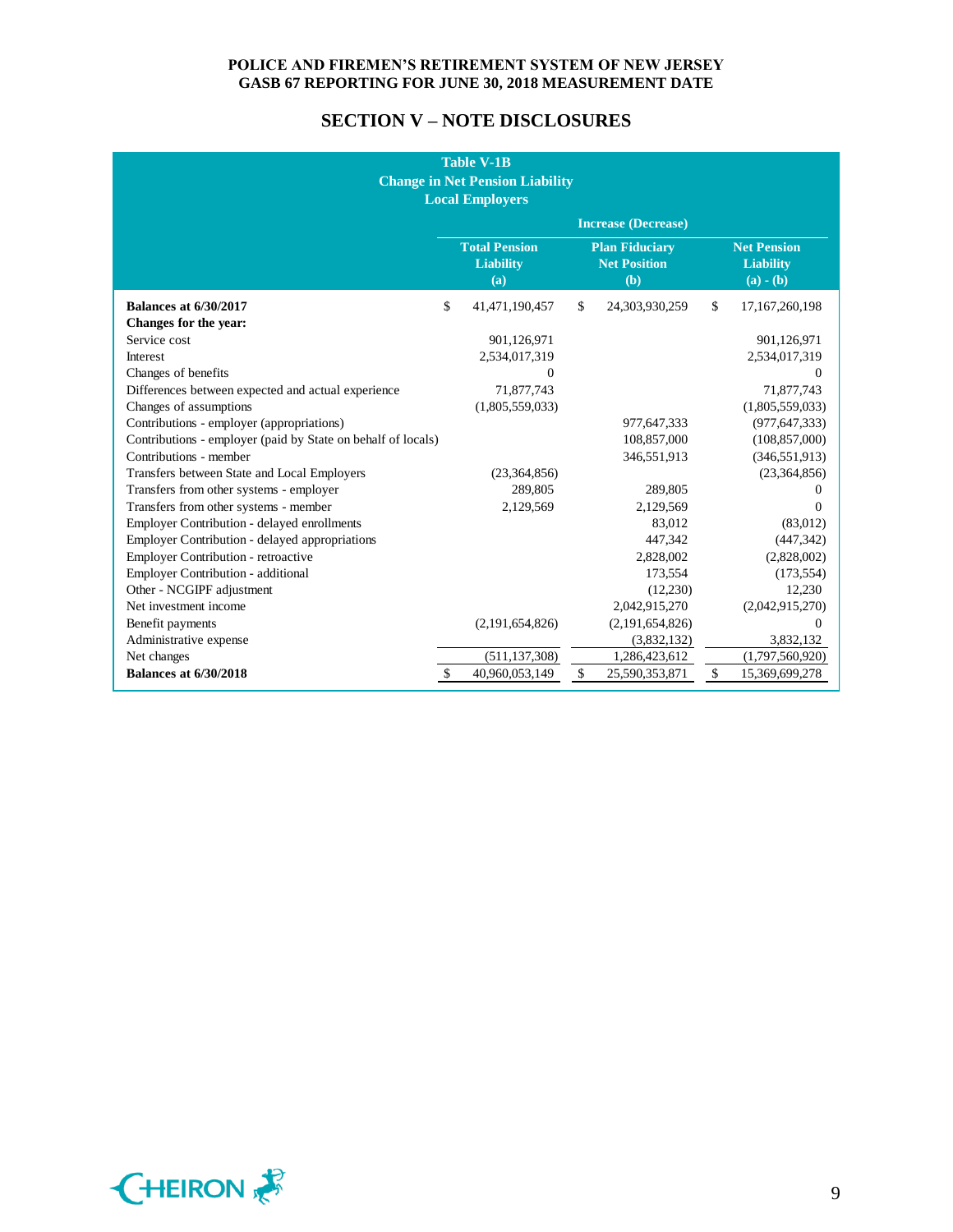# **SECTION V – NOTE DISCLOSURES**

|                                                              | <b>Table V-1C</b><br><b>Change in Net Pension Liability</b><br><b>Total</b> |                                                     |              |                                                       |
|--------------------------------------------------------------|-----------------------------------------------------------------------------|-----------------------------------------------------|--------------|-------------------------------------------------------|
|                                                              |                                                                             | <b>Increase (Decrease)</b>                          |              |                                                       |
|                                                              | <b>Total Pension</b><br><b>Liability</b><br>(a)                             | <b>Plan Fiduciary</b><br><b>Net Position</b><br>(b) |              | <b>Net Pension</b><br><b>Liability</b><br>$(a) - (b)$ |
| <b>Balances at 6/30/2017</b>                                 | \$<br>47,410,721,738                                                        | \$<br>25,847,718,399                                | $\mathbb{S}$ | 21,563,003,339                                        |
| Changes for the year:                                        |                                                                             |                                                     |              |                                                       |
| Service cost                                                 | 1,030,735,624                                                               |                                                     |              | 1,030,735,624                                         |
| Interest                                                     | 2,898,092,706                                                               |                                                     |              | 2,898,092,706                                         |
| Changes of benefits                                          | 0                                                                           |                                                     |              | $\Omega$                                              |
| Differences between expected and actual experience           | 47,676,088                                                                  |                                                     |              | 47,676,088                                            |
| Changes of assumptions                                       | (2,069,626,924)                                                             |                                                     |              | (2,069,626,924)                                       |
| Contributions - employer (appropriations)                    |                                                                             | 1,115,905,088                                       |              | (1, 115, 905, 088)                                    |
| Contributions - employer (lottery)                           |                                                                             | 11,712,026                                          |              | (11,712,026)                                          |
| Contributions - employer (paid by State on behalf of locals) |                                                                             | 108,857,000                                         |              | (108, 857, 000)                                       |
| Contributions - member                                       |                                                                             | 395,604,883                                         |              | (395, 604, 883)                                       |
| Transfers between State and Local Employers                  | $\Omega$                                                                    |                                                     |              | $\Omega$                                              |
| Transfers from other systems - employer                      | 351.023                                                                     | 351.023                                             |              | $\mathbf{0}$                                          |
| Transfers from other systems - member                        | 3,071,865                                                                   | 3,071,865                                           |              | $\Omega$                                              |
| Employer Contribution - delayed enrollments                  |                                                                             | 90.933                                              |              | (90, 933)                                             |
| Employer Contribution - delayed appropriations               |                                                                             | 450,244                                             |              | (450, 244)                                            |
| Employer Contribution - retroactive                          |                                                                             | 3,120,240                                           |              | (3,120,240)                                           |
| Employer Contribution - additional                           |                                                                             | 173.554                                             |              | (173, 554)                                            |
| Other - NCGIPF adjustment                                    |                                                                             | (12,230)                                            |              | 12,230                                                |
| Net investment income                                        |                                                                             | 2,139,481,226                                       |              | (2,139,481,226)                                       |
| Benefit payments                                             | (2,523,462,466)                                                             | (2,523,462,466)                                     |              | $\Omega$                                              |
| Administrative expense                                       |                                                                             | (4,505,685)                                         |              | 4,505,685                                             |
| Net changes                                                  | (613, 162, 084)                                                             | 1,250,837,701                                       |              | (1,863,999,785)                                       |
| <b>Balances at 6/30/2018</b>                                 | \$<br>46,797,559,654                                                        | \$<br>27,098,556,100                                | $\mathbb{S}$ | 19,699,003,554                                        |

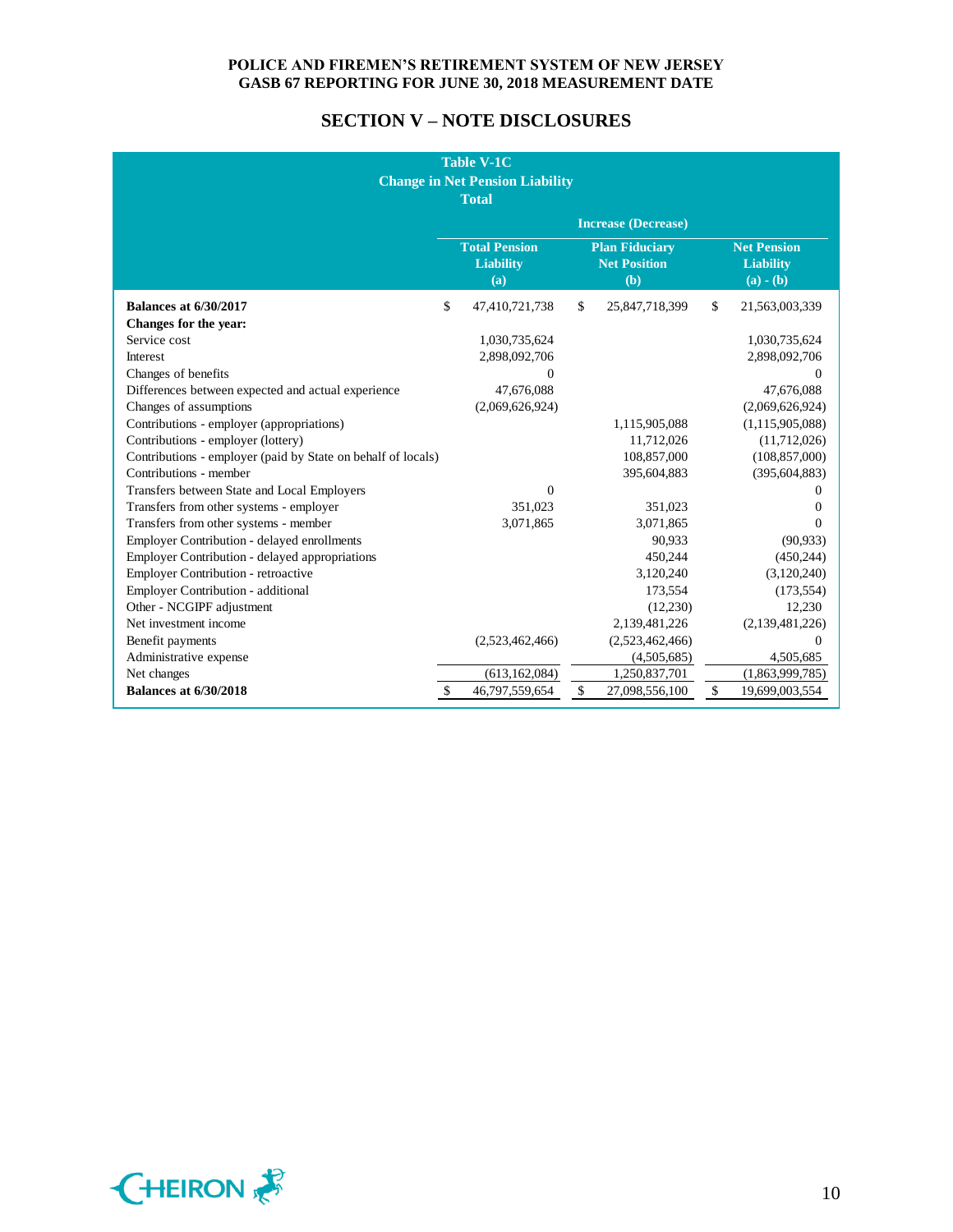### **SECTION V – NOTE DISCLOSURES**

Changes in the discount rate affect the measurement of the TPL. Lower discount rates produce a higher TPL and higher discount rates produce a lower TPL. Because the discount rate does not affect the measurement of assets, the percentage change in the NPL can be very significant for a relatively small change in the discount rate. The following table shows the sensitivity of the NPL to the discount rate.

| <b>Table V-2</b>                                                        |               |                 |              |                 |               |                 |
|-------------------------------------------------------------------------|---------------|-----------------|--------------|-----------------|---------------|-----------------|
| <b>Sensitivity of Net Pension Liability to Changes in Discount Rate</b> |               |                 |              |                 |               |                 |
|                                                                         |               | $1\%$           |              | <b>Discount</b> | $1\%$         |                 |
|                                                                         |               | <b>Decrease</b> |              | Rate            |               | <b>Increase</b> |
|                                                                         |               | 5.51%           |              | 6.51%           |               | 7.51%           |
| <b>State</b>                                                            |               |                 |              |                 |               |                 |
| <b>Total Pension Liability</b>                                          | $\mathcal{S}$ | 6,598,504,979   | \$           | 5,837,506,505   | <sup>\$</sup> | 5,210,808,110   |
| Plan Fiduciary Net Position                                             |               | 1,508,202,229   |              | 1,508,202,229   |               | 1,508,202,229   |
| Net Pension Liability                                                   | \$            | 5,090,302,750   | \$           | 4,329,304,276   | \$            | 3,702,605,881   |
| Plan Fiduciary Net Position as a Percentage                             |               |                 |              |                 |               |                 |
| of the Total Pension Liability                                          |               | 22.9%           |              | 25.8%           |               | 28.9%           |
|                                                                         |               |                 |              |                 |               |                 |
| <b>Local Employers</b>                                                  |               |                 |              |                 |               |                 |
| <b>Total Pension Liability</b>                                          | \$.           | 46,160,789,069  | \$           | 40,960,053,149  | \$.           | 36,670,393,345  |
| Plan Fiduciary Net Position                                             |               | 25,590,353,871  |              | 25,590,353,871  |               | 25,590,353,871  |
| Net Pension Liability                                                   | \$.           | 20,570,435,198  | \$           | 15,369,699,278  | \$            | 11,080,039,474  |
| Plan Fiduciary Net Position as a Percentage                             |               |                 |              |                 |               |                 |
| of the Total Pension Liability                                          |               | 55.4%           |              | 62.5%           |               | 69.8%           |
|                                                                         |               |                 |              |                 |               |                 |
| <b>Total</b>                                                            |               |                 |              |                 |               |                 |
| <b>Total Pension Liability</b>                                          | \$            | 52,759,294,048  | $\mathbb{S}$ | 46,797,559,654  | $\mathbb{S}$  | 41,881,201,455  |
| Plan Fiduciary Net Position                                             |               | 27,098,556,100  |              | 27,098,556,100  |               | 27,098,556,100  |
| Net Pension Liability                                                   | S.            | 25,660,737,948  | \$.          | 19,699,003,554  | \$.           | 14,782,645,355  |
| Plan Fiduciary Net Position as a Percentage                             |               |                 |              |                 |               |                 |
| of the Total Pension Liability                                          |               | 51.4%           |              | 57.9%           |               | 64.7%           |
|                                                                         |               |                 |              |                 |               |                 |

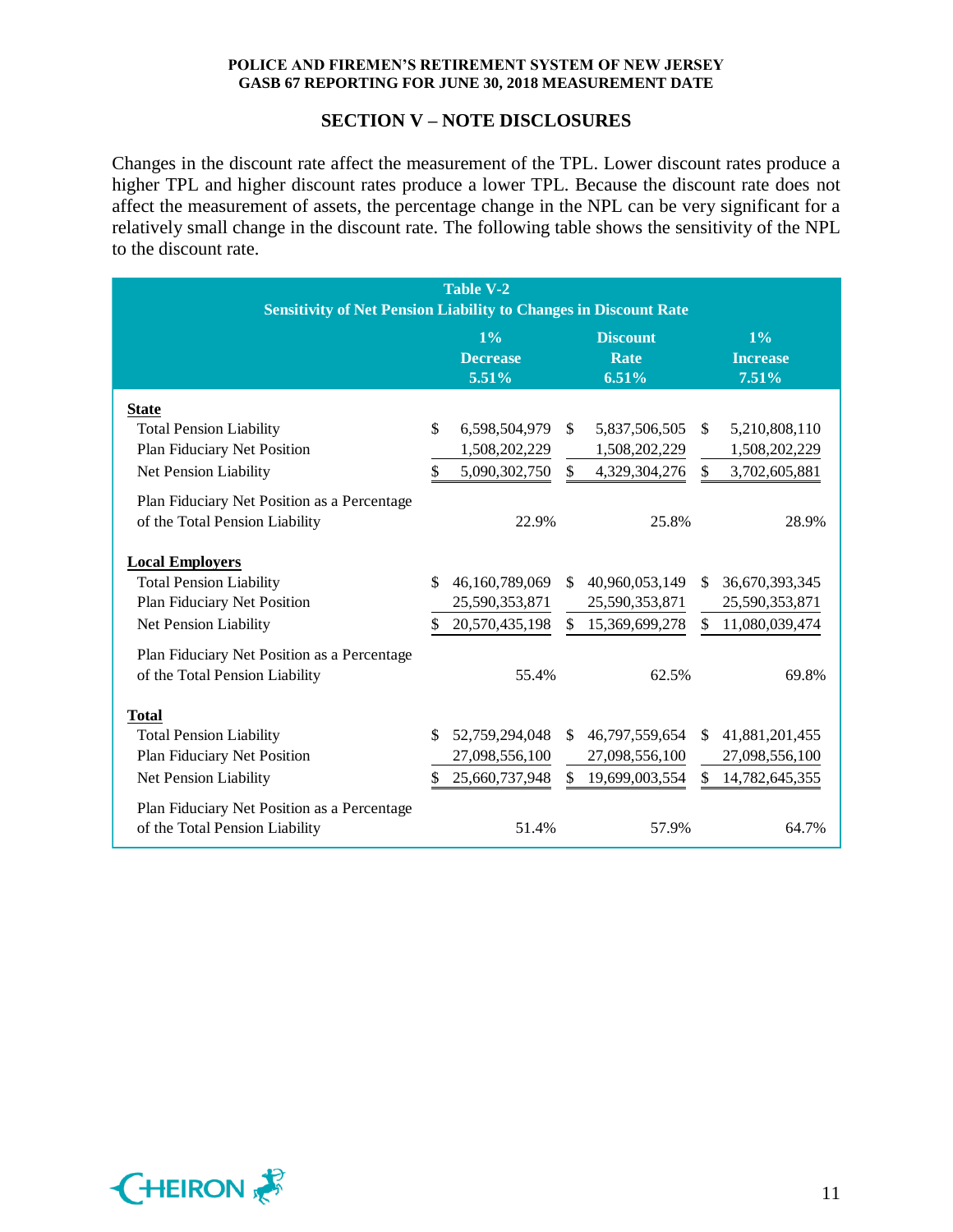# **SECTION VI – REQUIRED SUPPLEMENTARY INFORMATION**

The schedules below show the changes in NPL and related ratios required by GASB for the current and prior years.

| <b>Table VI-1A</b><br><b>Schedule of Changes in Net Pension Liability and Related Ratios</b><br><b>State</b> |    |                      |    |                  |  |
|--------------------------------------------------------------------------------------------------------------|----|----------------------|----|------------------|--|
|                                                                                                              |    | <b>FYE 2018</b>      |    | <b>FYE 2017</b>  |  |
| <b>Total Pension Liability</b>                                                                               |    |                      |    |                  |  |
| Service cost                                                                                                 | \$ | 129,608,653          | \$ | 147,458,649      |  |
| Interest (includes interest on service cost)                                                                 |    | 364,075,387          |    | 346,552,375      |  |
| Changes of benefit terms                                                                                     |    | $\overline{0}$       |    | $\mathbf{0}$     |  |
| Differences between expected and actual experience                                                           |    | (24, 201, 655)       |    | (32,607,993)     |  |
| Changes of assumptions                                                                                       |    | (264,067,891)        |    | (455, 421, 305)  |  |
| Transfers between State and Local Employers                                                                  |    | 23,364,856           |    | 0                |  |
| Transfers from other systems - employer                                                                      |    | 61,218               |    | 62,367           |  |
| Transfers from other systems - member                                                                        |    | 942,296              |    | $\Omega$         |  |
| Benefit payments, including refunds of member contributions                                                  |    | (331,807,640)        |    | (322, 132, 494)  |  |
| Net change in total pension liability                                                                        | \$ | $(102, 024, 776)$ \$ |    | (316,088,401)    |  |
| <b>Total pension liability - beginning</b>                                                                   |    | 5,939,531,281        |    | 6,255,619,682    |  |
| Total pension liability - ending                                                                             | \$ | 5,837,506,505        | \$ | 5,939,531,281    |  |
| <b>Plan fiduciary net position</b>                                                                           |    |                      |    |                  |  |
| Contributions - employer                                                                                     | \$ | 138,257,755          | \$ | 117,025,277      |  |
| Contributions - employer (lottery)                                                                           |    | 11,712,026           |    | $\boldsymbol{0}$ |  |
| Contributions - member                                                                                       |    | 49,052,970           |    | 51,759,235       |  |
| Transfers from other systems - employer                                                                      |    | 61,218               |    | 62,367           |  |
| Transfers from other systems - member                                                                        |    | 942,296              |    | $\mathbf{0}$     |  |
| Employer Contribution - delayed enrollment                                                                   |    | 7,921                |    | 4,885            |  |
| Employer Contribution - delayed appropriations                                                               |    | 2,902                |    | 1,748            |  |
| Employer Contribution - retroactive                                                                          |    | 292,238              |    | $\mathbf{0}$     |  |
| Employer Contribution - additional                                                                           |    | $\mathbf{0}$         |    | $\mathbf{0}$     |  |
| Other - NCGIPF adjustment                                                                                    |    | $\Omega$             |    | $\Omega$         |  |
| Net investment income                                                                                        |    | 96,565,956           |    | 152,860,409      |  |
| Benefit payments, including refunds of member contributions                                                  |    | (331, 807, 640)      |    | (322, 132, 494)  |  |
| Administrative expense                                                                                       |    | (673, 553)           |    | (668, 776)       |  |
| Net change in plan fiduciary net position                                                                    | \$ | $(35,585,911)$ \$    |    | (1,087,349)      |  |
| Plan fiduciary net position - beginning                                                                      |    | 1,543,788,140        |    | 1,544,875,489    |  |
| Plan fiduciary net position - ending                                                                         | \$ | 1,508,202,229        | \$ | 1,543,788,140    |  |
| Net pension liability - ending                                                                               | \$ | 4,329,304,276        | \$ | 4,395,743,141    |  |
| Plan fiduciary net position as a percentage of the total pension liability                                   |    | 25.84%               |    | 25.99%           |  |
| Covered payroll                                                                                              | \$ | 482,888,837          | \$ | 485, 471, 643    |  |
| Net pension liability as a percentage of covered payroll                                                     |    | 896.54%              |    | 905.46%          |  |

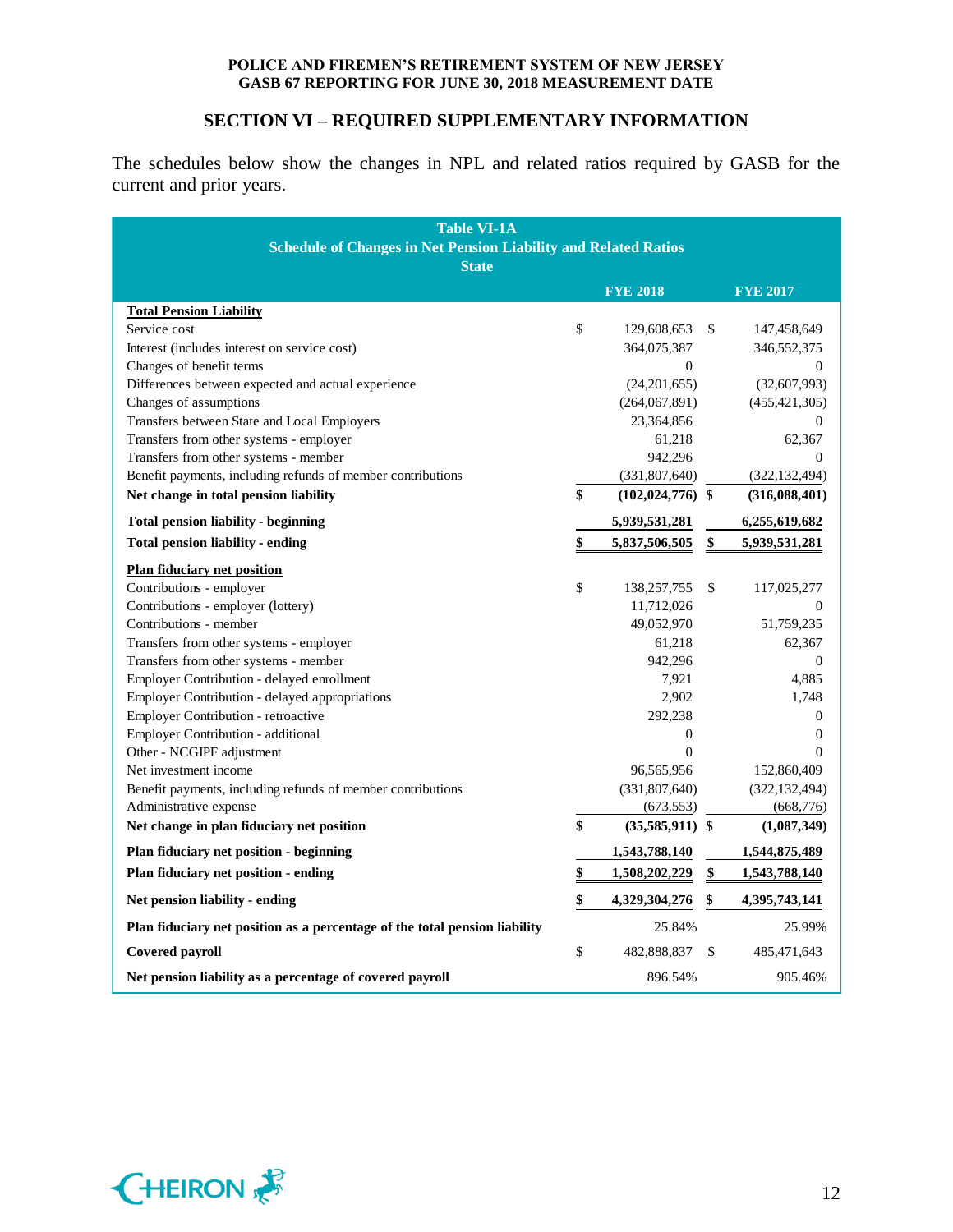# **SECTION VI – REQUIRED SUPPLEMENTARY INFORMATION**

| <b>Table VI-1B</b>                                                         |    |                      |    |                   |  |  |  |
|----------------------------------------------------------------------------|----|----------------------|----|-------------------|--|--|--|
| <b>Schedule of Changes in Net Pension Liability and Related Ratios</b>     |    |                      |    |                   |  |  |  |
| <b>Local Employers</b>                                                     |    |                      |    |                   |  |  |  |
|                                                                            |    | <b>FYE 2018</b>      |    | <b>FYE 2017</b>   |  |  |  |
| <b>Total Pension Liability</b>                                             |    |                      |    |                   |  |  |  |
| Service cost                                                               | \$ | 901,126,971          | \$ | 988,879,379       |  |  |  |
| Interest (includes interest on service cost)                               |    | 2,534,017,319        |    | 2,392,045,934     |  |  |  |
| Changes of benefit terms                                                   |    | $\boldsymbol{0}$     |    | 0                 |  |  |  |
| Differences between expected and actual experience                         |    | 71,877,743           |    | 121,972,933       |  |  |  |
| Changes of assumptions                                                     |    | (1,805,559,033)      |    | (3,079,132,670)   |  |  |  |
| Transfers between State and Local Employers                                |    | (23,364,856)         |    | 0                 |  |  |  |
| Transfers from other systems - employer                                    |    | 289,805              |    | 227,593           |  |  |  |
| Transfers from other systems - member                                      |    | 2,129,569            |    | 0                 |  |  |  |
| Benefit payments, including refunds of member contributions                |    | (2,191,654,826)      |    | (2,099,352,943)   |  |  |  |
| Net change in total pension liability                                      | \$ | $(511, 137, 308)$ \$ |    | (1,675,359,774)   |  |  |  |
| <b>Total pension liability - beginning</b>                                 |    | 41,471,190,457       |    | 43,146,550,231    |  |  |  |
| <b>Total pension liability - ending</b>                                    | \$ | 40,960,053,149       | \$ | 41, 471, 190, 457 |  |  |  |
| <b>Plan fiduciary net position</b>                                         |    |                      |    |                   |  |  |  |
| Contributions - employer                                                   | \$ | 977,647,333          | \$ | 885,018,457       |  |  |  |
| Contributions - employer (paid by State on behalf of locals)               |    | 108,857,000          |    | 86,467,000        |  |  |  |
| Contributions - member                                                     |    | 346,551,913          |    | 344,119,149       |  |  |  |
| Transfers from other systems - employer                                    |    | 289,805              |    | 227,593           |  |  |  |
| Transfers from other systems - member                                      |    | 2,129,569            |    | 0                 |  |  |  |
| Employer Contribution - delayed enrollment                                 |    | 83,012               |    | 174,501           |  |  |  |
| Employer Contribution - delayed appropriations                             |    | 447,342              |    | 890,766           |  |  |  |
| Employer Contribution - retroactive                                        |    | 2,828,002            |    | 11,476,881        |  |  |  |
| Employer Contribution - additional                                         |    | 173,554              |    | 268,910           |  |  |  |
| Other - NCGIPF adjustment                                                  |    | (12,230)             |    | 0                 |  |  |  |
| Net investment income                                                      |    | 2,042,915,270        |    | 2,638,244,451     |  |  |  |
| Benefit payments, including refunds of member contributions                |    | (2,191,654,826)      |    | (2,099,352,943)   |  |  |  |
| Administrative expense                                                     |    | (3,832,132)          |    | (3,455,681)       |  |  |  |
| Net change in plan fiduciary net position                                  | \$ | 1,286,423,612 \$     |    | 1,864,079,084     |  |  |  |
| Plan fiduciary net position - beginning                                    |    | 24,303,930,259       |    | 22,439,851,175    |  |  |  |
| Plan fiduciary net position - ending                                       | \$ | 25,590,353,871       | \$ | 24,303,930,259    |  |  |  |
| Net pension liability - ending                                             | \$ | 15,369,699,278       | \$ | 17, 167, 260, 198 |  |  |  |
| Plan fiduciary net position as a percentage of the total pension liability |    | 62.48%               |    | 58.60%            |  |  |  |
| <b>Covered payroll</b>                                                     | \$ | 3,320,459,492        | \$ | 3,241,335,919     |  |  |  |
| Net pension liability as a percentage of covered payroll                   |    | 462.88%              |    | 529.64%           |  |  |  |

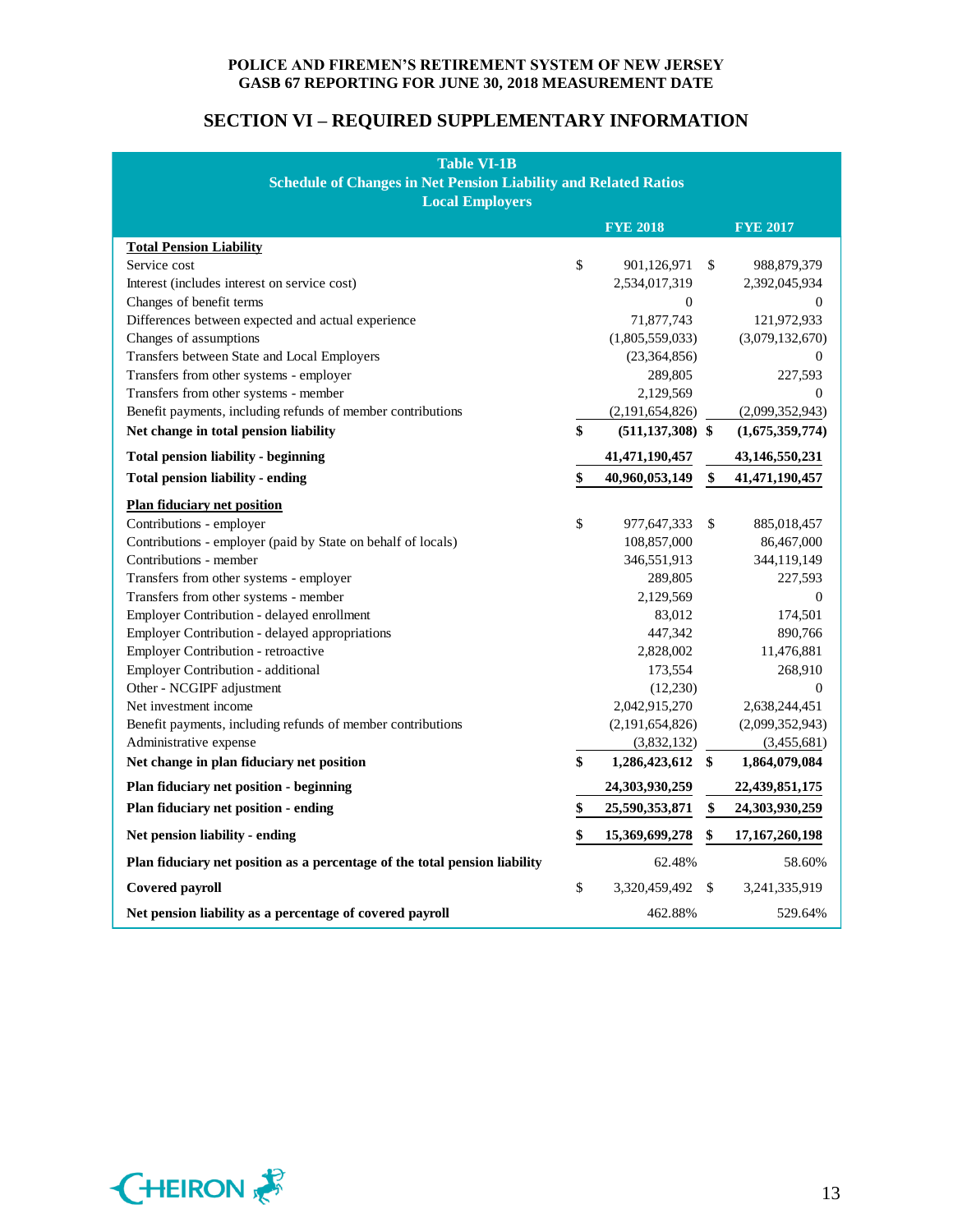# **SECTION VI – REQUIRED SUPPLEMENTARY INFORMATION**

| <b>Table VI-1C</b>                                                         |    |                      |    |                  |  |  |  |
|----------------------------------------------------------------------------|----|----------------------|----|------------------|--|--|--|
| <b>Schedule of Changes in Net Pension Liability and Related Ratios</b>     |    |                      |    |                  |  |  |  |
| <b>Total</b>                                                               |    |                      |    |                  |  |  |  |
|                                                                            |    | <b>FYE 2018</b>      |    | <b>FYE 2017</b>  |  |  |  |
| <b>Total Pension Liability</b>                                             |    |                      |    |                  |  |  |  |
| Service cost                                                               | \$ | 1,030,735,624 \$     |    | 1,136,338,028    |  |  |  |
| Interest (includes interest on service cost)                               |    | 2,898,092,706        |    | 2,738,598,309    |  |  |  |
| Changes of benefit terms                                                   |    | $\boldsymbol{0}$     |    | $\theta$         |  |  |  |
| Differences between expected and actual experience                         |    | 47,676,088           |    | 89,364,940       |  |  |  |
| Changes of assumptions                                                     |    | (2,069,626,924)      |    | (3,534,553,975)  |  |  |  |
| Transfers between State and Local Employers                                |    | $\mathbf{0}$         |    | 0                |  |  |  |
| Transfers from other systems - employer                                    |    | 351,023              |    | 289,960          |  |  |  |
| Transfers from other systems - member                                      |    | 3,071,865            |    | $\boldsymbol{0}$ |  |  |  |
| Benefit payments, including refunds of member contributions                |    | (2,523,462,466)      |    | (2,421,485,437)  |  |  |  |
| Net change in total pension liability                                      | \$ | $(613, 162, 084)$ \$ |    | (1,991,448,175)  |  |  |  |
| <b>Total pension liability - beginning</b>                                 |    | 47,410,721,738       |    | 49,402,169,913   |  |  |  |
| <b>Total pension liability - ending</b>                                    | \$ | 46,797,559,654       | \$ | 47,410,721,738   |  |  |  |
| <b>Plan fiduciary net position</b>                                         |    |                      |    |                  |  |  |  |
| Contributions - employer                                                   | \$ | 1,115,905,088        | \$ | 1,002,043,734    |  |  |  |
| Contributions - employer (lottery)                                         |    | 11,712,026           |    | 0                |  |  |  |
| Contributions - employer (paid by State on behalf of locals)               |    | 108,857,000          |    | 86,467,000       |  |  |  |
| Contributions - member                                                     |    | 395,604,883          |    | 395,878,384      |  |  |  |
| Transfers from other systems - employer                                    |    | 351,023              |    | 289,960          |  |  |  |
| Transfers from other systems - member                                      |    | 3,071,865            |    | $\overline{0}$   |  |  |  |
| Employer Contribution - delayed enrollment                                 |    | 90,933               |    | 179,386          |  |  |  |
| Employer Contribution - delayed appropriations                             |    | 450,244              |    | 892,514          |  |  |  |
| <b>Employer Contribution - retroactive</b>                                 |    | 3,120,240            |    | 11,476,881       |  |  |  |
| Employer Contribution - additional                                         |    | 173,554              |    | 268,910          |  |  |  |
| Other - NCGIPF adjustment                                                  |    | (12,230)             |    | $\overline{0}$   |  |  |  |
| Net investment income                                                      |    | 2,139,481,226        |    | 2,791,104,860    |  |  |  |
| Benefit payments, including refunds of member contributions                |    | (2,523,462,466)      |    | (2,421,485,437)  |  |  |  |
| Administrative expense                                                     |    | (4,505,685)          |    | (4,124,457)      |  |  |  |
| Net change in plan fiduciary net position                                  | \$ | 1,250,837,701 \$     |    | 1,862,991,735    |  |  |  |
| Plan fiduciary net position - beginning                                    |    | 25,847,718,399       |    | 23,984,726,664   |  |  |  |
| Plan fiduciary net position - ending                                       | \$ | 27,098,556,100       | \$ | 25,847,718,399   |  |  |  |
| Net pension liability - ending                                             | \$ | 19,699,003,554       | \$ | 21,563,003,339   |  |  |  |
| Plan fiduciary net position as a percentage of the total pension liability |    | 57.91%               |    | 54.52%           |  |  |  |
| Covered payroll                                                            | \$ | 3,803,348,329        | \$ | 3,726,807,562    |  |  |  |
| Net pension liability as a percentage of covered payroll                   |    | 517.94%              |    | 578.59%          |  |  |  |

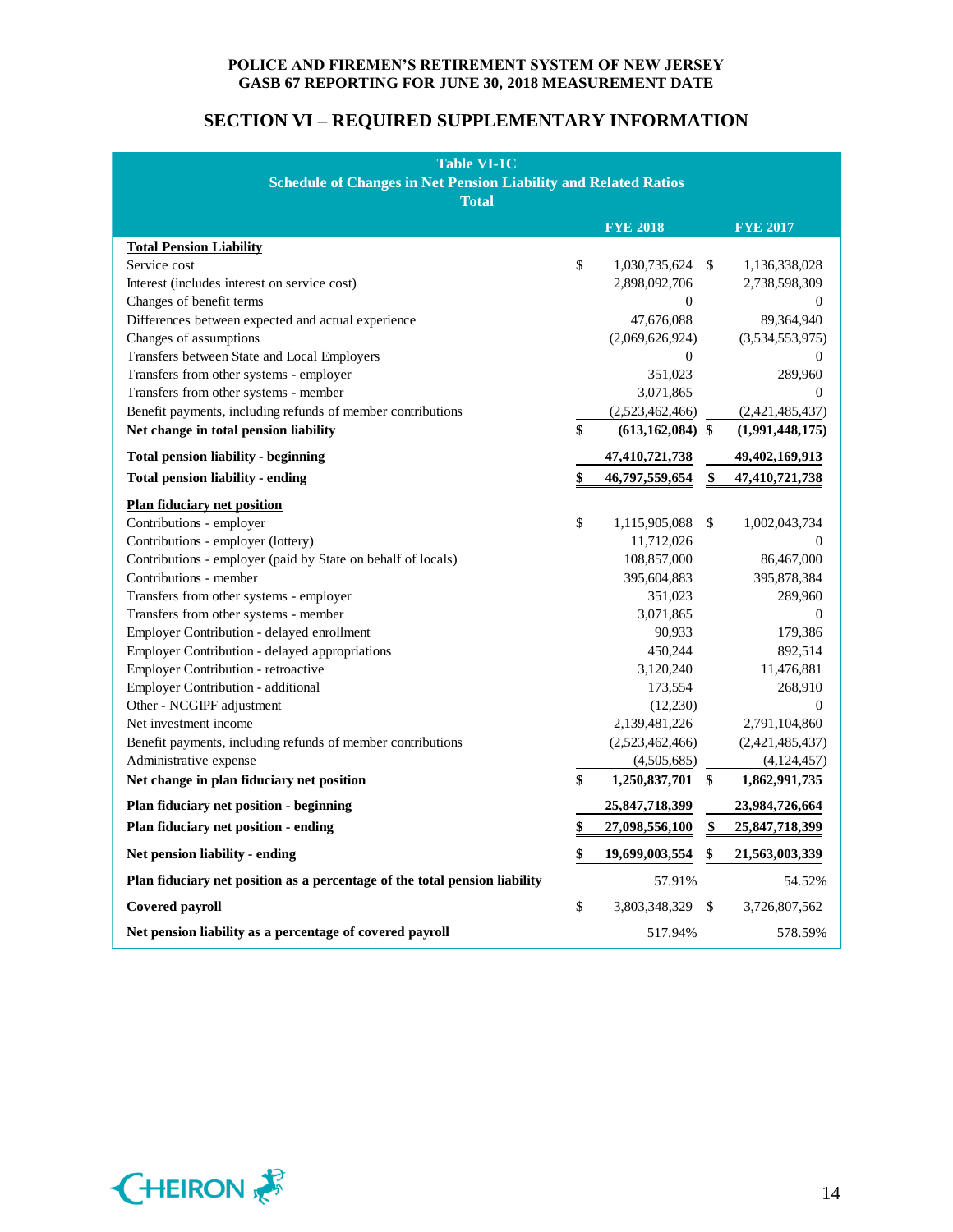### **SECTION VI – REQUIRED SUPPLEMENTARY INFORMATION**

If an Actuarially Determined Contribution (ADC) is calculated, the following schedule is required. An ADC is a contribution amount determined in accordance with Actuarial Standards of Practice. Amounts shown for the ADC and actual contributions in the table below include the Non-Contributory Group Insurance Premium Fund costs.

| <b>Table VI-2</b>                                                    |    |                  |               |                 |  |  |  |  |  |
|----------------------------------------------------------------------|----|------------------|---------------|-----------------|--|--|--|--|--|
| <b>Schedule of Employer Contributions</b>                            |    |                  |               |                 |  |  |  |  |  |
|                                                                      |    | <b>FYE 2018</b>  |               | <b>FYE 2017</b> |  |  |  |  |  |
| <b>State</b>                                                         |    |                  |               |                 |  |  |  |  |  |
| <b>Actuarially Determined Contribution</b>                           | \$ | 511,810,964      | <sup>\$</sup> | 492,721,347     |  |  |  |  |  |
| Contributions in Relation to the Actuarially Determined Contribution |    | 258,724,604      |               | 203,389,002     |  |  |  |  |  |
| Contribution Deficiency/(Excess)                                     | \$ | 253,086,360      | \$            | 289,332,345     |  |  |  |  |  |
| Covered Payroll                                                      | \$ | 482,888,837      | <sup>\$</sup> | 485,471,643     |  |  |  |  |  |
| Contributions as a Percentage of Covered Payroll                     |    | 53.58%           |               | 41.90%          |  |  |  |  |  |
| <b>Local Employers</b>                                               |    |                  |               |                 |  |  |  |  |  |
| <b>Actuarially Determined Contribution</b>                           | \$ | 912,956,545      | <sup>\$</sup> | 842,938,390     |  |  |  |  |  |
| Contributions in Relation to the Actuarially Determined Contribution |    | 912,956,545      |               | 842,938,390     |  |  |  |  |  |
| Contribution Deficiency/(Excess)                                     | \$ | $\boldsymbol{0}$ | \$            | $\mathbf{0}$    |  |  |  |  |  |
| Covered Payroll                                                      | \$ | 3,320,459,492    | $\mathcal{S}$ | 3,241,335,919   |  |  |  |  |  |
| Contributions as a Percentage of Covered Payroll                     |    | 27.49%           |               | 26.01%          |  |  |  |  |  |
| <b>System Total</b>                                                  |    |                  |               |                 |  |  |  |  |  |
| <b>Actuarially Determined Contribution</b>                           | \$ | 1,424,767,509    | S.            | 1,335,659,737   |  |  |  |  |  |
| Contributions in Relation to the Actuarially Determined Contribution |    | 1,171,681,149    |               | 1,046,327,392   |  |  |  |  |  |
| Contribution Deficiency/(Excess)                                     | \$ | 253,086,360      | \$            | 289,332,345     |  |  |  |  |  |
| Covered Payroll                                                      | \$ | 3,803,348,329    | <sup>\$</sup> | 3,726,807,562   |  |  |  |  |  |
| Contributions as a Percentage of Covered Payroll                     |    | 30.81%           |               | 28.08%          |  |  |  |  |  |

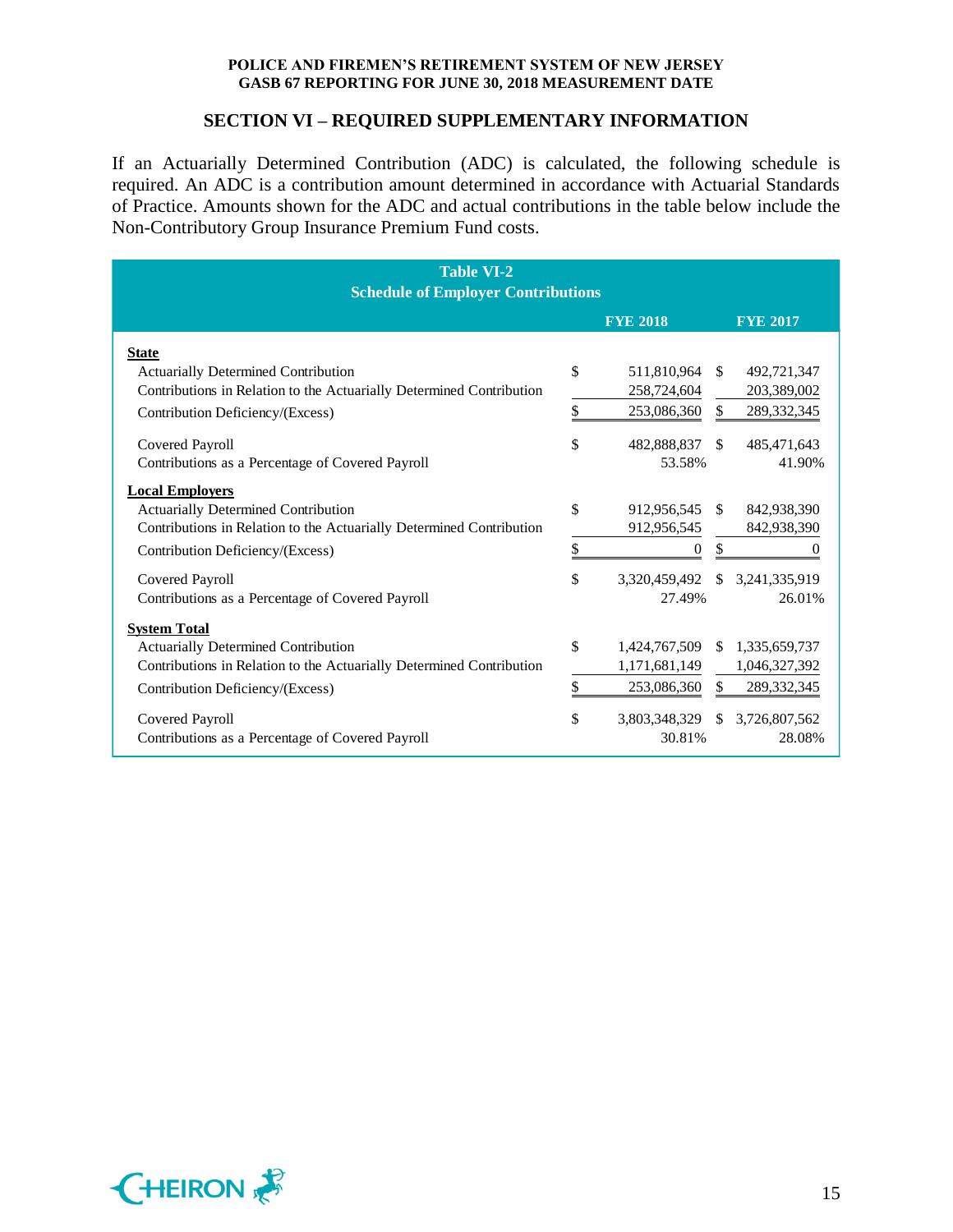### **SECTION VI – REQUIRED SUPPLEMENTARY INFORMATION**

The following summarizes key methods and assumptions used to determine the Actuarially Determined Contribution for FYE 2018.

| <b>Valuation Date:</b>         | July 1, 2016                                                                                                 |
|--------------------------------|--------------------------------------------------------------------------------------------------------------|
| Timing:                        | Actuarial determined contributions are calculated as of the July 1 preceding the fiscal year in which        |
|                                | contributions are made.                                                                                      |
| Actuarial cost method:         | Projected Unit Credit                                                                                        |
| Amortization method:           | Level dollar                                                                                                 |
| Remaining amortization period: | Open 30-year period                                                                                          |
| Asset valuation method:        | 5-year smoothing of difference between market value and expected actuarial value                             |
| Investment rate of return:     | 7.65%                                                                                                        |
| Salary increases:              | Age-based rates scaling from 8.98% for age 25 to 2.10% at age 64 through fiscal year ending 2025;            |
|                                | Age-based rates scaling from 9.98% for age 25 to 3.10% at age 64 for fiscal years ending 2026 and thereafter |
| Mortality:                     | Pre-Retirement, Healthy Female Retirees and Beneficiaries: RP-2000 Combined Healthy Mortality Tables         |
|                                | projected on a generational basis using Projection Scale BB from the base year of 2000 to 2013 and the       |
|                                | Conduent Modified 2014 Projection Scale thereafter                                                           |
|                                |                                                                                                              |

*Healthy Male Retirees*: RP-2000 Combined Healthy Mortality Table projected on a generational basis using Projection Scale AA from the base year of 2012 to 2013 and the Conduent Modified 2014 Projection Scale thereafter

*Disabled Retirees*: Custom mortality table. Sample rates below:

| $\overline{Age}$ | <b>Rates</b> |
|------------------|--------------|
| 35               | 0.598%       |
| 40               | 0.634        |
| 45               | 0.803        |
| 50               | 1.058        |
| 55               | 1.210        |
| 60               | 1.426        |
| 65               | 1.949        |

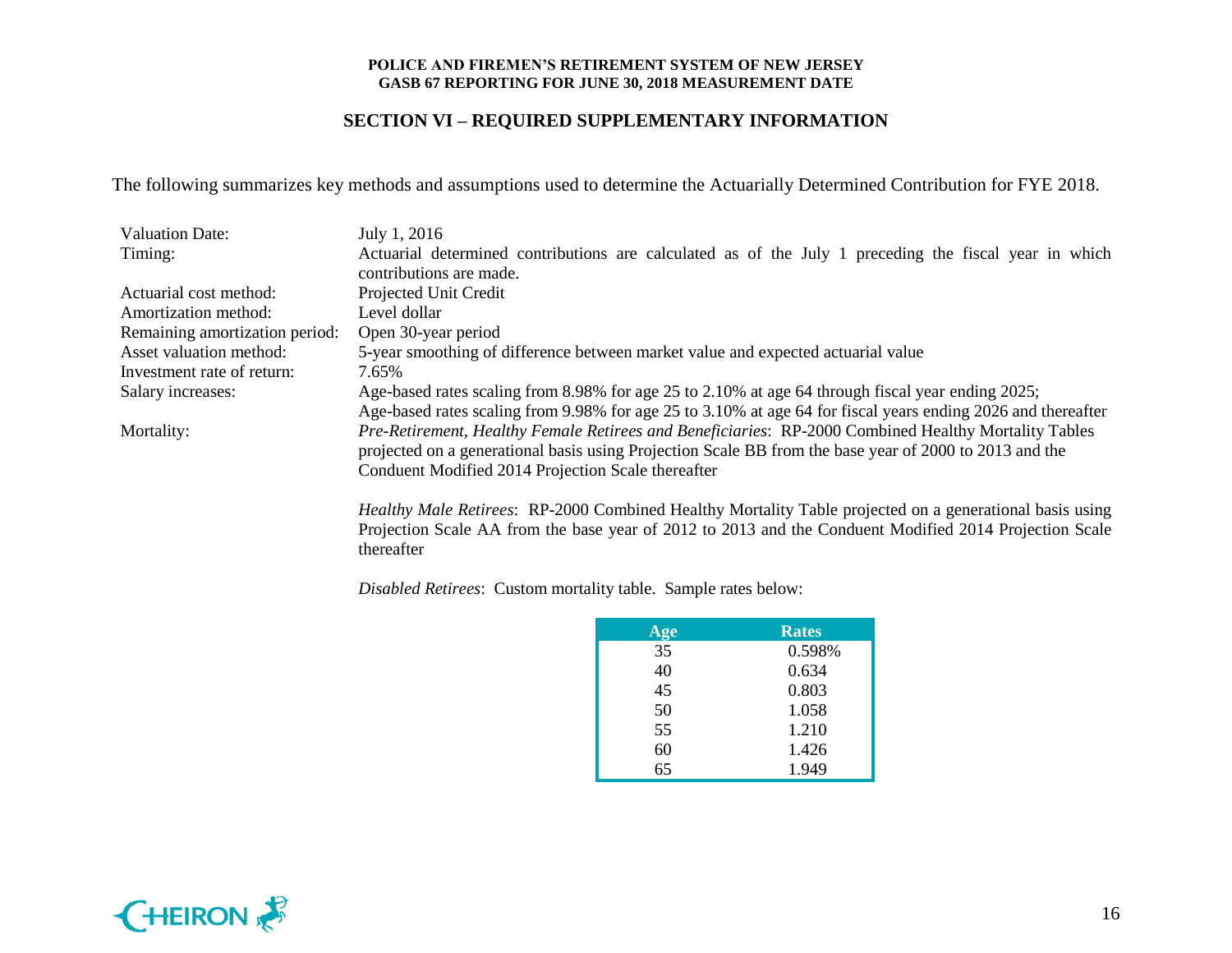# **APPENDIX A – MEMBERSHIP INFORMATION**

|                                                                                        |    | <b>Plan Membership</b> |    |                              |     |                                |                     |
|----------------------------------------------------------------------------------------|----|------------------------|----|------------------------------|-----|--------------------------------|---------------------|
|                                                                                        |    |                        |    | <b>July 1, 2017</b><br>Local |     |                                | <b>July 1, 2016</b> |
|                                                                                        |    | <b>State</b>           |    | <b>Employers</b>             |     | <b>Total</b>                   | <b>Total</b>        |
| <b>Contributing Actives</b>                                                            |    | 6.746                  |    | 33.394                       |     | 40.140                         | 39,389              |
| Non-Contributing Actives                                                               |    | 342                    |    | 1.035                        |     | 1.377                          | 1,400               |
| <b>Terminated Vested</b>                                                               |    |                        |    | 32                           |     | 39                             | 47                  |
| <b>Inactive Receiving Benefits</b>                                                     |    | 6,568                  |    | 37,187                       |     | 43,755                         | 43,011              |
| Total                                                                                  |    | 13,663                 |    | 71.648                       |     | 85,311                         | 83,847              |
| Annual Compensation for Contributing Actives<br>Annual Retirement Allowances for Those | S  | 482,888,837            | S  | 3,320,459,492                | \$. | 3.803.348.329                  | \$<br>3,726,807,562 |
| Receiving Benefits                                                                     | \$ | 306,789,433            | S. |                              |     | 2.095.977.170 \$ 2.402.766.603 | \$<br>2,315,888,032 |

\* QDRO recipients are excluded from the counts

The July 1, 2017 membership information shown in the table above is based on Cheiron's processed data and may not match the prior actuary's report.

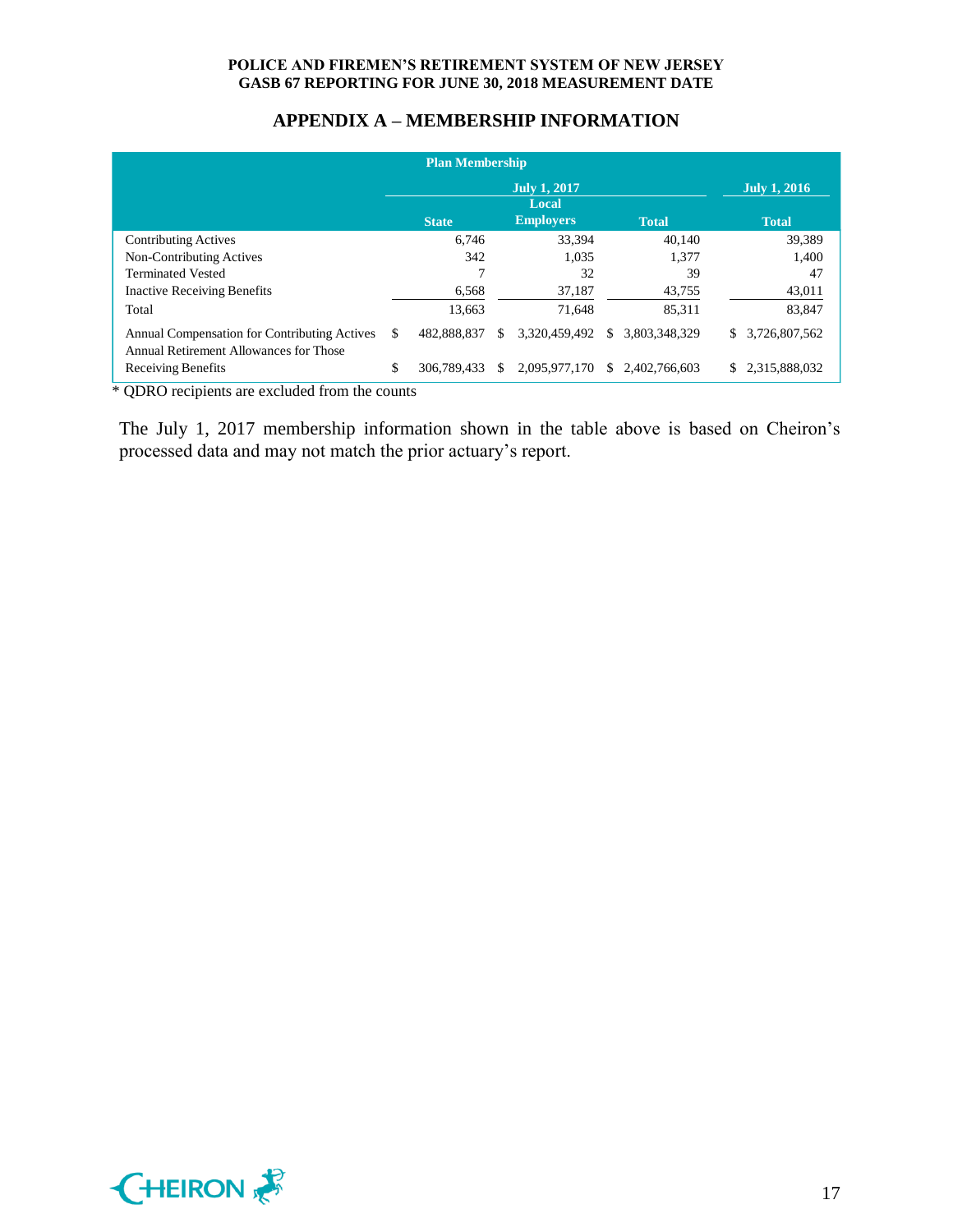# **APPENDIX B – ACTUARIAL ASSUMPTIONS AND METHODS**

# **A. Actuarial Assumptions**

| 1. | <b>Investment Rate of</b><br><b>Return for</b><br>determining<br><b>Actuarially</b><br><b>Determined</b><br><b>Contributions</b> | July 1, 2017 valuation: 7.50% per annum, compounded annually.<br>July 1, 2018 valuation: 7.50% per annum, compounded annually.<br>$\bullet$<br>July 1, 2019 valuation: 7.30% per annum, compounded annually.<br>$\bullet$<br>July 1, 2020 valuation: 7.30% per annum, compounded annually.<br>$\bullet$<br>July 1, 2021 and later valuations: 7.00% per annum, compounded<br>$\bullet$<br>annually. |
|----|----------------------------------------------------------------------------------------------------------------------------------|-----------------------------------------------------------------------------------------------------------------------------------------------------------------------------------------------------------------------------------------------------------------------------------------------------------------------------------------------------------------------------------------------------|
|    | 2. Long-Term Expected<br><b>Rate of Return</b>                                                                                   | 7.00% per annum, compounded annually.                                                                                                                                                                                                                                                                                                                                                               |
|    | 3. GASB 67 Effective<br><b>Discount Rate</b>                                                                                     | June 30, 2017: 6.14% per annum, compounded annually.<br>$\bullet$<br>June 30, 2018: 6.51% per annum, compounded annually.<br>$\bullet$                                                                                                                                                                                                                                                              |
|    | 4. Administrative<br><b>Expenses</b>                                                                                             | 0.18% of the expected benefit payments for the year.                                                                                                                                                                                                                                                                                                                                                |
|    | 5. Cost-of-Living<br><b>Adjustments</b>                                                                                          | No future COLAs are assumed. Previously granted COLAs are<br>included in the data.                                                                                                                                                                                                                                                                                                                  |

**6. Salary Increases** Representative salary increase rates are as follows:

| Age | <b>Prior to FYE</b><br>2026 | <b>FYE 2026 and</b><br>thereafter |
|-----|-----------------------------|-----------------------------------|
| 25  | 8.98%                       | 9.98%                             |
| 30  | 5.97                        | 6.97                              |
| 35  | 4.17                        | 5.17                              |
| 40  | 3.33                        | 4.33                              |
| 45  | 2.90                        | 3.90                              |
| 50  | 2.75                        | 3.75                              |
| 55  | 2.60                        | 3.60                              |
| 60  | 2.35                        | 3.35                              |
| 64  | 2.10                        | 3.10                              |

**(COLAs)**

- **7. 401(a)(17) Pay Limit** \$270,000 in 2017 increasing 3.00% per annum, compounded annually.
- **8. Social Security Wage Base** \$127,200 in 2017 increasing 4.00% per annum, compounded annually.

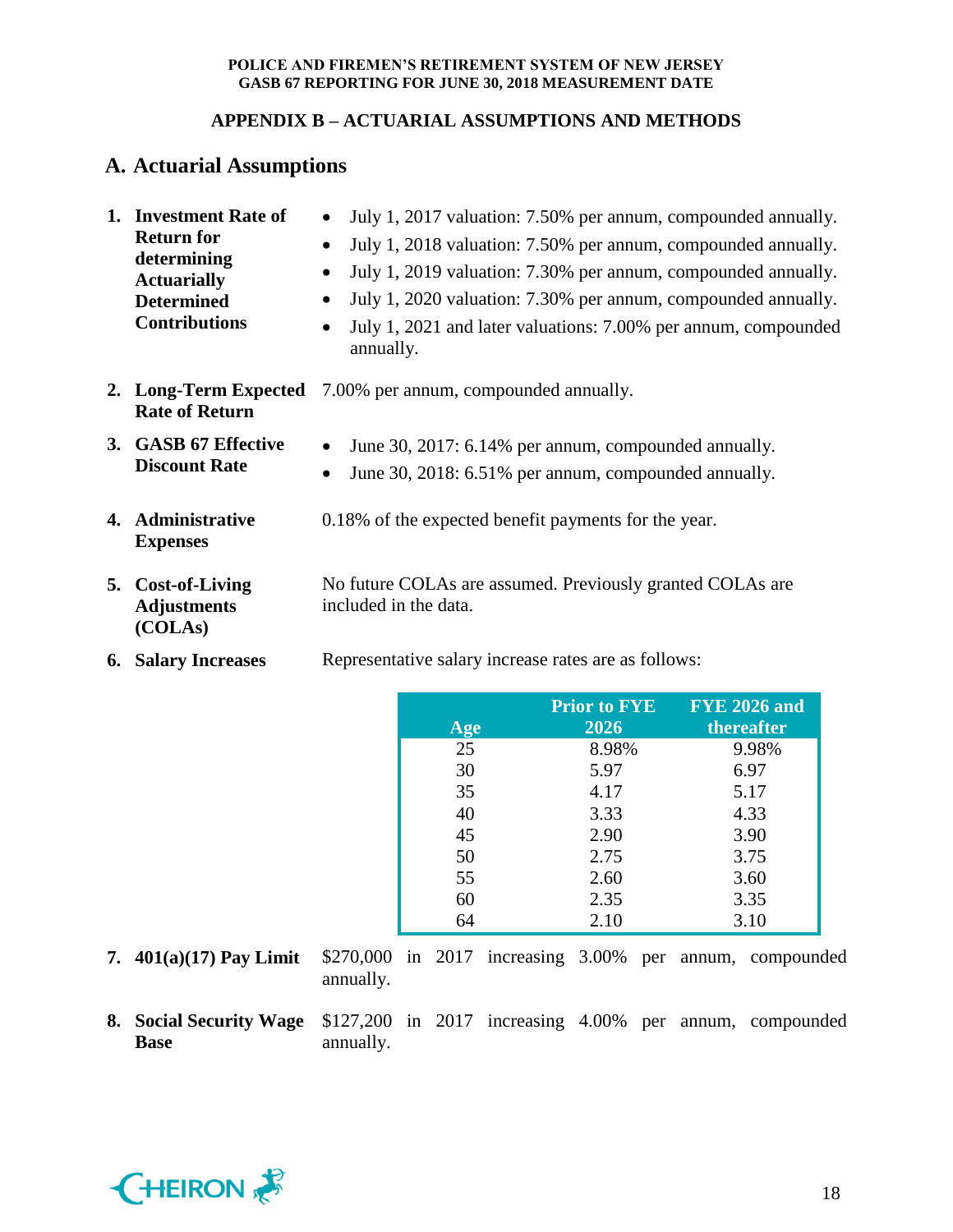# **APPENDIX B – ACTUARIAL ASSUMPTIONS AND METHODS**

|     | <b>Years of Service</b> |              |       |       |         |       |  |  |  |
|-----|-------------------------|--------------|-------|-------|---------|-------|--|--|--|
| Age | $0 - 1$                 | $\mathbf{2}$ | 3     | 4     | $5 - 9$ | $10+$ |  |  |  |
| 25  | 6.90%                   | 2.03%        | 1.18% | 0.60% | 0.35%   | 0.00% |  |  |  |
| 30  | 9.30                    | 2.75         | 1.76  | 1.31  | 0.60    | 0.24  |  |  |  |
| 35  | 9.80                    | 3.17         | 1.76  | 1.57  | 0.77    | 0.24  |  |  |  |
| 40  | 13.70                   | 2.25         | 1.85  | 1.74  | 0.67    | 0.27  |  |  |  |
| 45  | 3.50                    | 2.25         | 1.85  | 2.32  | 1.35    | 0.28  |  |  |  |
| 50  | 0.00                    | 2.25         | 1.85  | 2.00  | 1.60    | 0.30  |  |  |  |
| 55  | 0.00                    | 0.00         | 0.00  | 0.00  | 0.00    | 0.00  |  |  |  |

### **9. Termination** Representative termination rates are as follows:

No termination is assumed after attainment of retirement eligibility.

All members with 10 or more years of service at termination are assumed to elect a deferred retirement benefit.

|       | <b>Ordinary</b>   | <b>Accidental</b> |
|-------|-------------------|-------------------|
| Age   | <b>Disability</b> | <b>Disability</b> |
| 25    | 0.045%            | 0.029%            |
| 30    | 0.147             | 0.278             |
| 35    | 0.265             | 0.393             |
| 40    | 0.362             | 0.423             |
| 45    | 0.394             | 0.396             |
| 50    | 0.449             | 0.179             |
| 55    | 0.554             | 0.161             |
| 60    | 1.024             | 0.161             |
| 64    | 1.680             | 0.161             |
| $65+$ | 0.000             | 0.000             |

**10. Disability** Representative disability rates are as follows:

Both ordinary and accidental disability rates apply at all ages until the mandatory retirement age of 65.

Members retiring under the ordinary disability decrement with less than four years of service are assumed to receive a return of Aggregate Contributions.

No members are assumed to receive the involuntary disability retirement benefit.

Members are assumed to receive the greater of the applicable disability benefit or the service or special retirement benefit, depending on eligibility.

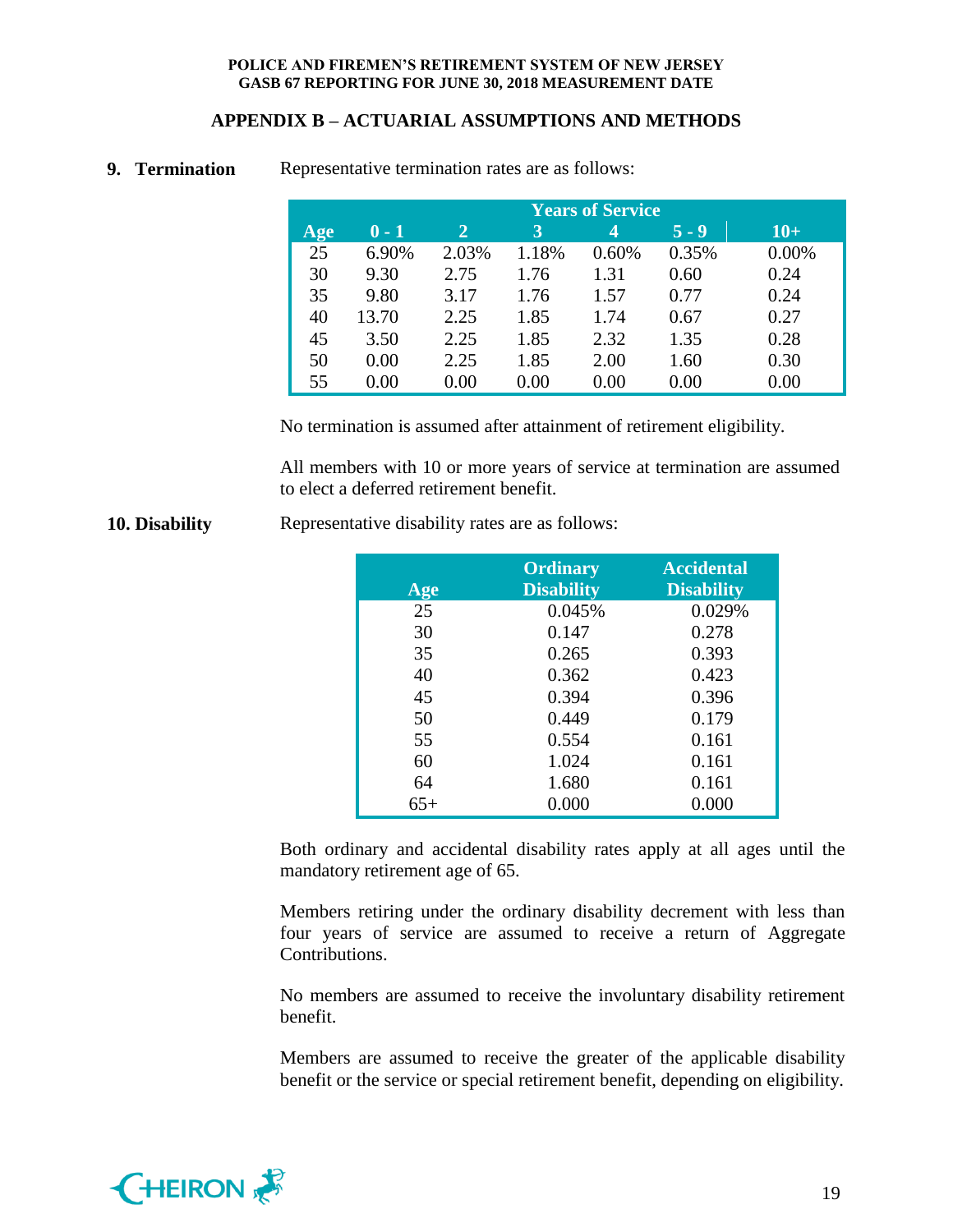### **APPENDIX B – ACTUARIAL ASSUMPTIONS AND METHODS**

**11. Mortality** Pre-Retirement Ordinary Mortality: RP-2000 Combined Healthy Mortality Tables projected on a generational basis from the base year of 2000 to 2013 using Projection Scale BB and the Conduent Modified 2014 Projection Scale thereafter.

> Pre-Retirement Accidental Mortality: Custom table with representative rates as follows.

| Age   | <b>Rates</b> |
|-------|--------------|
| 25    | 0.006%       |
| 30    | 0.006        |
| 35    | 0.008        |
| 40    | 0.008        |
| 45    | 0.009        |
| 50    | 0.009        |
| 55    | 0.014        |
| 60    | 0.013        |
| 64    | 0.008        |
| $65+$ | 0.000        |

No mortality improvement is assumed for pre-retirement accidental mortality.

Post-Retirement Healthy Female Retiree and Beneficiary Mortality: RP-2000 Combined Healthy Mortality Tables projected on a generational basis from the base year of 2000 to 2013 using Projection Scale BB and the Conduent Modified 2014 Projection Scale thereafter.

Post-Retirement Healthy Male Retiree Mortality: RP-2000 Combined Healthy Mortality Tables projected on a generational basis using Projection Scale AA from the base year of 2012 to 2013 and the Conduent Modified 2014 Projection Scale thereafter.

Disabled Retiree Mortality: Custom table with representative rates as follows.

| Age | <b>Rates</b> |
|-----|--------------|
| 35  | 0.598%       |
| 40  | 0.634        |
| 45  | 0.803        |
| 50  | 1.058        |
| 55  | 1.210        |
| 60  | 1.426        |
| 65  | 1.949        |

No mortality improvement is assumed for disabled retiree mortality.

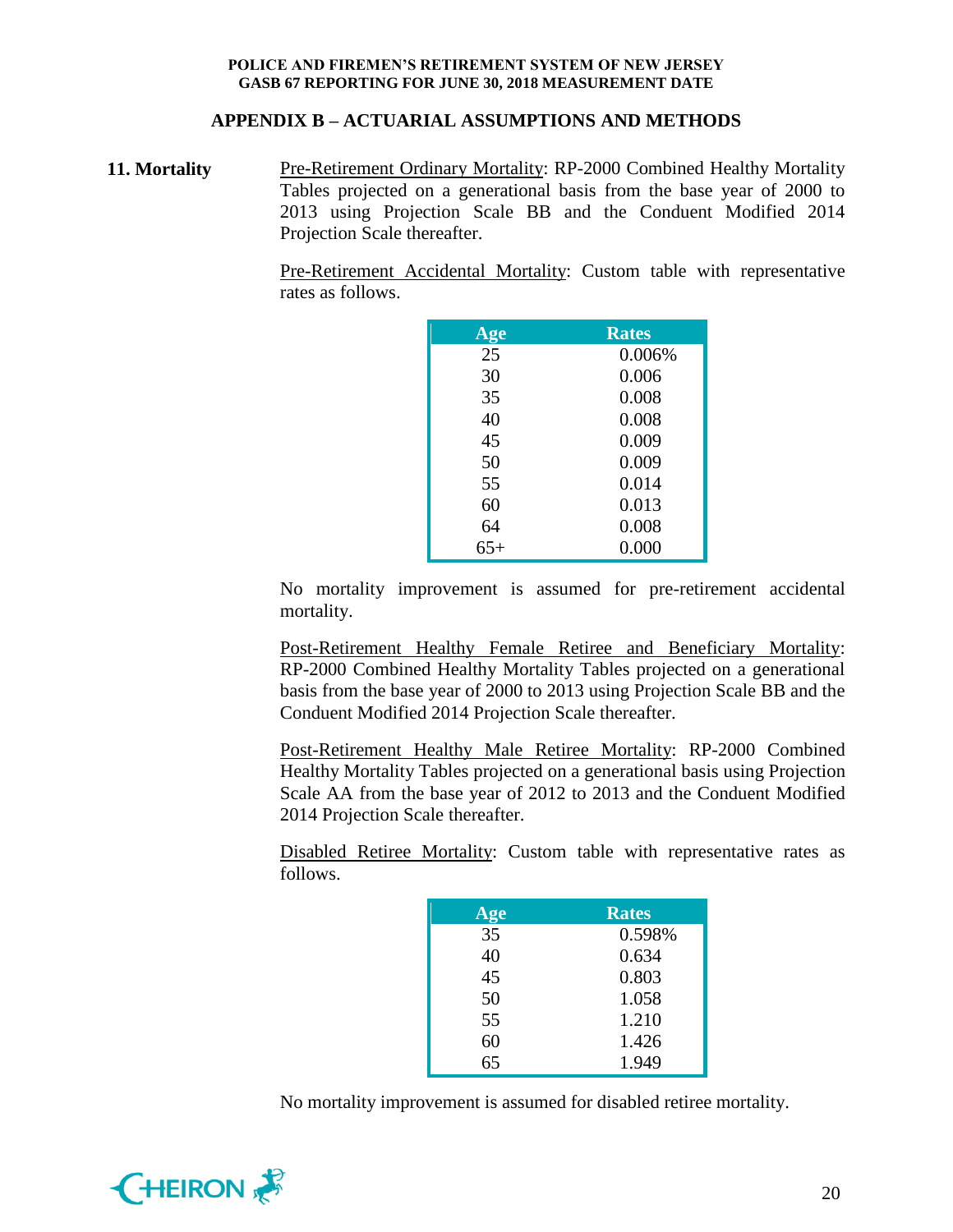# **APPENDIX B – ACTUARIAL ASSUMPTIONS AND METHODS**

| <b>Years of Service</b> |                     |           |        |        |  |  |  |  |
|-------------------------|---------------------|-----------|--------|--------|--|--|--|--|
| Age                     | <b>Less Than 21</b> | $21 - 24$ | 25     | $26+$  |  |  |  |  |
| 40                      | 4.00%               | 0.60%     | 45.57% | 15.40% |  |  |  |  |
| 45                      | 4.00                | 0.60      | 54.83  | 15.40  |  |  |  |  |
| 50                      | 4.30                | 0.60      | 57.62  | 18.48  |  |  |  |  |
| 55                      | 6.00                | 0.00      | 64.94  | 24.47  |  |  |  |  |
| 60                      | 3.20                | 0.00      | 77.49  | 27.34  |  |  |  |  |
| 64                      | 37.50               | 0.00      | 85.24  | 51.03  |  |  |  |  |
|                         |                     |           |        |        |  |  |  |  |

**12. Retirement** Representative retirement rates are as follows:

Mandatory retirement at age 65.

Retirement rates for less than 25 years of service prior to age 55 apply only to members enrolled as of January 18, 2000 upon completion of 20 years of service.

**13. Family Composition Assumptions** For members not currently in receipt, 90% of members are assumed married to spouses of the opposite sex. Males are assumed to be three years older than females.

> For purposes of the post-retirement death benefit for members currently in receipt, beneficiary status is based on the beneficiary allowance reported. If no beneficiary date of birth is provided, the beneficiary is assumed to be the member's spouse of the opposite sex with males assumed to be three years older than females.

No additional dependent children or parents are assumed.

For current dependents receiving a pre-retirement accidental death benefit, those under age 24 are assumed to receive a benefit until age 24 while those over age 24 are assumed to receive a benefit for the remainder of their lifetime.

For current dependents receiving a benefit other than a pre-retirement accidental death benefit, those under age 19 are assumed to receive a benefit until age 19 while those over age 19 are assumed to receive a benefit for the remainder of their lifetime.

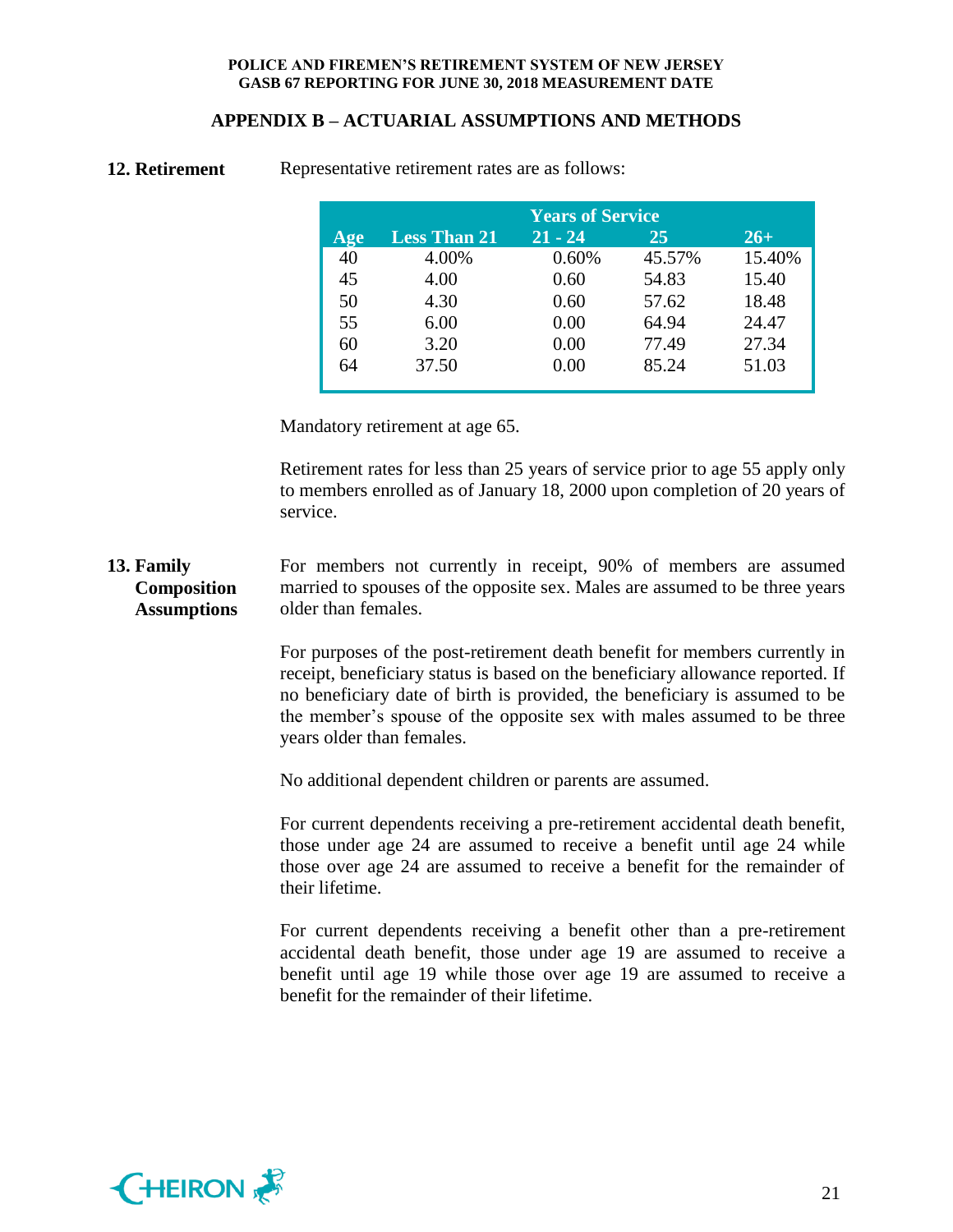### **APPENDIX B – ACTUARIAL ASSUMPTIONS AND METHODS**

**14. Data** Information provided by the prior actuary was relied upon for the purposes of setting the status of and valuing non-contributing active records.

> For current beneficiaries with missing data, reasonable assumptions were made based on the information available in prior years.

> Inactive participants receiving benefits according to the 2016 data but omitted from the 2017 data are assumed to have died without a beneficiary.

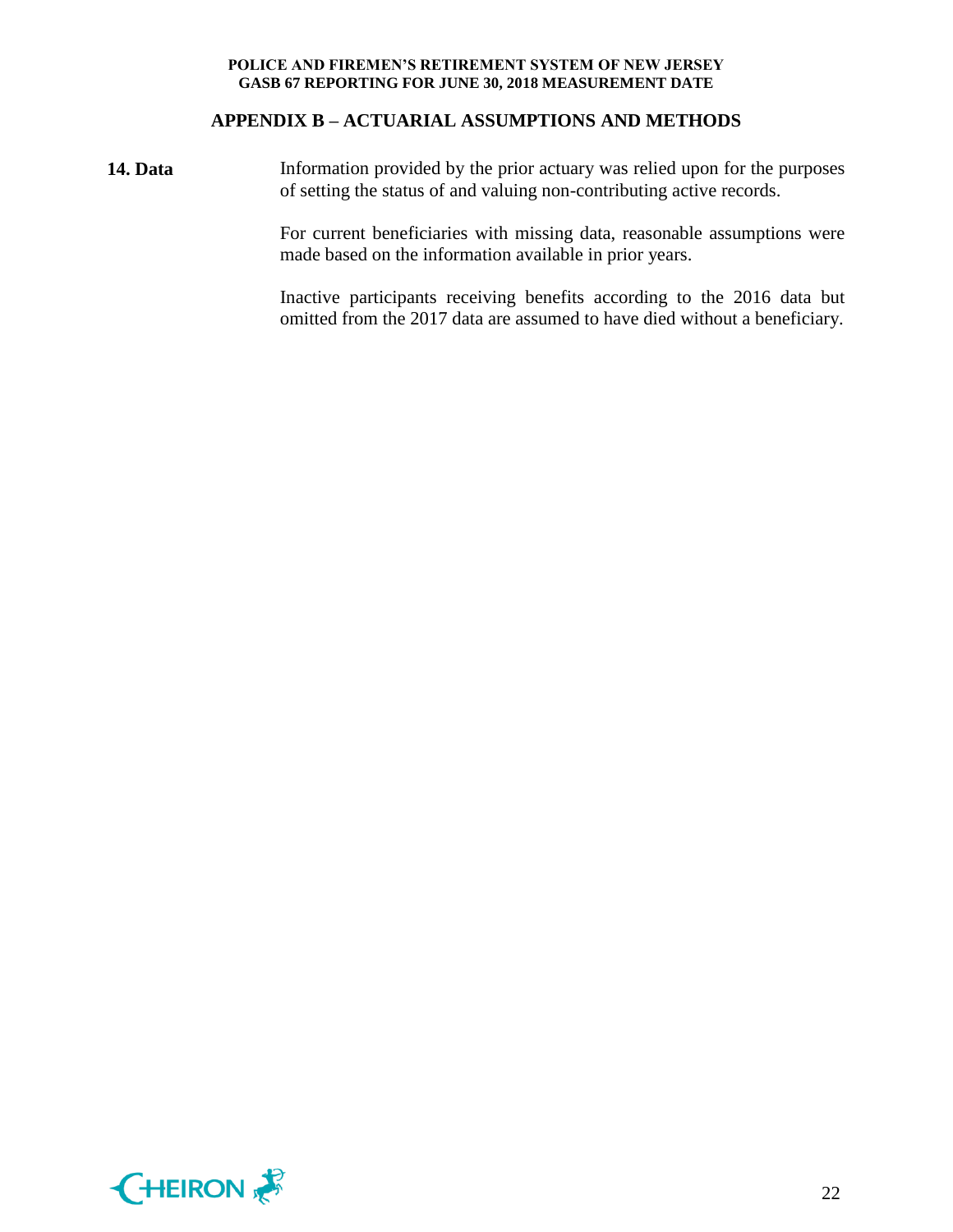# **APPENDIX B – ACTUARIAL ASSUMPTIONS AND METHODS**

# **B. Actuarial Methods**

The actuarial methods used for determining State and Local employer contributions are described below.

# **1. Actuarial Cost Method**

The actuarial cost method for funding calculations is the Projected Unit Credit Cost Method.

The actuarial liability is calculated as the actuarial present value of the projected benefits linearly allocated to periods prior to the valuation year based on service. The unfunded actuarial liability is the actuarial liability on the valuation date less the actuarial value of assets.

In accordance with Chapter 78, P.L. 2011:

- Beginning with the July 1, 2010 actuarial valuation, the accrued liability contribution shall be computed so that if the contribution is paid annually in level dollars, it will amortize the unfunded accrued liability over an open 30 year period.
- Beginning with the July 1, 2018 actuarial valuation, the accrued liability contribution shall be computed so that if the contribution is paid annually in level dollars, it will amortize the unfunded accrued liability over a closed 30 year period (i.e., for each subsequent actuarial valuation the amortization period shall decrease by one year).
- Beginning with the July 1, 2028 actuarial valuation, when the remaining amortization period reaches 20 years, any increase or decrease in the unfunded accrued liability as a result of actuarial losses or gains for subsequent valuation years shall serve to increase or decrease, respectively, the amortization period for the unfunded accrued liability, unless an increase in the amortization period will cause it to exceed 20 years. If an increase in the amortization period as a result of actuarial losses for a valuation year would exceed 20 years, the accrued liability contribution shall be computed for the valuation year using a 20 year amortization period.

Certain portions of the normal cost and unfunded actuarial liabilities attributable to Local employers are payable by the State and/or over different periods in accordance with the NJ State Statutes.

To the extent that the amortization period remains an open period in future years and depending upon the specific circumstances, it should be noted that in the absence of emerging actuarial gains or contributions made in excess of the actuarially determined contribution, any existing unfunded accrued liability may not be fully amortized in the future.

The non-contributory group life insurance benefit is funded separately through a term cost.

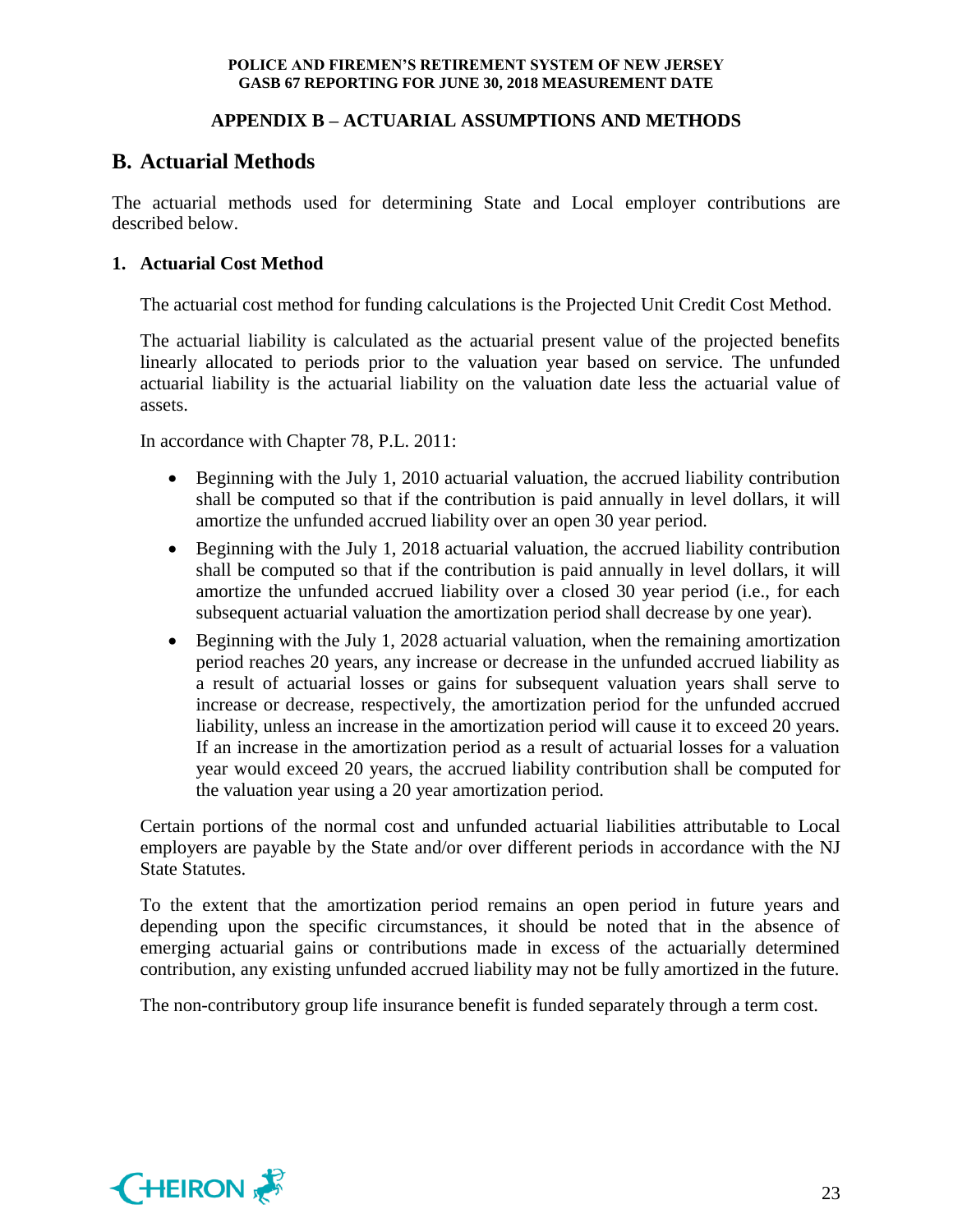# **APPENDIX B – ACTUARIAL ASSUMPTIONS AND METHODS**

### **2. Asset Valuation Method**

For the purposes of determining contribution rates, an actuarial value of assets is used that dampens the volatility in the market value of assets, resulting in a smoother pattern of contributions.

The actuarial value of assets is adjusted to reflect actual contributions and benefit payments, an assumed return on the previous year's assets and current year's cash flow at the prior year's actuarial valuation interest rate, with a further adjustment to reflect 20% of the difference between the resulting value and the actual market value of Plan assets.

### **3. Contributions**

Prior to FYE 2018, it was assumed the State would make pension contributions on June  $30<sup>th</sup>$ , 24 months after the associated valuation date. Effective with FYE 2018, Chapter 83, P.L. 2016 requires the State to make pension contributions on a quarterly basis: at least 25 percent by September 30, at least 50 percent by December 31, at least 75 percent by March 31, and at least 100 percent by June 30. As such, contributions are assumed to be made on a quarterly basis, with the first contribution 15 months after the associated valuation date.

Local employers' contributions are expected to be paid on April  $1<sup>st</sup>$ , 21 months after the associated valuation date.

Revenues from the Chapter 98, P.L. 2017 – Lottery Enterprise Contribution Act are assumed to be contributed to the trust on a monthly basis.

Contributions payable in the fiscal year starting on the valuation date are included in the actuarial value of assets as receivable contributions, discounted by the applicable valuation interest rate.

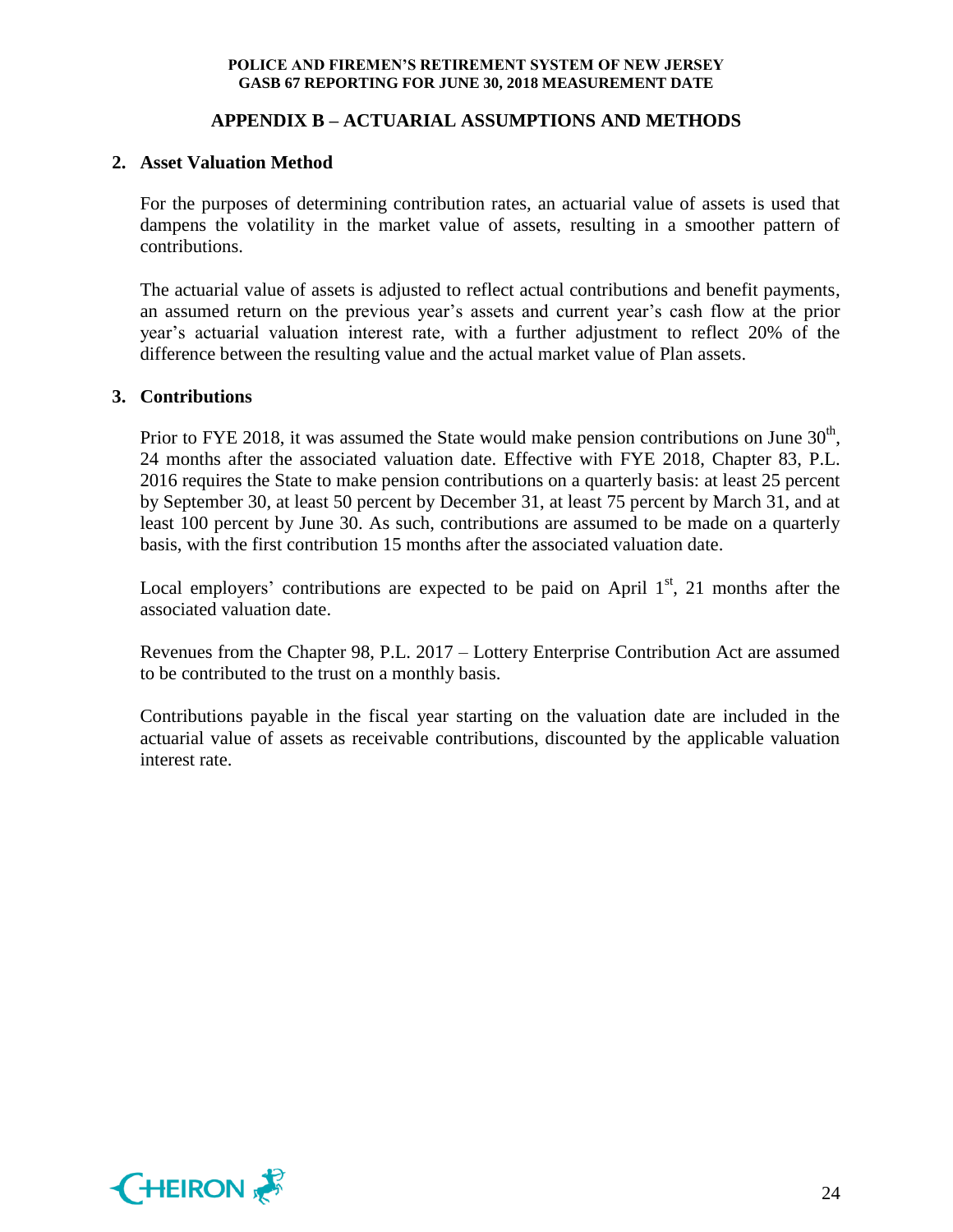# **APPENDIX C – SUMMARY OF PLAN PROVISIONS**

This summary of Plan provisions provides an overview of the major provisions of the PFRS used in the actuarial valuation. It is not intended to replace the more precise language of the NJ State Statutes, Title 43, Chapter 16A, and if there is any difference between the description of the plan herein and the actual language in the NJ State Statutes, the NJ State Statutes will govern.

# **1. Eligibility of Membership**

Eligibility is restricted to eligible police officers and firefighters in an eligible job title of classification who also meet the age, medical and training criteria for membership. The maximum enrollment age is 35.

### **2. Plan Year**

The 12-month period beginning on July 1 and ending on June 30.

# **3. Creditable Service**

A year of service is credited for each year an employee is a Member of the Retirement System plus service, if any, covered by a prior service liability.

# **4. Compensation**

Base salary upon which contributions by a Member to the Annuity Savings Fund were based in the last year of service. Chapter 113, P.L. 1997 provides that Compensation cannot exceed the compensation limitation of Section 401(a)(17) of the Internal Revenue Code. Chapter 1, P.L. 2010 provides that for members hired on or after May 22, 2010, Compensation cannot exceed the annual maximum wage contribution base for Social Security, pursuant to the Federal Insurance Contribution Act.

### **5. Final Compensation**

Annual compensation received by the Member in the last 12 months of Creditable Service preceding his retirement. Chapter 1, P.L. 2010 provides that for members hired on or after May 22, 2010, Final Compensation means the average annual compensation for the three fiscal years of membership providing the largest benefit.

### **6. Aggregate Contributions**

The sum of all amounts deducted from the compensation of a Member or contributed by him or on his behalf without interest.

# **7. Member Contributions**

Each Member contributes 10% of base salary.

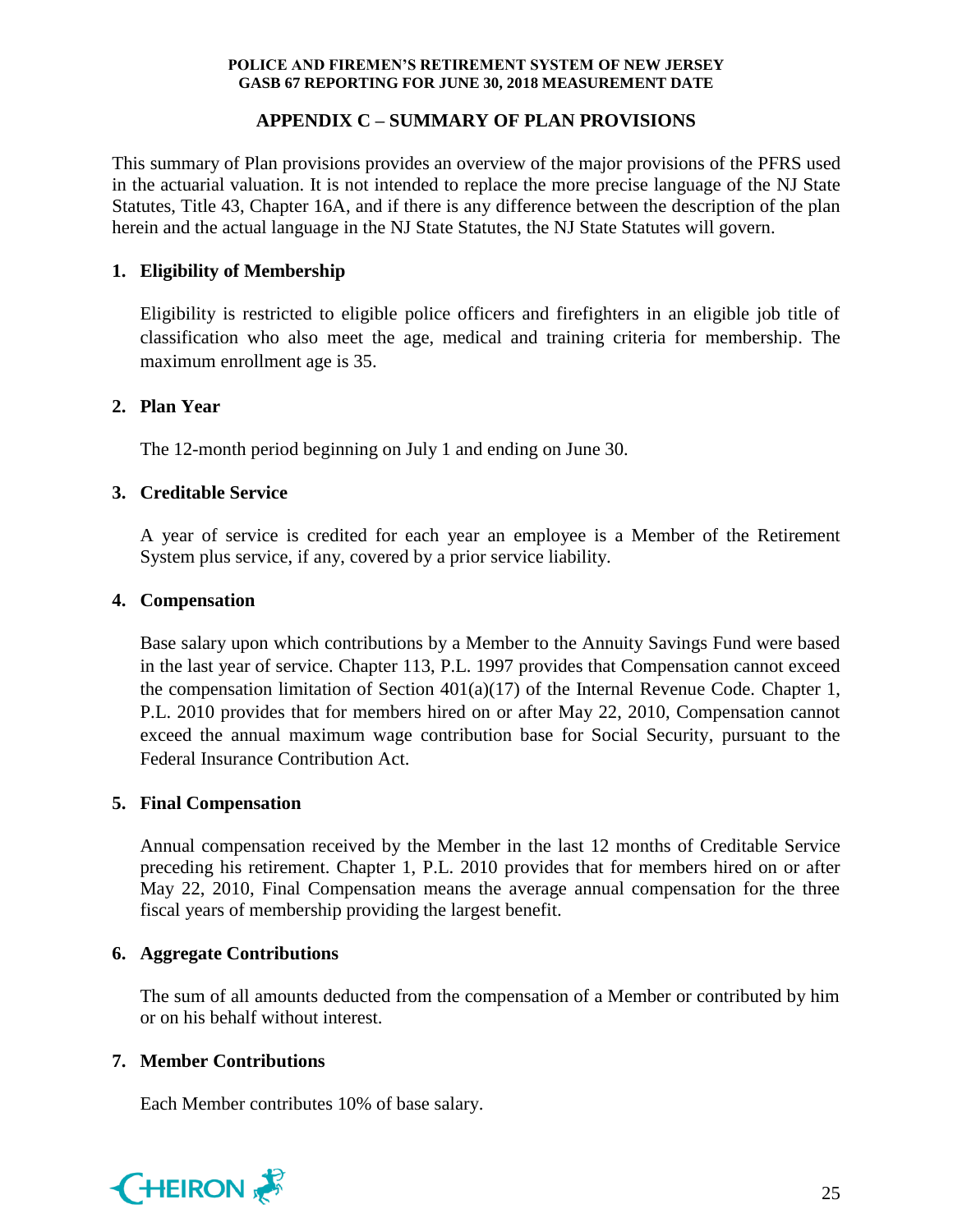### **APPENDIX C – SUMMARY OF PLAN PROVISIONS**

### **8. Benefits**

#### **a) Service and Special Retirement**

Mandatory retirement at age 65, except a Member hired prior to January 1, 1987 may remain a Member until attaining the earlier of age 68 or 25 years of Creditable Service. Voluntary retirement prior to age 65.

(1) Service Retirement: For a Member enrolled as of January 18, 2000, age 55 or 20 years of Creditable Service. For a Member enrolled after January 18, 2000, age 55.

Benefit is an annual retirement allowance comprised of a member annuity plus an employer pension which together equal the greater of:

- a. 2% of Final Compensation for each year of Creditable Service up to 30 years plus 1% of Final Compensation for each year of Creditable Service over 30 years.
- b. 50% of Final Compensation for Members with 20 or more years of Creditable Service.
- c. 50% of Final Compensation plus 3% of Final Compensation for each year of Creditable Service in excess of 20 years for Members as of January 18, 2000 who would have 20 years of Creditable Service but not 25 years at age 65.
- (2) Special Retirement: 25 years of Creditable Service.

Benefit is in an annual retirement allowance comprised of a member annuity plus an employer pension which together equal:

- a. For Members enrolled on or before June 28, 2011, 65% of Final Compensation plus 1% of Final Compensation for each year of Creditable Service in excess of 25 years with a maximum of 70% of Final Compensation, except for those members with 30 or more years of Creditable Service on June 30, 1979.
- b. For Members hired after June 28, 2011, 60% of Final Compensation plus 1% of Final Compensation for each year of Creditable Service in excess of 25 years with a maximum of 65% of Final Compensation.

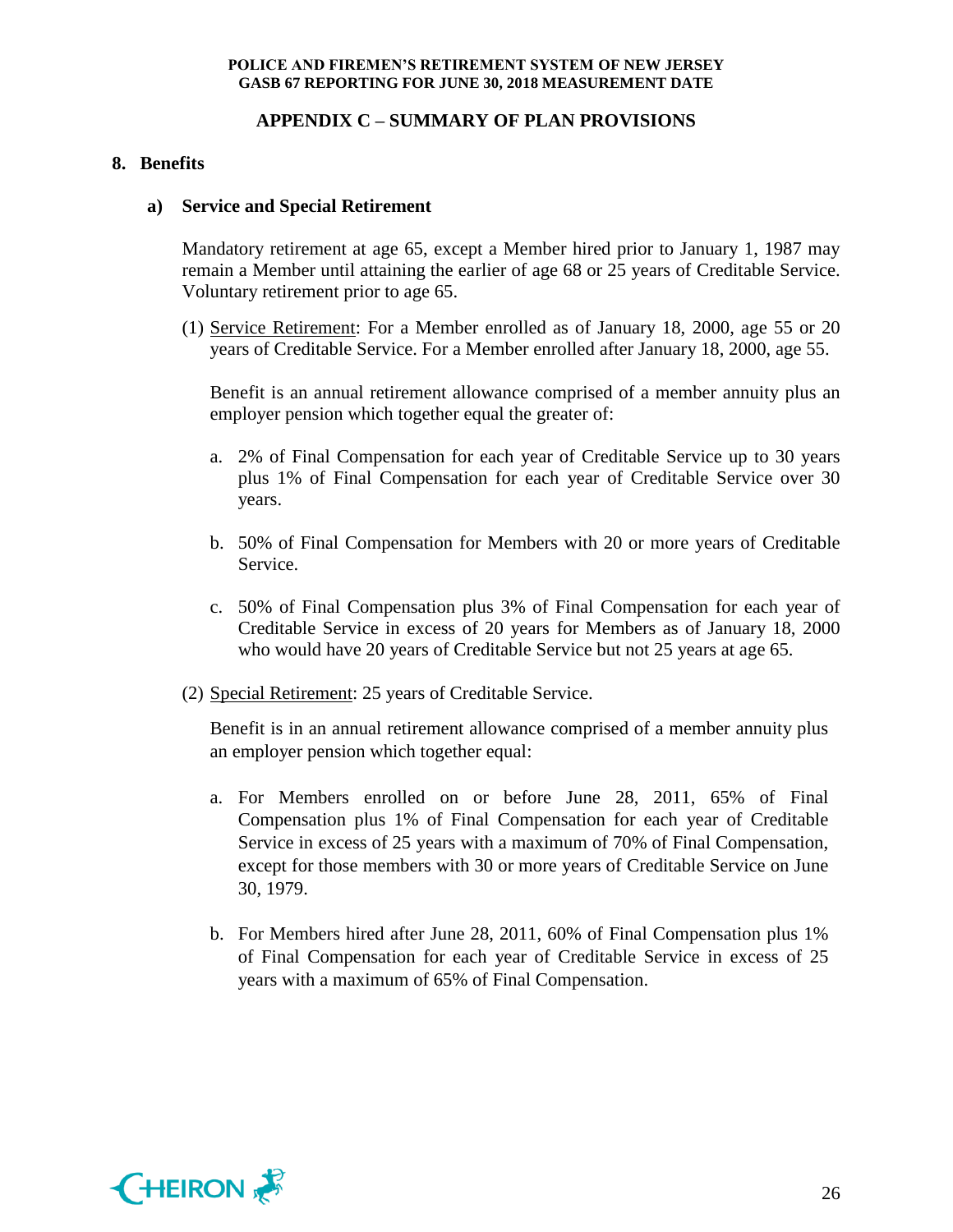# **APPENDIX C – SUMMARY OF PLAN PROVISIONS**

# **b) Deferred Retirement**

Termination of service prior to age 55 with 10 years of Creditable Service.

Benefit is either a refund of Aggregate Contributions, or a deferred life annuity commencing at age 55 comprised of a member annuity plus an employer pension which together equal 2% of Final Compensation for each year of Creditable Service up to 30 plus 1% of Final Compensation for each year of Creditable Service over 30 years.

For Members who die during the deferral period, the benefit is a return of Aggregate Contributions.

### **c) Non-Vested Termination**

Termination of service prior to age 55 and less than 10 years of service credit.

Benefit is a return of Aggregate Contributions.

### **d) Death Benefits**

- (1) Ordinary Death Before Retirement: Death of an active Member. Benefit is equal to:
	- a. Lump sum payment equal to 350% of Compensation, also known as the noncontributory group life insurance benefit, plus
	- b. Spousal life annuity of 50% of Final Compensation payable until spouse's death or remarriage. If there is no surviving spouse or upon death or remarriage, a total of 20% (35%, 50%) of Final Compensation payable to one (two, three or more) dependent child(ren). If there is no surviving spouse or dependent child(ren),  $25\%$  (40%) of Final Compensation to one (two) dependent parent(s). If there is no surviving spouse, dependent child(ren) or parent(s), the benefit is a refund of Aggregate Contributions.
- (2) Accidental Death Before Retirement: Death of an active Member resulting during performance of duties. Benefit is equal to:
	- a. Lump sum payment equal to 350% of Compensation, also known as the noncontributory group life insurance benefit, plus
	- b. Spousal life annuity of 70% of Compensation payable until spouse's death or remarriage. If there is no surviving spouse or upon death or remarriage, 70% of Compensation payable to dependent children in equal shares. If there is no surviving spouse or dependent child(ren), 25% (40%) of Compensation to one (two) dependent parent(s). If there is no surviving spouse, dependent child(ren) or parent(s), the benefit is a refund of Aggregate Contributions.

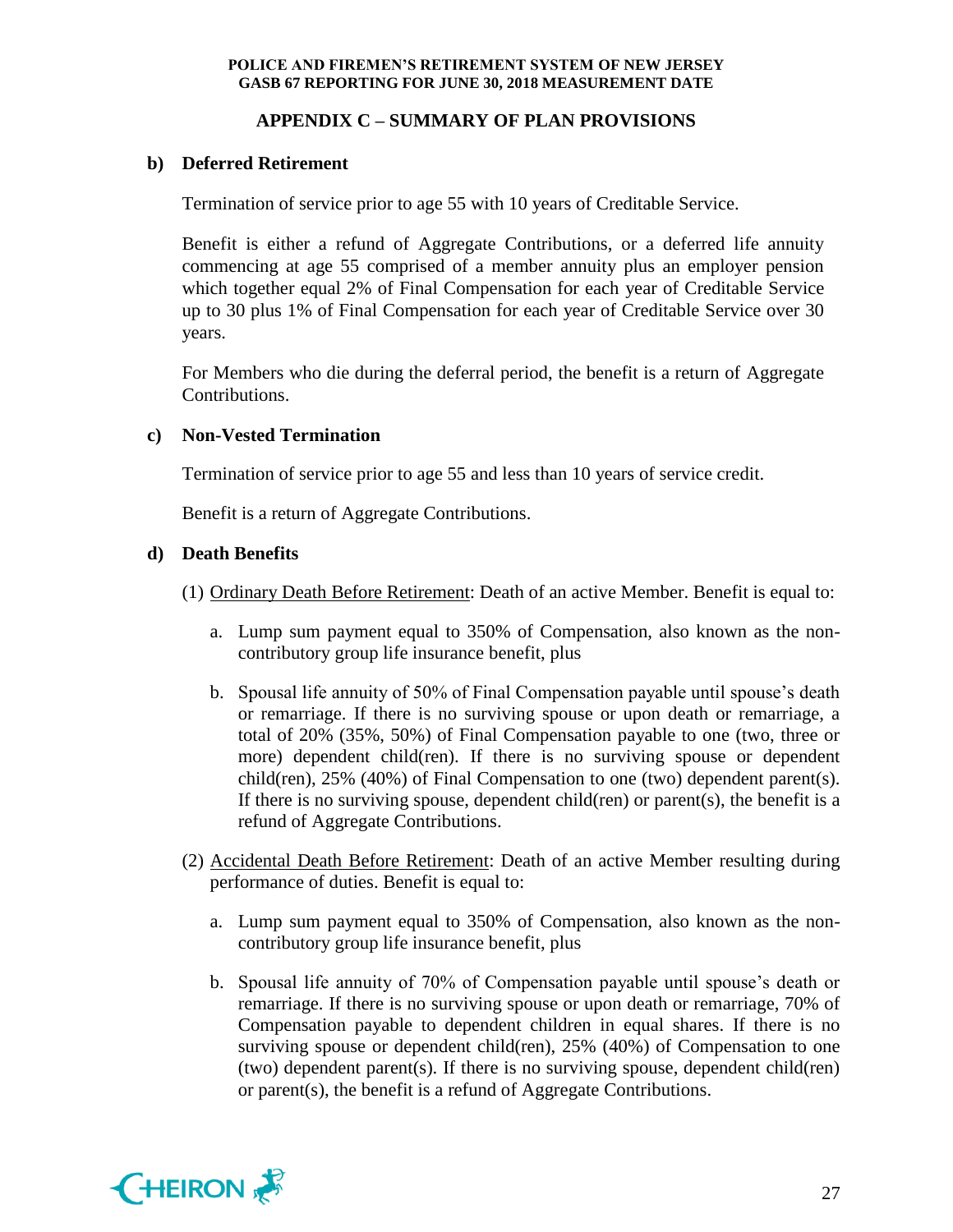# **APPENDIX C – SUMMARY OF PLAN PROVISIONS**

- (3) Death After Retirement: Death of a retired Member. Benefit is equal to:
	- a. Lump sum payment equal to 50% of Compensation for a Member retired under service, special or deferred retirement. For a Member receiving a disability benefit, lump sum payment of 350% of Compensation if death occurs prior to age 55 and 50% of final compensation if death occurs after age 55. This benefit is also known as the non-contributory group life insurance benefit, plus
	- b. For Members who retired on or after January 1, 1968, spouse life annuity of 50% of Final Compensation plus 15% (25%) of Final Compensation for one (two or more) dependent child(ren). The minimum benefit is \$4,500 per year. If there is no surviving spouse or upon death or remarriage, a total of 20% (35%, 50%) of Final Compensation payable to one (two, three or more) dependent child(ren). Previously granted COLAs also apply.

### **e) Disability Retirement**

(1) Ordinary Disability Retirement: Four years of Creditable Service and totally and permanently incapacitated from the performance of usual or available duties.

Benefit is an annual retirement allowance comprised of a member annuity plus an employer pension which together equal the greater of:

- a) 40% of Final Compensation, or
- b) 1.5% of Final Compensation for each year of Creditable Service.
- (2) Involuntary Ordinary Disability Retirement: Ordinary Disability Retirement applied for by the employer.

Benefit is an annual retirement allowance comprised of a member annuity plus an employer pension which together equal:

- a) For Members with 20 years of Creditable Service but less than 25 years, 50% of Final Compensation plus 3% of Final Compensation for each year of Creditable Service in excess of 20 years, to a maximum of 65% of Final Compensation.
- b) For all other members, the Ordinary Disability benefit.
- (3) Accidental Disability Retirement: Totally and permanently disabled as a direct result of a traumatic event occurring during and as a result of regular or assigned duties and such member is mentally or physically incapacitated for the performance of his usual duties.

Benefit is an annual retirement allowance comprised of a member annuity plus an employer pension which together equal 2/3 of annual rate of compensation at the time of the traumatic event or retirement, whichever is greater.

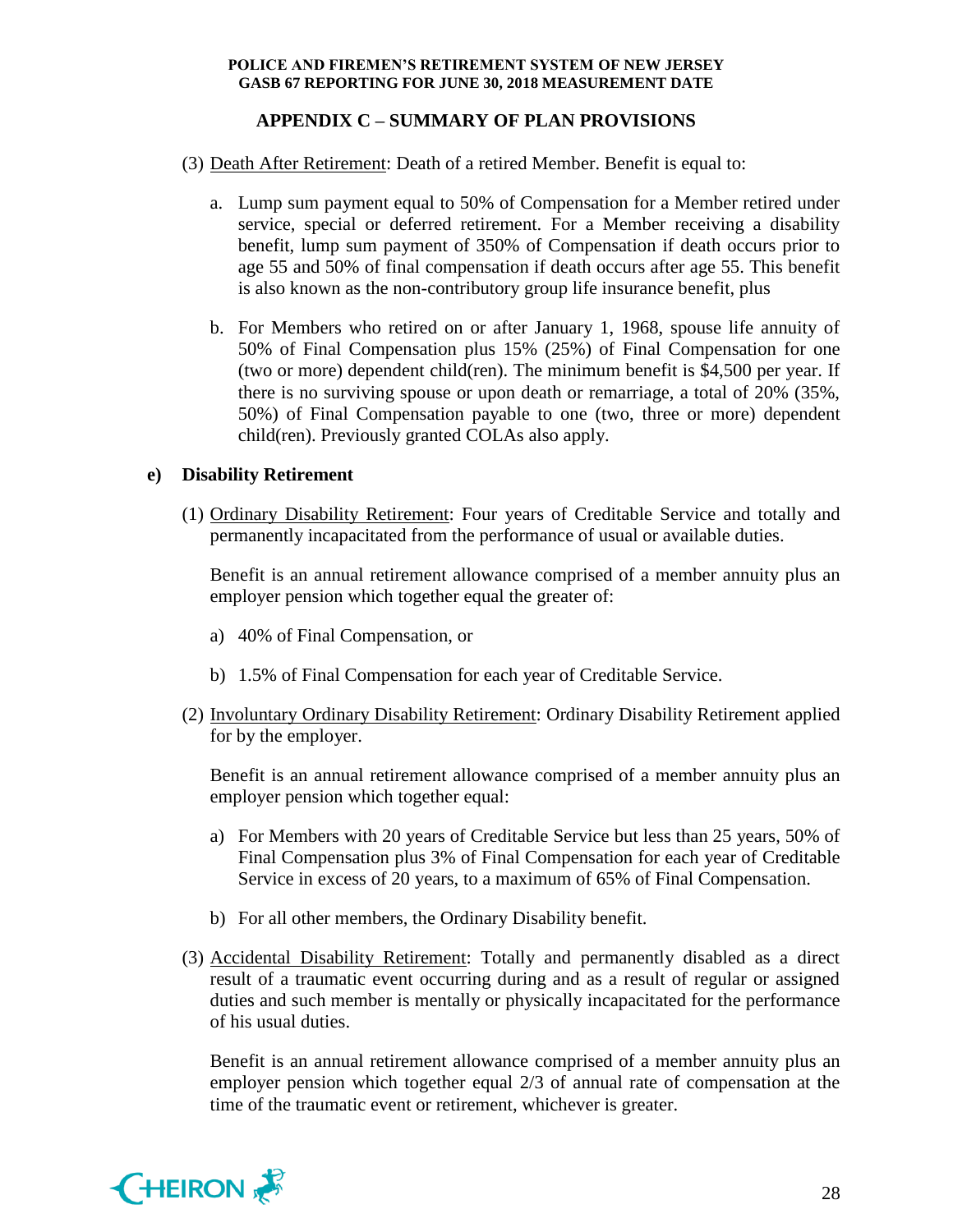# **APPENDIX C – SUMMARY OF PLAN PROVISIONS**

(4) Special Disability Retirement: Under age 55 with 5 years of Creditable Service and received a heart transplant.

Benefit is an annual retirement allowance comprised of a member annuity plus an employer pension which together equal 50% of Final Compensation.

### **9. Forms of Payment**

No optional forms of payment are available.

### **10. Cost-of-Living Adjustments**

Also known as Pension Adjustments. Provided annually to retirees and survivors after 24 months of retirement prior to July 1, 2011. Chapter 78, P.L. 2011 eliminated future adjustments effective July 1, 2011. Adjustments may be reinstated in the future subject to certain conditions outlined in Chapter 78, P.L. 2011.

### **11. Changes in Plan Provisions Since Last Valuation**

None.

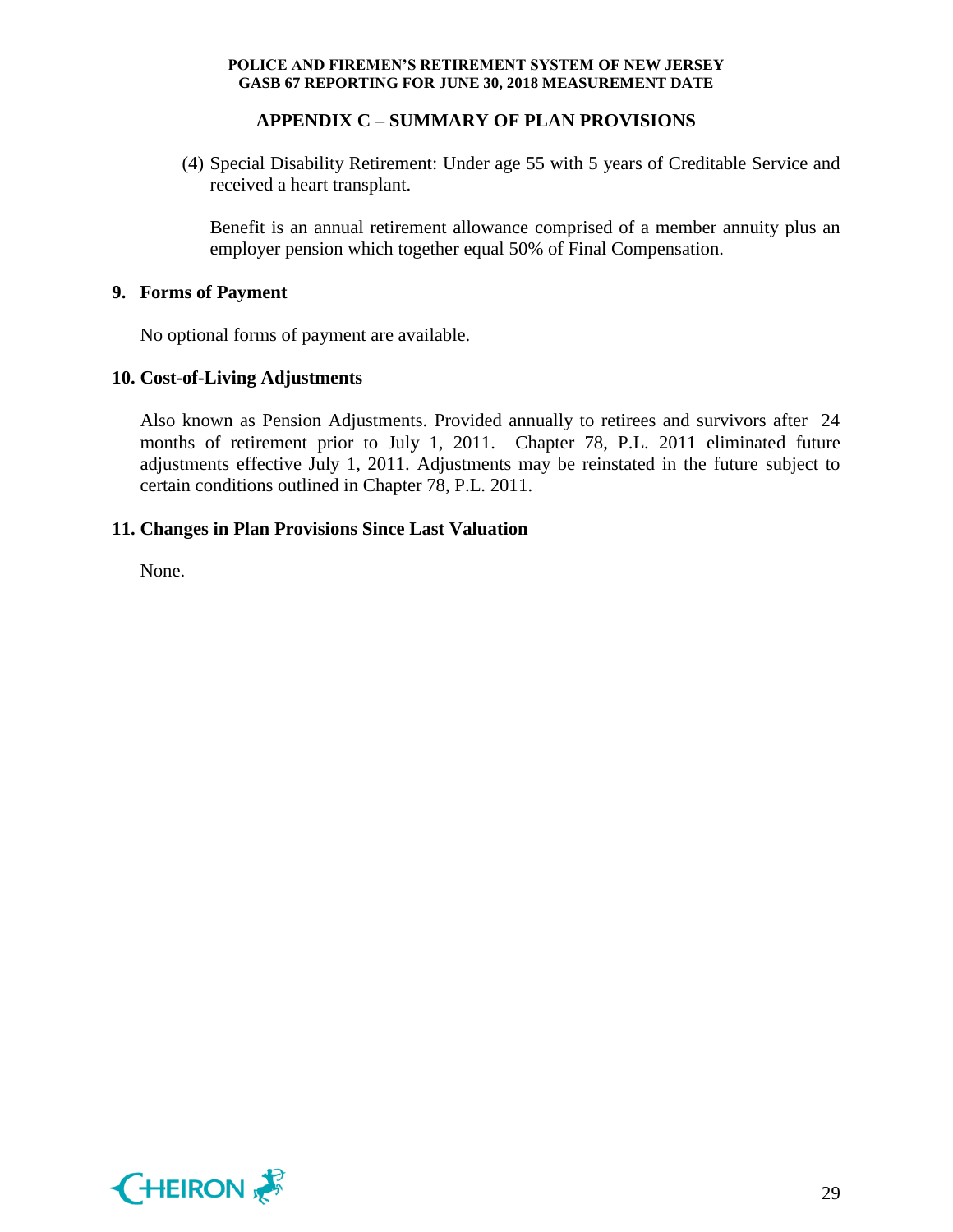### **APPENDIX D – DETERMINATION OF DISCOUNT RATE**

**Table 1 - Projection of the Pension Plan's Fiduciary Net Position**

(In Thousands) Projections Commence June 30, 2018

**Projected** 

| Year             | <b>Beginning</b><br><b>Fiduciary Net</b><br><b>Position</b> | Projected<br>Member<br>Contributions | Projected<br><b>Employer</b><br>Contributions | Projected<br>Lottery<br>Contributions | Projected<br><b>Benefit</b><br><b>Payments</b> | Projected<br>Administrative<br><b>Expenses</b> | Projected<br>Investment<br>Earnings | <b>Projected Ending</b><br><b>Fiduciary Net</b><br><b>Position</b> |
|------------------|-------------------------------------------------------------|--------------------------------------|-----------------------------------------------|---------------------------------------|------------------------------------------------|------------------------------------------------|-------------------------------------|--------------------------------------------------------------------|
|                  | (a)                                                         | (b)                                  | (c)                                           | (d)                                   | (e)                                            | (f)                                            | (g)                                 | $(h) = (a) + (b) + (c)$<br>$+ (d) - (e) - (f) + (g)$               |
| 1                | \$<br>26,008,826                                            | \$<br>362,822                        | \$<br>1,263,982                               | \$<br>12,451                          | \$<br>2,617,617                                | \$<br>4,665                                    | \$<br>1,767,193                     | 26,792,992<br>\$                                                   |
| $\boldsymbol{2}$ | 26,792,992                                                  | 352,553                              | 1,294,371                                     | 12,859                                | 2,734,909                                      | 4,872                                          | 1,818,297                           | 27,531,291                                                         |
| 3                | 27,531,291                                                  | 340,500                              | 1,403,225                                     | 13,037                                | 2,859,014                                      | 5,092                                          | 1,867,287                           | 28,291,235                                                         |
| $\overline{4}$   | 28,291,235                                                  | 329,825                              | 1,424,425                                     | 13,190                                | 2,969,252                                      | 5,287                                          | 1,916,797                           | 29,000,933                                                         |
| 5                | 29,000,933                                                  | 318,800                              | 1,592,416                                     | 13,343                                | 3,077,185                                      | 5,480                                          | 1,965,538                           | 29,808,366                                                         |
| 6                | 29,808,366                                                  | 306,272                              | 1,617,527                                     | 13,505                                | 3,188,711                                      | 5,680                                          | 2,018,336                           | 30,569,616                                                         |
| 7                | 30,569,616                                                  | 293,233                              | 1,639,090                                     | 13,670                                | 3,298,383                                      | 5,876                                          | 2,067,894                           | 31,279,244                                                         |
| 8                | 31,279,244                                                  | 278,873                              | 1,659,632                                     | 13,836                                | 3,411,340                                      | 6,077                                          |                                     | 31,927,843                                                         |
| 9                | 31,927,843                                                  | 263,837                              | 1,652,863                                     | 14,005                                |                                                |                                                | 2,113,675                           | 32,483,815                                                         |
| 10               | 32,483,815                                                  | 251,370                              | 1,668,411                                     | 14,165                                | 3,523,189<br>3,629,674                         | 6,278<br>6,469                                 | 2,154,733<br>2,189,961              | 32,971,578                                                         |
| 11               | 32,971,578                                                  | 238,433                              | 1,683,243                                     | 14,275                                | 3,733,256                                      |                                                |                                     | 33,388,109                                                         |
| 12               | 33,388,109                                                  | 225,506                              | 1,698,455                                     | 14,419                                | 3,831,155                                      | 6,655<br>6,830                                 | 2,220,491<br>2,246,250              | 33,734,753                                                         |
|                  |                                                             |                                      |                                               |                                       |                                                |                                                | 2,266,459                           |                                                                    |
| 13<br>14         | 33,734,753                                                  | 210,713                              | 1,696,259<br>1,689,496                        | 14,565                                | 3,935,594<br>4,045,034                         | 7,017                                          |                                     | 33,980,138<br>34,105,389                                           |
|                  | 33,980,138                                                  | 194,025                              |                                               | 14,712                                |                                                | 7,212                                          | 2,279,265                           |                                                                    |
| 15               | 34,105,389                                                  | 177,767<br>161,863                   | 1,677,862<br>1,665,565                        | 14,860<br>15,011                      | 4,144,808                                      | 7,390<br>7,553                                 | 2,283,923                           | 34,107,604<br>33,987,361                                           |
| 16               | 34,107,604                                                  |                                      |                                               |                                       | 4,235,415                                      |                                                | 2,280,286                           |                                                                    |
| 17               | 33,987,361                                                  | 147,537                              | 1,654,874                                     | 15,162                                | 4,308,746                                      | 7,684                                          | 2,268,753                           | 33,757,257                                                         |
| 18               | 33,757,257                                                  | 136,255                              | 1,647,612                                     | 15,315                                | 4,356,259                                      | 7,769                                          | 2,250,588                           | 33,442,999                                                         |
| 19               | 33,442,999                                                  | 125,735                              | 1,647,082                                     | 15,470                                | 4,392,452                                      | 7,834                                          | 2,227,075                           | 33,058,075                                                         |
| 20               | 33,058,075                                                  | 113,180                              | 1,649,550                                     | 15,626                                | 4,432,885                                      | 7,908                                          | 2,198,449                           | 32,594,087                                                         |
| 21               | 32,594,087                                                  | 98,246                               | 1,648,866                                     | 15,784                                | 4,479,568                                      | 7,992                                          | 2,163,933                           | 32,033,357                                                         |
| 22               | 32,033,357                                                  | 81,572                               | 1,642,914                                     | 15,943                                | 4,529,027                                      | 8,080                                          | 2,122,399                           | 31,359,079                                                         |
| 23               | 31,359,079                                                  | 64,002                               | 1,632,426                                     | 16,104                                | 4,576,944                                      | 8,167                                          | 2,072,861                           | 30,559,362                                                         |
| 24               | 30,559,362                                                  | 45,837                               | 1,619,237                                     | 16,267                                | 4,621,303                                      | 8,247                                          | 2,014,594                           | 29,625,746                                                         |
| 25               | 29,625,746                                                  | 31,997                               | 1,604,117                                     | 16,431                                | 4,633,396                                      | 8,271                                          | 1,948,173                           | 28,584,797                                                         |
| 26               | 28,584,797                                                  | 24,392                               | 1,597,113                                     | 16,597                                | 4,605,398                                      | 8,222                                          | 1,875,979                           | 27,485,257                                                         |
| 27               | 27,485,257                                                  | 18,920                               | 1,601,793                                     | 16,764                                | 4,560,875                                      | 8,144                                          | 1,800,546                           | 26,354,262                                                         |
| 28               | 26,354,262                                                  | 14,494                               | 1,610,217                                     | 16,933                                | 4,506,214                                      | 8,047                                          | 1,723,369                           | 25,205,014                                                         |
| 29               | 25,205,014                                                  | 10,945                               | 1,620,504                                     | 17,104                                | 4,442,429                                      | 7,933                                          | 1,645,296                           | 24,048,501                                                         |
| 30               | 24,048,501                                                  | 8,143                                | 1,632,402                                     | $\boldsymbol{0}$                      | 4,370,432                                      | 7,805                                          | 1,566,460                           | 22,877,269                                                         |
| 31               | 22,877,269                                                  | 5,968                                | 1,646,440                                     | $\boldsymbol{0}$                      | 4,291,132                                      | 7,664                                          | 1,487,503                           | 21,718,383                                                         |
| 32               | 21,718,383                                                  | 4,301                                | 1,661,580                                     | $\boldsymbol{0}$                      | 4,205,487                                      | 7,511                                          | 1,409,669                           | 20,580,935                                                         |
| 33               | 20,580,935                                                  | 3,026                                | 1,677,585                                     | $\mathbf{0}$                          | 4,114,346                                      | 7,349                                          | 1,333,557                           | 19,473,410                                                         |
| 34               | 19,473,410                                                  | 2,079                                | 1,694,231                                     | $\mathbf{0}$                          | 4,018,242                                      | 7,177                                          | 1,259,737                           | 18,404,038                                                         |
| 35               | 18,404,038                                                  | 1,382                                | 1,711,378                                     | $\boldsymbol{0}$                      | 3,917,797                                      | 6,998                                          | 1,188,758                           | 17,380,760                                                         |
| 36               | 17,380,760                                                  | 887                                  | 1,414,682                                     | $\mathbf{0}$                          | 3,813,431                                      | 6,812                                          | 1,115,769                           | 16,091,855                                                         |
| 37               | 16,091,855                                                  | 543                                  | 886,360                                       | $\boldsymbol{0}$                      | 3,705,539                                      | 6,620                                          | 1,020,343                           | 14,286,942                                                         |
| 38               | 14,286,942                                                  | 307                                  | 875,705                                       | $\boldsymbol{0}$                      | 3,594,505                                      | 6,422                                          | 897,785                             | 12,459,813                                                         |
| 39               | 12,459,813                                                  | 163                                  | 891,784                                       | $\mathbf{0}$                          | 3,480,574                                      | 6,218                                          | 774,237                             | 10,639,203                                                         |
| 40               | 10,639,203                                                  | 78                                   | 909,262                                       | $\boldsymbol{0}$                      | 3,364,091                                      | 6,010                                          | 651,262                             | 8,829,704                                                          |
| 41               | 8,829,704                                                   | 34                                   | 926,785                                       | $\boldsymbol{0}$                      | 3,245,378                                      | 5,799                                          | 529,146                             | 7,034,493                                                          |
| 42               | 7,034,493                                                   | 11                                   | 944,285                                       | $\boldsymbol{0}$                      | 3,124,762                                      | 5,583                                          | 408,100                             | 5,256,543                                                          |
| 43               | 5,256,543                                                   | $\sqrt{2}$                           | 961,717                                       | $\boldsymbol{0}$                      | 3,002,539                                      | 5,365                                          | 288,319                             | 3,498,677                                                          |
| 44               | 3,498,677                                                   | $\boldsymbol{0}$                     | 979,112                                       | $\mathbf{0}$                          | 2,879,038                                      | 5,145                                          | 169,992                             | 1,763,597                                                          |
| 45               | 1,763,597                                                   | $\boldsymbol{0}$                     | 996,492                                       | $\boldsymbol{0}$                      | 2,754,621                                      | 4,923                                          | 53,293                              | 53,839                                                             |
| 46               | $\boldsymbol{0}$                                            | $\mathbf{0}$                         | $\mathbf{0}$                                  | $\mathbf{0}$                          | 2,629,654                                      | 4,700                                          | $\boldsymbol{0}$                    | $\boldsymbol{0}$                                                   |
| 47               | $\boldsymbol{0}$                                            | $\overline{0}$                       | $\mathbf{0}$                                  | $\mathbf{0}$                          | 2,504,512                                      | 4,476                                          | $\boldsymbol{0}$                    | $\mathbf{0}$                                                       |
| 48               | $\boldsymbol{0}$                                            | $\boldsymbol{0}$                     | $\mathbf{0}$                                  | $\boldsymbol{0}$                      | 2,379,577                                      | 4,253                                          | $\boldsymbol{0}$                    | $\mathbf{0}$                                                       |
| 49               | $\overline{0}$                                              | $\mathbf 0$                          | $\mathbf{0}$                                  | $\mathbf{0}$                          | 2,255,234                                      | 4,031                                          | $\boldsymbol{0}$                    | $\boldsymbol{0}$                                                   |
| 50               | $\overline{0}$                                              | $\overline{0}$                       | $\mathbf{0}$                                  | $\mathbf{0}$                          | 2,131,863                                      | 3,811                                          | $\mathbf{0}$                        | $\boldsymbol{0}$                                                   |
| 51               | $\Omega$                                                    | $\theta$                             | $\Omega$                                      | $\boldsymbol{0}$                      | 2,009,827                                      | 3,593                                          | $\Omega$                            | $\Omega$                                                           |
| 52               | 0                                                           | $\boldsymbol{0}$                     | $\boldsymbol{0}$                              | $\boldsymbol{0}$                      | 1,889,475                                      | 3,378                                          | $\boldsymbol{0}$                    | $\theta$                                                           |
| 53               | 0                                                           | 0                                    | $\boldsymbol{0}$                              | $\boldsymbol{0}$                      | 1,771,133                                      | 3,167                                          | $\mathbf{0}$                        | $\mathbf{0}$                                                       |
| 54               | 0                                                           | $\boldsymbol{0}$                     | $\boldsymbol{0}$                              | $\boldsymbol{0}$                      | 1,655,103                                      | 2,960                                          | $\boldsymbol{0}$                    | $\mathbf{0}$                                                       |
| 55               | 0                                                           | 0                                    | $\boldsymbol{0}$                              | $\boldsymbol{0}$                      | 1,541,659                                      | 2,757                                          | $\boldsymbol{0}$                    | $\mathbf{0}$                                                       |
| 56               | 0                                                           | 0                                    | $\boldsymbol{0}$                              | $\boldsymbol{0}$                      | 1,431,053                                      | 2,560                                          | $\boldsymbol{0}$                    | $\boldsymbol{0}$                                                   |
| 57               | 0                                                           | 0                                    | $\boldsymbol{0}$                              | $\boldsymbol{0}$                      | 1,323,529                                      | 2,368                                          | $\boldsymbol{0}$                    | $\mathbf{0}$                                                       |
| 58               | 0                                                           | 0                                    | $\boldsymbol{0}$                              | $\boldsymbol{0}$                      | 1,219,307                                      | 2,182                                          | $\boldsymbol{0}$                    | $\boldsymbol{0}$                                                   |
| 59               | 0                                                           | 0                                    | $\boldsymbol{0}$                              | $\boldsymbol{0}$                      | 1,118,614                                      | 2,002                                          | $\boldsymbol{0}$                    | $\boldsymbol{0}$                                                   |
| 60               | $\boldsymbol{0}$                                            | 0                                    | $\mathbf{0}$                                  | $\boldsymbol{0}$                      | 1,021,671                                      | 1,829                                          | 0                                   | $\boldsymbol{0}$                                                   |

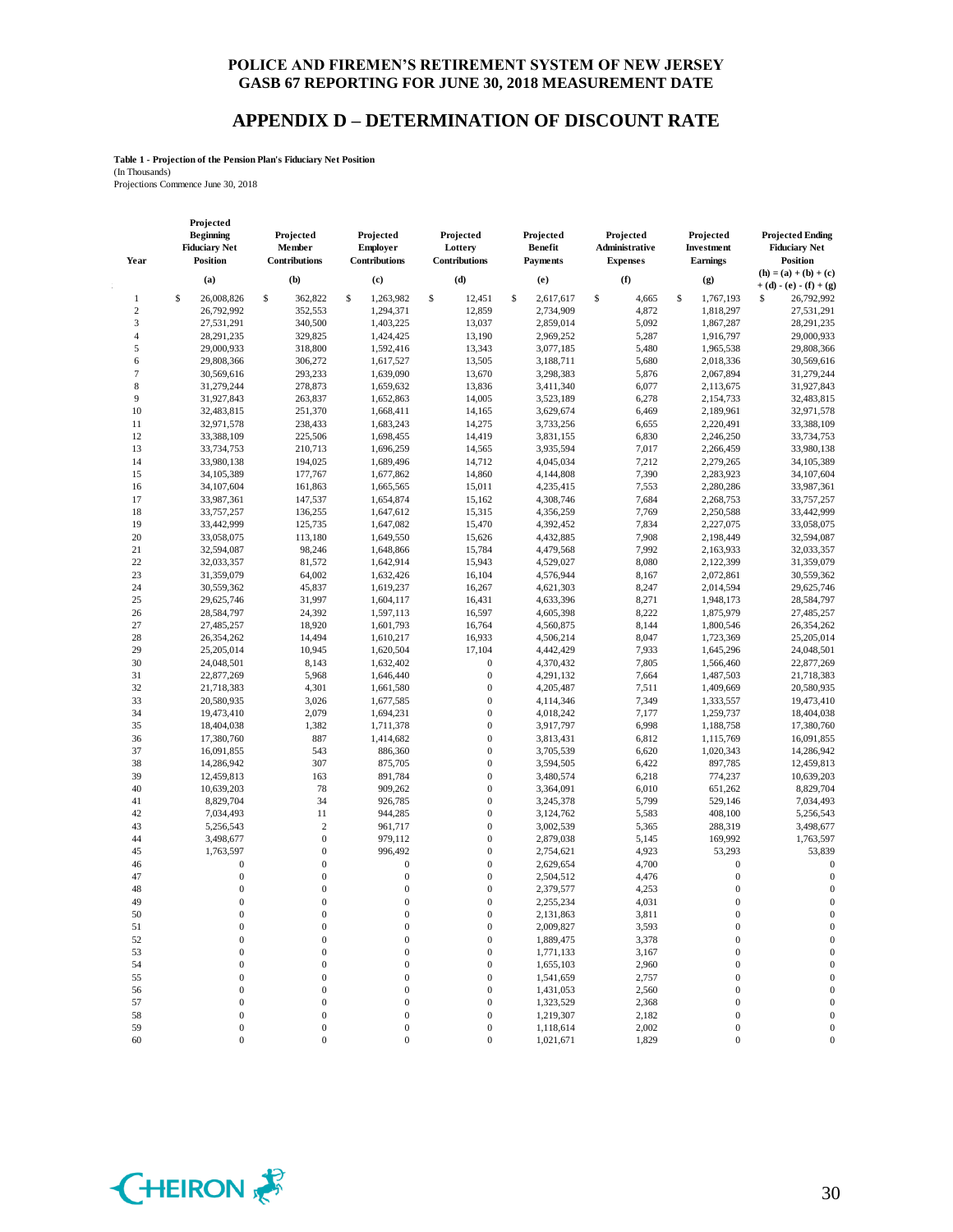### **APPENDIX D – DETERMINATION OF DISCOUNT RATE**

**Table 1 - Projection of the Pension Plan's Fiduciary Net Position**

(In Thousands) Projections Commence June 30, 2018

| Year | Projected<br><b>Beginning</b><br><b>Fiduciary Net</b><br><b>Position</b> | Projected<br>Member<br>Contributions | Projected<br>Employer<br>Contributions | Projected<br>Lottery<br>Contributions | Projected<br><b>Benefit</b><br>Payments | Projected<br>Administrative<br><b>Expenses</b> | Projected<br>Investment<br>Earnings | <b>Projected Ending</b><br><b>Fiduciary Net</b><br><b>Position</b> |
|------|--------------------------------------------------------------------------|--------------------------------------|----------------------------------------|---------------------------------------|-----------------------------------------|------------------------------------------------|-------------------------------------|--------------------------------------------------------------------|
|      | (a)                                                                      | (b)                                  | (c)                                    | (d)                                   | (e)                                     | (f)                                            | (g)                                 | $(h) = (a) + (b) + (c)$                                            |
|      |                                                                          |                                      |                                        |                                       |                                         |                                                |                                     | $+ (d) - (e) - (f) + (g)$                                          |
| 61   | $\boldsymbol{0}$                                                         | $\boldsymbol{0}$                     | $\mathbf{0}$                           | $\boldsymbol{0}$                      | 928,699                                 | 1,663                                          | $\mathbf{0}$                        | $\theta$                                                           |
| 62   | $\overline{0}$                                                           | $\boldsymbol{0}$                     | $\mathbf{0}$                           | $\boldsymbol{0}$                      | 839,919                                 | 1,504                                          | $\mathbf{0}$                        | $\boldsymbol{0}$                                                   |
| 63   | $\boldsymbol{0}$                                                         | $\boldsymbol{0}$                     | $\mathbf{0}$                           | $\boldsymbol{0}$                      | 755,544                                 | 1,354                                          | $\mathbf{0}$                        | $\boldsymbol{0}$                                                   |
| 64   | $\boldsymbol{0}$                                                         | $\boldsymbol{0}$                     | $\mathbf{0}$                           | $\boldsymbol{0}$                      | 675,766                                 | 1,211                                          | $\boldsymbol{0}$                    | $\mathbf{0}$                                                       |
| 65   | $\boldsymbol{0}$                                                         | $\boldsymbol{0}$                     | $\mathbf{0}$                           | $\boldsymbol{0}$                      | 600,762                                 | 1,077                                          | $\mathbf{0}$                        | $\mathbf{0}$                                                       |
| 66   | $\boldsymbol{0}$                                                         | $\overline{0}$                       | $\mathbf{0}$                           | $\boldsymbol{0}$                      | 530,679                                 | 952                                            | $\mathbf{0}$                        | $\mathbf{0}$                                                       |
| 67   | $\boldsymbol{0}$                                                         | $\boldsymbol{0}$                     | $\mathbf{0}$                           | $\boldsymbol{0}$                      | 465,627                                 | 835                                            | $\boldsymbol{0}$                    | $\mathbf{0}$                                                       |
| 68   | $\boldsymbol{0}$                                                         | $\boldsymbol{0}$                     | $\boldsymbol{0}$                       | $\boldsymbol{0}$                      | 405,677                                 | 728                                            | $\boldsymbol{0}$                    | $\mathbf{0}$                                                       |
| 69   | $\boldsymbol{0}$                                                         | $\boldsymbol{0}$                     | $\boldsymbol{0}$                       | $\boldsymbol{0}$                      | 350,850                                 | 630                                            | $\boldsymbol{0}$                    | $\boldsymbol{0}$                                                   |
| 70   | $\overline{0}$                                                           | $\boldsymbol{0}$                     | $\boldsymbol{0}$                       | $\boldsymbol{0}$                      | 301,110                                 | 541                                            | $\boldsymbol{0}$                    | $\boldsymbol{0}$                                                   |
| 71   | $\overline{0}$                                                           | $\overline{0}$                       | $\theta$                               | $\boldsymbol{0}$                      | 256,365                                 | 461                                            | $\boldsymbol{0}$                    | $\boldsymbol{0}$                                                   |
| 72   | $\mathbf{0}$                                                             | $\mathbf{0}$                         | $\mathbf{0}$                           | $\mathbf{0}$                          | 216,470                                 | 389                                            | $\mathbf{0}$                        | $\boldsymbol{0}$                                                   |
| 73   | $\overline{0}$                                                           | $\overline{0}$                       | $\mathbf{0}$                           | $\mathbf{0}$                          | 181,222                                 | 326                                            | $\overline{0}$                      | $\mathbf{0}$                                                       |
| 74   | $\boldsymbol{0}$                                                         | $\boldsymbol{0}$                     | $\boldsymbol{0}$                       | $\boldsymbol{0}$                      |                                         | 271                                            | $\boldsymbol{0}$                    | $\mathbf{0}$                                                       |
|      |                                                                          |                                      |                                        |                                       | 150,378                                 |                                                |                                     |                                                                    |
| 75   | $\boldsymbol{0}$                                                         | $\mathbf 0$                          | $\boldsymbol{0}$                       | $\boldsymbol{0}$                      | 123,649                                 | 223                                            | $\boldsymbol{0}$                    | $\mathbf{0}$                                                       |
| 76   | $\boldsymbol{0}$                                                         | $\boldsymbol{0}$                     | $\mathbf{0}$                           | $\boldsymbol{0}$                      | 100,717                                 | 181                                            | $\boldsymbol{0}$                    | $\boldsymbol{0}$                                                   |
| 77   | $\boldsymbol{0}$                                                         | $\boldsymbol{0}$                     | $\mathbf{0}$                           | $\boldsymbol{0}$                      | 81,239                                  | 146                                            | $\boldsymbol{0}$                    | $\mathbf{0}$                                                       |
| 78   | $\boldsymbol{0}$                                                         | $\boldsymbol{0}$                     | $\mathbf{0}$                           | $\boldsymbol{0}$                      | 64,862                                  | 117                                            | $\boldsymbol{0}$                    | $\mathbf{0}$                                                       |
| 79   | $\boldsymbol{0}$                                                         | $\boldsymbol{0}$                     | $\boldsymbol{0}$                       | $\boldsymbol{0}$                      | 51,233                                  | 92                                             | $\boldsymbol{0}$                    | $\mathbf{0}$                                                       |
| 80   | $\boldsymbol{0}$                                                         | $\boldsymbol{0}$                     | $\mathbf{0}$                           | $\boldsymbol{0}$                      | 40,011                                  | $72\,$                                         | $\mathbf{0}$                        | $\mathbf{0}$                                                       |
| 81   | $\boldsymbol{0}$                                                         | $\boldsymbol{0}$                     | $\mathbf{0}$                           | $\boldsymbol{0}$                      | 30,869                                  | 56                                             | $\boldsymbol{0}$                    | $\boldsymbol{0}$                                                   |
| 82   | $\boldsymbol{0}$                                                         | $\boldsymbol{0}$                     | $\mathbf{0}$                           | $\boldsymbol{0}$                      | 23,510                                  | 42                                             | $\boldsymbol{0}$                    | $\boldsymbol{0}$                                                   |
| 83   | $\boldsymbol{0}$                                                         | $\boldsymbol{0}$                     | $\overline{0}$                         | $\mathbf{0}$                          | 17,660                                  | 32                                             | $\mathbf{0}$                        | $\overline{0}$                                                     |
| 84   | $\boldsymbol{0}$                                                         | $\mathbf 0$                          | $\mathbf{0}$                           | $\boldsymbol{0}$                      | 13,074                                  | 24                                             | $\boldsymbol{0}$                    | $\mathbf{0}$                                                       |
| 85   | $\boldsymbol{0}$                                                         | $\boldsymbol{0}$                     | $\mathbf{0}$                           | $\boldsymbol{0}$                      | 9,533                                   | 17                                             | $\overline{0}$                      | $\boldsymbol{0}$                                                   |
| 86   | $\boldsymbol{0}$                                                         | $\boldsymbol{0}$                     | $\mathbf{0}$                           | $\boldsymbol{0}$                      | 6,844                                   | 12                                             | $\boldsymbol{0}$                    | $\overline{0}$                                                     |
| 87   | $\boldsymbol{0}$                                                         | $\boldsymbol{0}$                     | $\mathbf{0}$                           | $\boldsymbol{0}$                      | 4,838                                   | 9                                              | $\boldsymbol{0}$                    | $\overline{0}$                                                     |
| 88   | $\boldsymbol{0}$                                                         | $\boldsymbol{0}$                     | $\mathbf{0}$                           | $\boldsymbol{0}$                      | 3,369                                   | 6                                              | $\boldsymbol{0}$                    | $\mathbf{0}$                                                       |
| 89   | $\boldsymbol{0}$                                                         | $\boldsymbol{0}$                     | $\boldsymbol{0}$                       | $\boldsymbol{0}$                      | 2,314                                   | $\overline{4}$                                 | $\boldsymbol{0}$                    | $\mathbf{0}$                                                       |
| 90   | $\boldsymbol{0}$                                                         | $\boldsymbol{0}$                     | $\mathbf{0}$                           | $\boldsymbol{0}$                      | 1,570                                   | $\mathfrak{Z}$                                 | $\mathbf{0}$                        | $\mathbf{0}$                                                       |
|      |                                                                          |                                      |                                        |                                       |                                         |                                                |                                     |                                                                    |
| 91   | $\boldsymbol{0}$                                                         | $\boldsymbol{0}$                     | $\mathbf{0}$                           | $\boldsymbol{0}$                      | 1,056                                   | $\sqrt{2}$                                     | $\boldsymbol{0}$                    | $\mathbf{0}$                                                       |
| 92   | $\overline{0}$                                                           | $\boldsymbol{0}$                     | $\mathbf{0}$                           | $\boldsymbol{0}$                      | 707                                     | $\mathbf{1}$                                   | $\mathbf{0}$                        | $\mathbf{0}$                                                       |
| 93   | $\overline{0}$                                                           | $\boldsymbol{0}$                     | $\mathbf{0}$                           | $\boldsymbol{0}$                      | 474                                     | $\mathbf{1}$                                   | $\boldsymbol{0}$                    | $\mathbf{0}$                                                       |
| 94   | 0                                                                        | $\boldsymbol{0}$                     | $\mathbf{0}$                           | $\boldsymbol{0}$                      | 320                                     | $\mathbf{1}$                                   | $\boldsymbol{0}$                    | $\boldsymbol{0}$                                                   |
| 95   | $\boldsymbol{0}$                                                         | $\boldsymbol{0}$                     | $\mathbf{0}$                           | $\boldsymbol{0}$                      | 218                                     | $\boldsymbol{0}$                               | $\boldsymbol{0}$                    | $\overline{0}$                                                     |
| 96   | 0                                                                        | $\boldsymbol{0}$                     | $\boldsymbol{0}$                       | $\boldsymbol{0}$                      | 151                                     | $\boldsymbol{0}$                               | $\boldsymbol{0}$                    | $\overline{0}$                                                     |
| 97   | $\boldsymbol{0}$                                                         | $\boldsymbol{0}$                     | $\boldsymbol{0}$                       | $\boldsymbol{0}$                      | 107                                     | $\boldsymbol{0}$                               | $\boldsymbol{0}$                    | $\boldsymbol{0}$                                                   |
| 98   | $\boldsymbol{0}$                                                         | $\boldsymbol{0}$                     | $\mathbf{0}$                           | $\boldsymbol{0}$                      | 77                                      | $\boldsymbol{0}$                               | $\boldsymbol{0}$                    | $\boldsymbol{0}$                                                   |
| 99   | $\boldsymbol{0}$                                                         | $\boldsymbol{0}$                     | $\boldsymbol{0}$                       | $\boldsymbol{0}$                      | 56                                      | $\boldsymbol{0}$                               | $\boldsymbol{0}$                    | $\boldsymbol{0}$                                                   |
| 100  | $\boldsymbol{0}$                                                         | $\boldsymbol{0}$                     | $\mathbf{0}$                           | $\boldsymbol{0}$                      | 42                                      | $\boldsymbol{0}$                               | $\boldsymbol{0}$                    | $\mathbf{0}$                                                       |
| 101  | $\overline{0}$                                                           | $\boldsymbol{0}$                     | $\mathbf{0}$                           | $\boldsymbol{0}$                      | 31                                      | $\boldsymbol{0}$                               | $\boldsymbol{0}$                    | $\mathbf{0}$                                                       |
| 102  | $\boldsymbol{0}$                                                         | $\mathbf 0$                          | $\mathbf{0}$                           | $\boldsymbol{0}$                      | 24                                      | $\boldsymbol{0}$                               | $\boldsymbol{0}$                    | $\mathbf{0}$                                                       |
| 103  | $\boldsymbol{0}$                                                         | $\boldsymbol{0}$                     | $\mathbf{0}$                           | $\boldsymbol{0}$                      | 18                                      | $\boldsymbol{0}$                               | $\boldsymbol{0}$                    | $\mathbf{0}$                                                       |
| 104  | $\overline{0}$                                                           | $\boldsymbol{0}$                     | $\mathbf{0}$                           | $\boldsymbol{0}$                      | 13                                      | $\boldsymbol{0}$                               | $\boldsymbol{0}$                    | $\mathbf{0}$                                                       |
| 105  | $\overline{0}$                                                           | $\boldsymbol{0}$                     | $\mathbf{0}$                           | $\boldsymbol{0}$                      | 9                                       | $\boldsymbol{0}$                               | $\boldsymbol{0}$                    | $\mathbf{0}$                                                       |
| 106  | $\boldsymbol{0}$                                                         | $\boldsymbol{0}$                     | $\mathbf{0}$                           | $\boldsymbol{0}$                      | $\tau$                                  | $\boldsymbol{0}$                               | $\boldsymbol{0}$                    | $\mathbf{0}$                                                       |
| 107  | $\boldsymbol{0}$                                                         | $\boldsymbol{0}$                     | $\mathbf{0}$                           | $\boldsymbol{0}$                      | $\overline{4}$                          | $\boldsymbol{0}$                               | $\boldsymbol{0}$                    | $\mathbf{0}$                                                       |
|      |                                                                          |                                      |                                        | $\boldsymbol{0}$                      | $\mathfrak z$                           | $\boldsymbol{0}$                               | $\mathbf{0}$                        | $\overline{0}$                                                     |
| 108  | $\boldsymbol{0}$                                                         | $\boldsymbol{0}$                     | $\boldsymbol{0}$                       |                                       |                                         |                                                |                                     |                                                                    |
| 109  | $\boldsymbol{0}$                                                         | $\boldsymbol{0}$                     | $\mathbf{0}$                           | $\boldsymbol{0}$                      | $\overline{2}$                          | $\boldsymbol{0}$                               | $\mathbf{0}$                        | $\overline{0}$                                                     |
| 110  | $\boldsymbol{0}$                                                         | $\boldsymbol{0}$                     | $\boldsymbol{0}$                       | $\boldsymbol{0}$                      | $\,1\,$                                 | $\boldsymbol{0}$                               | $\boldsymbol{0}$                    | $\mathbf{0}$                                                       |
| 111  | $\boldsymbol{0}$                                                         | $\boldsymbol{0}$                     | $\boldsymbol{0}$                       | $\boldsymbol{0}$                      | $\,1\,$                                 | $\boldsymbol{0}$                               | $\boldsymbol{0}$                    | $\boldsymbol{0}$                                                   |
| 112  | $\boldsymbol{0}$                                                         | $\boldsymbol{0}$                     | $\boldsymbol{0}$                       | $\boldsymbol{0}$                      | $\boldsymbol{0}$                        | $\boldsymbol{0}$                               | $\boldsymbol{0}$                    | $\boldsymbol{0}$                                                   |
| 113  | $\overline{0}$                                                           | $\boldsymbol{0}$                     | $\boldsymbol{0}$                       | $\boldsymbol{0}$                      | $\mathbf{0}$                            | $\boldsymbol{0}$                               | $\boldsymbol{0}$                    | $\boldsymbol{0}$                                                   |
| 114  | $\mathbf{0}$                                                             | $\overline{0}$                       | $\mathbf{0}$                           | $\boldsymbol{0}$                      | $\mathbf{0}$                            | $\boldsymbol{0}$                               | $\mathbf{0}$                        | $\boldsymbol{0}$                                                   |
| 115  | $\Omega$                                                                 | $\theta$                             | $\theta$                               | $\theta$                              | $\Omega$                                | $\overline{0}$                                 | $\Omega$                            | $\overline{0}$                                                     |

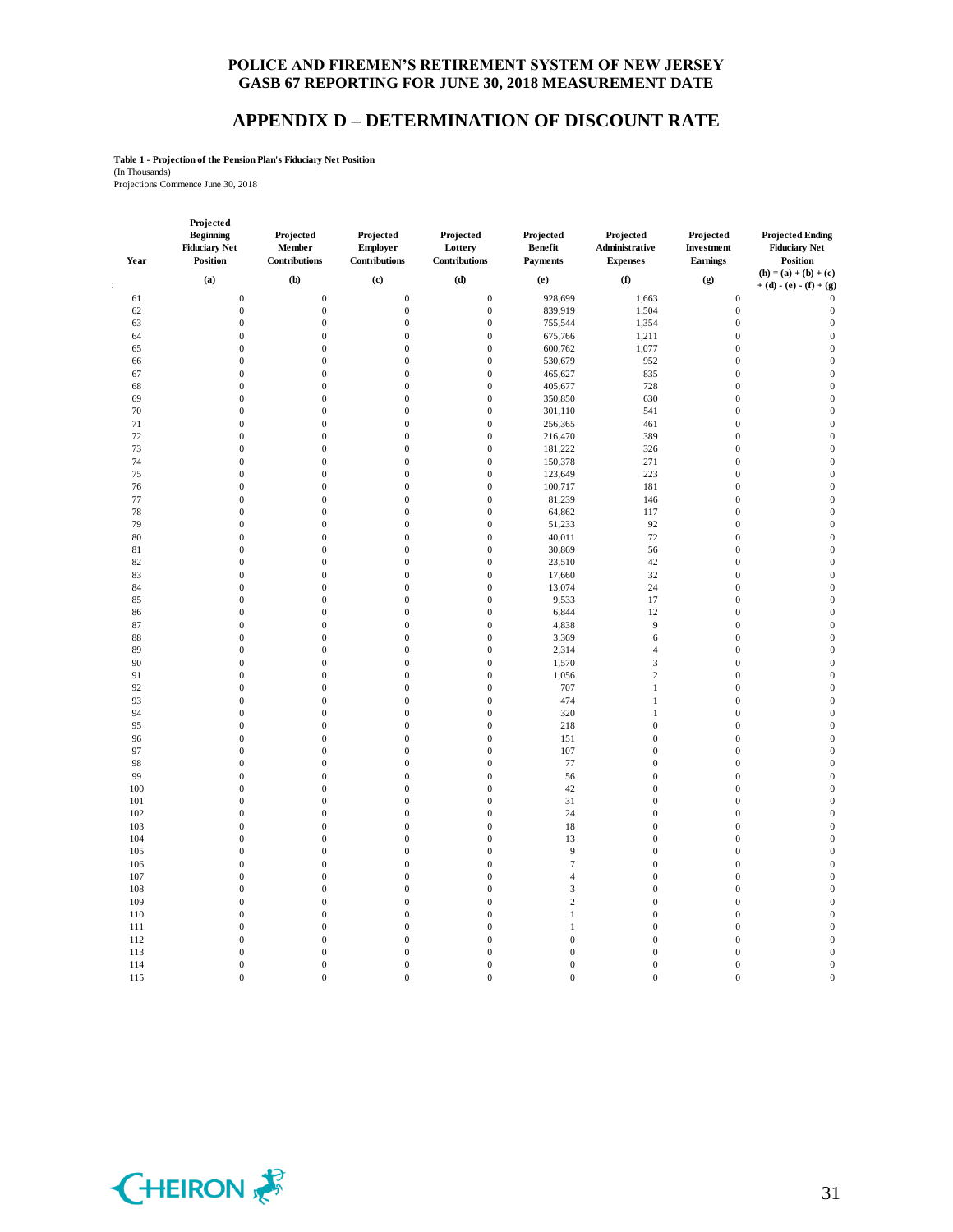### **APPENDIX D – DETERMINATION OF DISCOUNT RATE**

**Table 2 - Actuarial Present Values of Projected Benefit Payments**

(In Thousands)

Projections Commence June 30, 2018

\* From Table 1 - Projection of the Pension Plan's Fiduciary Net Position, column (a) \*\* From Table 1 - Projection of the Pension Plan's Fiduciary Net Position, column (e)

| Year             | Projected<br><b>Beginning</b><br><b>Fiduciary Net</b><br>Position* | <b>Projected Benefit</b><br><b>Payments</b> for<br>current Plan<br>participants** | "Funded" Portion of<br><b>Benefit Payments</b> | "Unfunded"<br>Portion of<br><b>Benefit</b><br><b>Payments</b> | <b>Present Value of</b><br>"Funded" Benefit<br><b>Payments</b> | <b>Present Value of</b><br>"Unfunded" Benefit<br><b>Payments</b> | <b>Present Value of</b><br><b>Benefit Payments</b><br><b>Using the Single</b><br><b>Discount Rate</b> |
|------------------|--------------------------------------------------------------------|-----------------------------------------------------------------------------------|------------------------------------------------|---------------------------------------------------------------|----------------------------------------------------------------|------------------------------------------------------------------|-------------------------------------------------------------------------------------------------------|
| (a)              | (b)                                                                | (c)                                                                               | (d) = (c) if (b) >= (c)                        | $(e) = (c) - (d)$                                             | $(f) = (d) /$<br>$(1+7.00\%)$ <sup>^</sup> [(a) - .5]          | $(g) = (e) /$<br>$(1+3.87\%)$ <sup>^</sup> [(a) - .5]            | $(h) = (c) /$<br>$(1+6.51\%)$ <sup>^</sup> [(a) - .5]                                                 |
| $\mathbf{1}$     | \$<br>26,008,826                                                   | \$<br>2,617,617                                                                   | \$<br>2,617,617                                | \$<br>$\boldsymbol{0}$                                        | \$<br>2,530,546                                                | \$<br>$\boldsymbol{0}$                                           | \$<br>2,536,407                                                                                       |
| $\sqrt{2}$       | 26,792,992                                                         | 2,734,909                                                                         | 2,734,909                                      | $\boldsymbol{0}$                                              | 2,470,969                                                      | $\boldsymbol{0}$                                                 | 2,488,179                                                                                             |
| $\mathfrak z$    | 27,531,291                                                         | 2,859,014                                                                         | 2,859,014                                      | $\boldsymbol{0}$                                              | 2,414,109                                                      | $\boldsymbol{0}$                                                 | 2,442,198                                                                                             |
| $\overline{4}$   | 28,291,235                                                         | 2,969,252                                                                         | 2,969,252                                      | $\boldsymbol{0}$                                              | 2,343,170                                                      | $\boldsymbol{0}$                                                 | 2,381,428                                                                                             |
| 5                | 29,000,933                                                         | 3,077,185                                                                         | 3,077,185                                      | $\boldsymbol{0}$                                              | 2,269,482                                                      | $\boldsymbol{0}$                                                 | 2,317,234                                                                                             |
| 6                | 29,808,366                                                         | 3,188,711                                                                         | 3,188,711                                      | $\mathbf{0}$                                                  | 2,197,882                                                      | $\boldsymbol{0}$                                                 | 2,254,536                                                                                             |
| $\boldsymbol{7}$ | 30,569,616                                                         | 3,298,383                                                                         | 3,298,383                                      | $\boldsymbol{0}$                                              | 2,124,743                                                      | $\boldsymbol{0}$                                                 | 2,189,621                                                                                             |
| 8                | 31,279,244                                                         | 3,411,340                                                                         | 3,411,340                                      | $\boldsymbol{0}$                                              | 2,053,746                                                      | $\boldsymbol{0}$                                                 | 2,126,272                                                                                             |
| 9                | 31,927,843                                                         | 3,523,189                                                                         | 3,523,189                                      | $\boldsymbol{0}$                                              | 1,982,321                                                      | $\boldsymbol{0}$                                                 | 2,061,843                                                                                             |
| $10$             | 32,483,815                                                         | 3,629,674                                                                         | 3,629,674                                      | $\mathbf{0}$                                                  | 1,908,630                                                      | $\boldsymbol{0}$                                                 | 1,994,404                                                                                             |
| 11               | 32,971,578                                                         | 3,733,256                                                                         | 3,733,256                                      | $\boldsymbol{0}$                                              | 1,834,671                                                      | $\boldsymbol{0}$                                                 | 1,926,012                                                                                             |
| 12               | 33,388,109                                                         | 3,831,155                                                                         | 3,831,155                                      | $\boldsymbol{0}$                                              | 1,759,609                                                      | $\boldsymbol{0}$                                                 | 1,855,781                                                                                             |
| 13               | 33,734,753                                                         | 3,935,594                                                                         | 3,935,594                                      | $\boldsymbol{0}$                                              | 1,689,325                                                      | $\boldsymbol{0}$                                                 | 1,789,918                                                                                             |
| 14               | 33,980,138                                                         | 4,045,034                                                                         | 4,045,034                                      | $\boldsymbol{0}$                                              | 1,622,711                                                      | $\boldsymbol{0}$                                                 | 1,727,313                                                                                             |
| 15               | 34, 105, 389                                                       | 4,144,808                                                                         | 4,144,808                                      | $\mathbf{0}$                                                  | 1,553,959                                                      | $\boldsymbol{0}$                                                 | 1,661,801                                                                                             |
| 16               | 34,107,604                                                         | 4,235,415                                                                         | 4,235,415                                      | $\boldsymbol{0}$                                              | 1,484,046                                                      | $\boldsymbol{0}$                                                 | 1,594,396                                                                                             |
| 17               | 33,987,361                                                         | 4,308,746                                                                         | 4,308,746                                      | $\boldsymbol{0}$                                              | 1,410,973                                                      | $\boldsymbol{0}$                                                 | 1,522,920                                                                                             |
| 18               | 33,757,257                                                         | 4,356,259                                                                         | 4,356,259                                      | $\boldsymbol{0}$                                              | 1,333,207                                                      | $\boldsymbol{0}$                                                 | 1,445,659                                                                                             |
| 19               | 33,442,999                                                         | 4,392,452                                                                         | 4,392,452                                      | $\mathbf{0}$                                                  | 1,256,340                                                      | $\boldsymbol{0}$                                                 | 1,368,626                                                                                             |
| 20               | 33,058,075                                                         | 4,432,885                                                                         | 4,432,885                                      | $\boldsymbol{0}$                                              | 1,184,958                                                      | $\boldsymbol{0}$                                                 | 1,296,851                                                                                             |
| 21               | 32,594,087                                                         | 4,479,568                                                                         | 4,479,568                                      | $\boldsymbol{0}$                                              | 1,119,099                                                      | $\boldsymbol{0}$                                                 | 1,230,455                                                                                             |
| 22               | 32,033,357                                                         | 4,529,027                                                                         | 4,529,027                                      | $\boldsymbol{0}$                                              | 1,057,435                                                      | $\boldsymbol{0}$                                                 | 1,168,047                                                                                             |
| 23               | 31,359,079                                                         | 4,576,944                                                                         | 4,576,944                                      | $\boldsymbol{0}$                                              | 998,713                                                        | $\boldsymbol{0}$                                                 | 1,108,299                                                                                             |
| 24               | 30,559,362                                                         | 4,621,303                                                                         | 4,621,303                                      | $\mathbf{0}$                                                  | 942,423                                                        | $\boldsymbol{0}$                                                 | 1,050,682                                                                                             |
| 25               | 29,625,746                                                         | 4,633,396                                                                         | 4,633,396                                      | $\mathbf{0}$                                                  | 883,074                                                        | $\boldsymbol{0}$                                                 | 989,082                                                                                               |
| 26               | 28,584,797                                                         | 4,605,398                                                                         | 4,605,398                                      | $\boldsymbol{0}$                                              | 820,315                                                        | $\boldsymbol{0}$                                                 | 923,051                                                                                               |
| 27               | 27,485,257                                                         | 4,560,875                                                                         | 4,560,875                                      | $\boldsymbol{0}$                                              | 759,238                                                        | $\boldsymbol{0}$                                                 | 858,287                                                                                               |
| 28               | 26,354,262                                                         | 4,506,214                                                                         | 4,506,214                                      | $\boldsymbol{0}$                                              | 701,064                                                        | $\boldsymbol{0}$                                                 | 796,200                                                                                               |
| 29               | 25,205,014                                                         | 4,442,429                                                                         | 4,442,429                                      | $\mathbf{0}$                                                  | 645,926                                                        | $\boldsymbol{0}$                                                 | 736,982                                                                                               |
| 30               | 24,048,501                                                         | 4,370,432                                                                         | 4,370,432                                      | $\boldsymbol{0}$                                              | 593,886                                                        | $\boldsymbol{0}$                                                 | 680,748                                                                                               |
| 31               | 22,877,269                                                         | 4,291,132                                                                         | 4,291,132                                      | $\boldsymbol{0}$                                              | 544,963                                                        | $\boldsymbol{0}$                                                 | 627,566                                                                                               |
| 32               | 21,718,383                                                         | 4,205,487                                                                         | 4,205,487                                      | $\boldsymbol{0}$                                              | 499,146                                                        | $\boldsymbol{0}$                                                 | 577,471                                                                                               |
| 33               | 20,580,935                                                         | 4,114,346                                                                         | 4,114,346                                      | $\mathbf{0}$                                                  | 456,381                                                        | $\boldsymbol{0}$                                                 | 530,445                                                                                               |
| 34               | 19,473,410                                                         | 4,018,242                                                                         | 4,018,242                                      | $\mathbf{0}$                                                  | 416,562                                                        | $\boldsymbol{0}$                                                 | 486,409                                                                                               |
| 35               | 18,404,038                                                         | 3,917,797                                                                         | 3,917,797                                      | $\boldsymbol{0}$                                              | 379,579                                                        | $\boldsymbol{0}$                                                 | 445,280                                                                                               |
| 36               | 17,380,760                                                         | 3,813,431                                                                         | 3,813,431                                      | $\boldsymbol{0}$                                              | 345,296                                                        | $\boldsymbol{0}$                                                 | 406,942                                                                                               |
| 37               | 16,091,855                                                         | 3,705,539                                                                         | 3,705,539                                      | $\boldsymbol{0}$                                              | 313,577                                                        | $\boldsymbol{0}$                                                 | 371,274                                                                                               |
| 38               | 14,286,942                                                         | 3,594,505                                                                         | 3,594,505                                      | $\mathbf{0}$                                                  | 284,281                                                        | $\boldsymbol{0}$                                                 | 338,149                                                                                               |
| 39               | 12,459,813                                                         | 3,480,574                                                                         | 3,480,574                                      | $\boldsymbol{0}$                                              | 257,262                                                        | $\boldsymbol{0}$                                                 | 307,429                                                                                               |
| 40               | 10,639,203                                                         | 3,364,091                                                                         | 3,364,091                                      | $\boldsymbol{0}$                                              | 232,385                                                        | $\boldsymbol{0}$                                                 | 278,990                                                                                               |
| 41               | 8,829,704                                                          | 3,245,378                                                                         | 3,245,378                                      | $\boldsymbol{0}$                                              | 209,518                                                        | $\boldsymbol{0}$                                                 | 252,704                                                                                               |
| 42               | 7,034,493                                                          | 3,124,762                                                                         | 3,124,762                                      | $\mathbf{0}$                                                  | 188,534                                                        | $\boldsymbol{0}$                                                 | 228,449                                                                                               |
| 43               | 5,256,543                                                          | 3,002,539                                                                         | 3,002,539                                      | $\boldsymbol{0}$                                              | 169,308                                                        | $\boldsymbol{0}$                                                 | 206,104                                                                                               |
| 44               | 3,498,677                                                          | 2,879,038                                                                         | 2,879,038                                      | $\mathbf{0}$                                                  | 151,724                                                        | $\boldsymbol{0}$                                                 | 185,554                                                                                               |
| 45               | 1,763,597                                                          | 2,754,621                                                                         | 1,763,597                                      | 991,024                                                       | 86,860                                                         | 182,925                                                          | 166,691                                                                                               |
| 46               | $\boldsymbol{0}$                                                   | 2,629,654                                                                         | $\boldsymbol{0}$                               | 2,629,654                                                     | $\boldsymbol{0}$                                               | 467,302                                                          | 149,408                                                                                               |
| 47               | $\overline{0}$                                                     | 2,504,512                                                                         | $\mathbf{0}$                                   | 2,504,512                                                     | $\boldsymbol{0}$                                               | 428,481                                                          | 133,605                                                                                               |
| 48               | $\boldsymbol{0}$                                                   | 2,379,577                                                                         | $\boldsymbol{0}$                               | 2,379,577                                                     | 0                                                              | 391,939                                                          | 119,186                                                                                               |
| 49               | $\boldsymbol{0}$                                                   | 2,255,234                                                                         | $\boldsymbol{0}$                               | 2,255,234                                                     | $\boldsymbol{0}$                                               | 357,619                                                          | 106,058                                                                                               |
| 50               | $\boldsymbol{0}$                                                   | 2,131,863                                                                         | $\boldsymbol{0}$                               | 2,131,863                                                     | $\boldsymbol{0}$                                               | 325,460                                                          | 94,132                                                                                                |
| 51               | $\boldsymbol{0}$                                                   | 2,009,827                                                                         | $\boldsymbol{0}$                               | 2,009,827                                                     | $\boldsymbol{0}$                                               | 295,398                                                          | 83,323                                                                                                |
| 52               | $\boldsymbol{0}$                                                   | 1,889,475                                                                         | $\boldsymbol{0}$                               | 1,889,475                                                     | $\boldsymbol{0}$                                               | 267,362                                                          | 73,548                                                                                                |
| 53               | $\boldsymbol{0}$                                                   | 1,771,133                                                                         | $\boldsymbol{0}$                               | 1,771,133                                                     | $\boldsymbol{0}$                                               | 241,279                                                          | 64,730                                                                                                |
| 54               | $\boldsymbol{0}$                                                   | 1,655,103                                                                         | $\boldsymbol{0}$                               | 1,655,103                                                     | $\boldsymbol{0}$                                               | 217,072                                                          | 56,795                                                                                                |
| 55               | $\boldsymbol{0}$                                                   | 1,541,659                                                                         | $\boldsymbol{0}$                               | 1,541,659                                                     | $\boldsymbol{0}$                                               | 194,660                                                          | 49,670                                                                                                |
| 56               | $\boldsymbol{0}$                                                   | 1,431,053                                                                         | 0                                              | 1,431,053                                                     | $\boldsymbol{0}$                                               | 173,962                                                          | 43,290                                                                                                |
| 57               | $\boldsymbol{0}$                                                   | 1,323,529                                                                         | 0                                              | 1,323,529                                                     | $\boldsymbol{0}$                                               | 154,896                                                          | 37,592                                                                                                |
| 58               | $\boldsymbol{0}$                                                   | 1,219,307                                                                         | $\boldsymbol{0}$                               | 1,219,307                                                     | $\boldsymbol{0}$                                               | 137,382                                                          | 32,516                                                                                                |
| 59               | $\boldsymbol{0}$                                                   | 1,118,614                                                                         | $\boldsymbol{0}$                               | 1,118,614                                                     | $\boldsymbol{0}$                                               | 121,341                                                          | 28,009                                                                                                |
| 60               | $\boldsymbol{0}$                                                   | 1,021,671                                                                         | $\boldsymbol{0}$                               | 1,021,671                                                     | $\boldsymbol{0}$                                               | 106,696                                                          | 24,019                                                                                                |

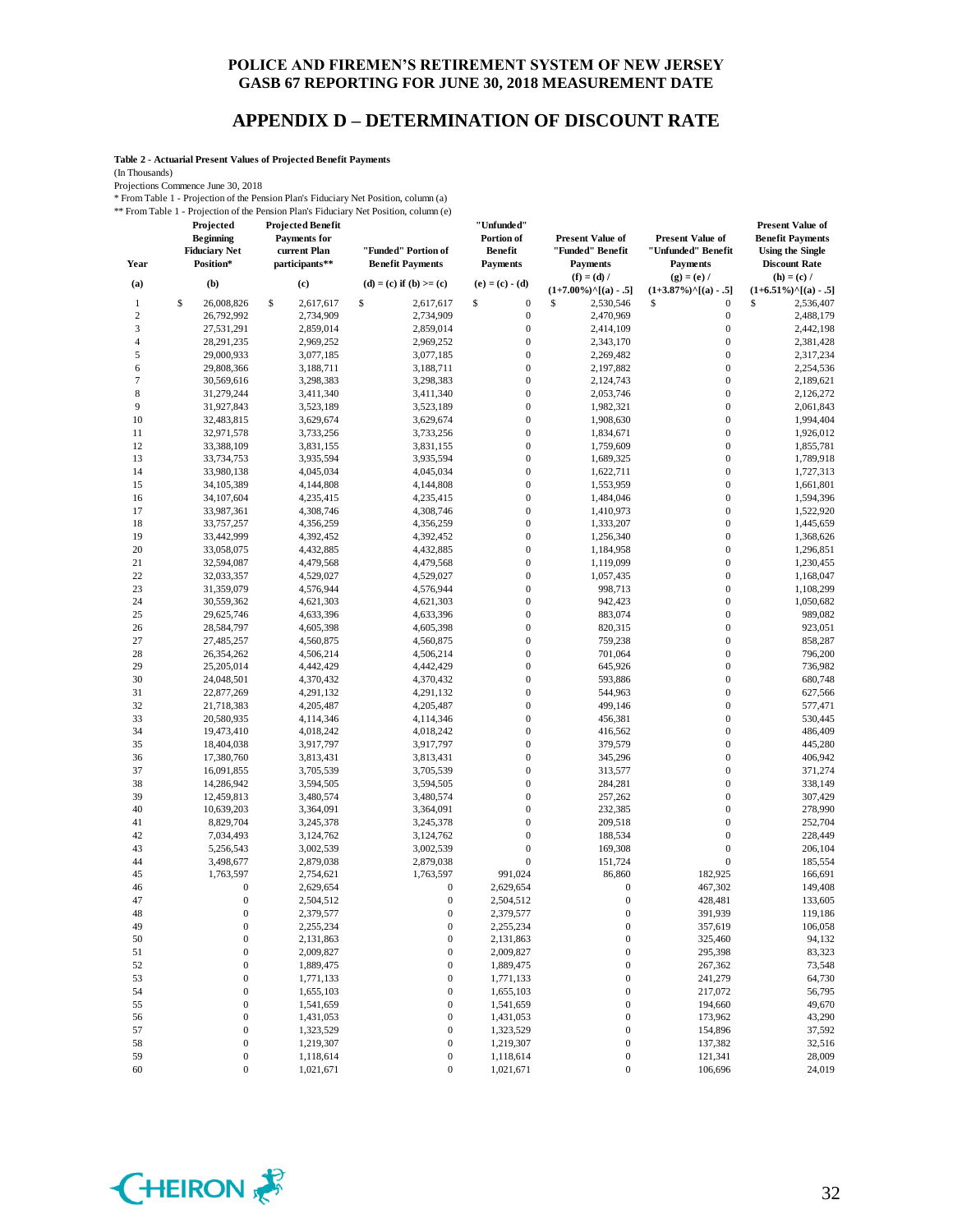### **APPENDIX D – DETERMINATION OF DISCOUNT RATE**

**Table 2 - Actuarial Present Values of Projected Benefit Payments**

(In Thousands)

Projections Commence June 30, 2018

\* From Table 1 - Projection of the Pension Plan's Fiduciary Net Position, column (a)

\*\* From Table 1 - Projection of the Pension Plan's Fiduciary Net Position, column (e)

| 1101111001011<br>Year | Trolection of the 1<br>Projected<br><b>Beginning</b><br><b>Fiduciary Net</b><br>Position* | <b>Projected Benefit</b><br><b>Payments</b> for<br>current Plan<br>participants** | 1011 1 Ruis 1 Ruicher ; 1 fec 1 0 steeds, cordinar (c)<br>"Funded" Portion of<br><b>Benefit Payments</b> | "Unfunded"<br>Portion of<br><b>Benefit</b><br><b>Payments</b> | <b>Present Value of</b><br>"Funded" Benefit<br><b>Payments</b> | <b>Present Value of</b><br>"Unfunded" Benefit<br><b>Payments</b> | <b>Present Value of</b><br><b>Benefit Payments</b><br><b>Using the Single</b><br><b>Discount Rate</b> |
|-----------------------|-------------------------------------------------------------------------------------------|-----------------------------------------------------------------------------------|----------------------------------------------------------------------------------------------------------|---------------------------------------------------------------|----------------------------------------------------------------|------------------------------------------------------------------|-------------------------------------------------------------------------------------------------------|
| (a)                   | (b)                                                                                       | (c)                                                                               | $(d) = (c)$ if $(b) >= (c)$                                                                              | $(e) = (c) - (d)$                                             | $(f) = (d) /$<br>$(1+7.00\%)$ <sup>^</sup> [(a) - .5]          | $(g) = (e) /$<br>$(1+3.87\%)$ <sup>^</sup> [(a) - .5]            | $(h) = (c) /$<br>$(1+6.51\%)$ <sup>^</sup> [(a) - .5]                                                 |
| 61                    | $\boldsymbol{0}$                                                                          | 928,699                                                                           | $\boldsymbol{0}$                                                                                         | 928,699                                                       | $\mathbf{0}$                                                   | 93,373                                                           | 20,499                                                                                                |
| 62                    | $\mathbf{0}$                                                                              | 839,919                                                                           | $\boldsymbol{0}$                                                                                         | 839,919                                                       | $\boldsymbol{0}$                                               | 81,301                                                           | 17,407                                                                                                |
| 63                    | $\boldsymbol{0}$                                                                          | 755,544                                                                           | $\boldsymbol{0}$                                                                                         | 755,544                                                       | $\boldsymbol{0}$                                               | 70,409                                                           | 14,702                                                                                                |
| 64                    | $\boldsymbol{0}$                                                                          | 675,766                                                                           | $\mathbf{0}$                                                                                             | 675,766                                                       | $\mathbf{0}$                                                   | 60,628                                                           | 12,346                                                                                                |
| 65                    | $\boldsymbol{0}$                                                                          | 600,762                                                                           | $\mathbf{0}$                                                                                             | 600,762                                                       | $\boldsymbol{0}$                                               | 51,891                                                           | 10,305                                                                                                |
| 66                    | $\mathbf{0}$                                                                              | 530,679                                                                           | $\mathbf{0}$                                                                                             | 530,679                                                       | $\overline{0}$                                                 | 44,129                                                           | 8,547                                                                                                 |
| 67                    | $\mathbf{0}$                                                                              | 465,627                                                                           | $\mathbf{0}$                                                                                             | 465,627                                                       | $\mathbf{0}$                                                   | 37,277                                                           | 7,041                                                                                                 |
| 68                    | $\boldsymbol{0}$                                                                          | 405,677                                                                           | $\boldsymbol{0}$                                                                                         | 405,677                                                       | $\boldsymbol{0}$                                               | 31,268                                                           | 5,760                                                                                                 |
| 69                    | $\mathbf{0}$                                                                              | 350,850                                                                           | $\boldsymbol{0}$                                                                                         | 350,850                                                       | $\overline{0}$                                                 | 26,034                                                           | 4,677                                                                                                 |
| 70                    | $\boldsymbol{0}$                                                                          | 301,110                                                                           | $\boldsymbol{0}$                                                                                         | 301,110                                                       | $\boldsymbol{0}$                                               | 21,511                                                           | 3,769                                                                                                 |
| 71                    | $\mathbf{0}$                                                                              | 256,365                                                                           | $\boldsymbol{0}$                                                                                         | 256,365                                                       | $\mathbf{0}$                                                   | 17,632                                                           | 3,013                                                                                                 |
| 72                    | $\mathbf{0}$                                                                              | 216,470                                                                           | $\mathbf{0}$                                                                                             | 216,470                                                       | $\overline{0}$                                                 | 14,334                                                           | 2,389                                                                                                 |
| 73                    | $\mathbf{0}$                                                                              | 181,222                                                                           | $\mathbf{0}$                                                                                             | 181,222                                                       | $\mathbf{0}$                                                   | 11,553                                                           | 1,878                                                                                                 |
| 74                    | $\mathbf{0}$                                                                              | 150,378                                                                           | $\boldsymbol{0}$                                                                                         | 150,378                                                       | $\overline{0}$                                                 | 9,229                                                            | 1,463                                                                                                 |
| 75                    | $\boldsymbol{0}$                                                                          | 123,649                                                                           | $\boldsymbol{0}$                                                                                         | 123,649                                                       | $\boldsymbol{0}$                                               | 7,306                                                            | 1,129                                                                                                 |
| 76                    | $\mathbf{0}$                                                                              | 100,717                                                                           | $\boldsymbol{0}$                                                                                         | 100,717                                                       | $\mathbf{0}$                                                   | 5,729                                                            | 864                                                                                                   |
| 77                    | $\mathbf{0}$                                                                              | 81,239                                                                            | $\mathbf{0}$                                                                                             | 81,239                                                        | $\mathbf{0}$                                                   | 4,449                                                            | 654                                                                                                   |
| 78                    | $\mathbf{0}$                                                                              | 64,862                                                                            | $\boldsymbol{0}$                                                                                         | 64,862                                                        | $\boldsymbol{0}$                                               | 3,420                                                            | 490                                                                                                   |
| 79                    | $\mathbf{0}$                                                                              | 51,233                                                                            | $\boldsymbol{0}$                                                                                         | 51,233                                                        | $\overline{0}$                                                 | 2,601                                                            | 364                                                                                                   |
| 80                    | $\boldsymbol{0}$                                                                          | 40,011                                                                            | $\boldsymbol{0}$                                                                                         | 40,011                                                        | $\boldsymbol{0}$                                               | 1,955                                                            | 267                                                                                                   |
| 81                    | $\boldsymbol{0}$                                                                          | 30,869                                                                            | $\boldsymbol{0}$                                                                                         | 30,869                                                        | $\boldsymbol{0}$                                               | 1,452                                                            | 193                                                                                                   |
| 82                    | $\mathbf{0}$                                                                              | 23,510                                                                            | $\boldsymbol{0}$                                                                                         | 23,510                                                        | $\boldsymbol{0}$                                               | 1,065                                                            | 138                                                                                                   |
| 83                    | $\mathbf{0}$                                                                              | 17,660                                                                            | $\boldsymbol{0}$                                                                                         | 17,660                                                        | $\boldsymbol{0}$                                               | 770                                                              | 97                                                                                                    |
| 84                    | $\mathbf{0}$                                                                              | 13,074                                                                            | $\boldsymbol{0}$                                                                                         | 13,074                                                        | $\boldsymbol{0}$                                               | 549                                                              | 68                                                                                                    |
| 85                    | $\boldsymbol{0}$                                                                          | 9,533                                                                             | $\boldsymbol{0}$                                                                                         | 9,533                                                         | $\boldsymbol{0}$                                               | 385                                                              | 46                                                                                                    |
| 86                    | $\boldsymbol{0}$                                                                          | 6,844                                                                             | $\boldsymbol{0}$                                                                                         | 6,844                                                         | $\boldsymbol{0}$                                               | 266                                                              | 31                                                                                                    |
| 87                    | $\mathbf{0}$                                                                              | 4,838                                                                             | $\boldsymbol{0}$                                                                                         | 4,838                                                         | $\boldsymbol{0}$                                               | 181                                                              | 21                                                                                                    |
| 88                    | $\boldsymbol{0}$                                                                          | 3,369                                                                             | $\boldsymbol{0}$                                                                                         | 3,369                                                         | $\boldsymbol{0}$                                               | 122                                                              | 14                                                                                                    |
| 89                    | $\mathbf{0}$                                                                              | 2,314                                                                             | $\boldsymbol{0}$                                                                                         | 2,314                                                         | $\boldsymbol{0}$                                               | 80                                                               | 9                                                                                                     |
| 90                    | $\boldsymbol{0}$                                                                          | 1,570                                                                             | $\boldsymbol{0}$                                                                                         | 1,570                                                         | $\boldsymbol{0}$                                               | 52                                                               | 6                                                                                                     |
| 91                    | $\boldsymbol{0}$                                                                          | 1,056                                                                             | $\boldsymbol{0}$                                                                                         | 1,056                                                         | $\boldsymbol{0}$                                               | 34                                                               | $\overline{4}$                                                                                        |
| 92                    | $\boldsymbol{0}$                                                                          | 707                                                                               | $\boldsymbol{0}$                                                                                         | 707                                                           | $\boldsymbol{0}$                                               | 22                                                               | $\overline{2}$                                                                                        |
| 93<br>94              | $\boldsymbol{0}$<br>$\mathbf{0}$                                                          | 474<br>320                                                                        | $\boldsymbol{0}$<br>$\mathbf{0}$                                                                         | 474<br>320                                                    | $\boldsymbol{0}$<br>$\boldsymbol{0}$                           | 14<br>9                                                          | $\mathbf{1}$<br>$\mathbf{1}$                                                                          |
| 95                    | $\boldsymbol{0}$                                                                          | 218                                                                               | $\mathbf{0}$                                                                                             | 218                                                           | $\boldsymbol{0}$                                               | 6                                                                | $\mathbf{1}$                                                                                          |
| 96                    | $\boldsymbol{0}$                                                                          | 151                                                                               | $\boldsymbol{0}$                                                                                         | 151                                                           | $\boldsymbol{0}$                                               | $\overline{4}$                                                   | $\mathbf{0}$                                                                                          |
| 97                    | $\boldsymbol{0}$                                                                          | 107                                                                               | $\mathbf{0}$                                                                                             | 107                                                           | $\boldsymbol{0}$                                               | 3                                                                | $\boldsymbol{0}$                                                                                      |
| 98                    | $\mathbf{0}$                                                                              | 77                                                                                | $\boldsymbol{0}$                                                                                         | 77                                                            | $\boldsymbol{0}$                                               | $\overline{c}$                                                   | $\boldsymbol{0}$                                                                                      |
| 99                    | $\overline{0}$                                                                            | 56                                                                                | $\mathbf{0}$                                                                                             | 56                                                            | $\mathbf{0}$                                                   | $\mathbf{1}$                                                     | $\boldsymbol{0}$                                                                                      |
| 100                   | $\boldsymbol{0}$                                                                          | 42                                                                                | $\mathbf{0}$                                                                                             | 42                                                            | $\boldsymbol{0}$                                               | $\mathbf{1}$                                                     | $\mathbf{0}$                                                                                          |
| 101                   | $\boldsymbol{0}$                                                                          | 31                                                                                | $\mathbf{0}$                                                                                             | 31                                                            | $\boldsymbol{0}$                                               | 1                                                                | $\boldsymbol{0}$                                                                                      |
| 102                   | $\mathbf{0}$                                                                              | 24                                                                                | $\mathbf{0}$                                                                                             | 24                                                            | $\boldsymbol{0}$                                               | $\mathbf{1}$                                                     | $\boldsymbol{0}$                                                                                      |
| 103                   | $\mathbf{0}$                                                                              | 18                                                                                | $\mathbf{0}$                                                                                             | 18                                                            | $\boldsymbol{0}$                                               | $\boldsymbol{0}$                                                 | $\boldsymbol{0}$                                                                                      |
| 104                   | $\overline{0}$                                                                            | 13                                                                                | $\mathbf{0}$                                                                                             | 13                                                            | $\overline{0}$                                                 | $\boldsymbol{0}$                                                 | $\boldsymbol{0}$                                                                                      |
| 105                   | $\mathbf{0}$                                                                              | 9                                                                                 | $\mathbf{0}$                                                                                             | 9                                                             | $\boldsymbol{0}$                                               | $\boldsymbol{0}$                                                 | $\mathbf{0}$                                                                                          |
| 106                   | $\boldsymbol{0}$                                                                          | $\overline{7}$                                                                    | $\mathbf{0}$                                                                                             | $\overline{7}$                                                | $\boldsymbol{0}$                                               | $\boldsymbol{0}$                                                 | $\mathbf{0}$                                                                                          |
| 107                   | $\boldsymbol{0}$                                                                          | $\overline{4}$                                                                    | $\mathbf{0}$                                                                                             | $\overline{4}$                                                | $\mathbf{0}$                                                   | $\boldsymbol{0}$                                                 | $\mathbf{0}$                                                                                          |
| 108                   | $\mathbf{0}$                                                                              | 3                                                                                 | $\mathbf{0}$                                                                                             | 3                                                             | $\boldsymbol{0}$                                               | $\boldsymbol{0}$                                                 | $\boldsymbol{0}$                                                                                      |
| 109                   | $\overline{0}$                                                                            | $\overline{c}$                                                                    | $\overline{0}$                                                                                           | $\overline{c}$                                                | $\mathbf{0}$                                                   | $\boldsymbol{0}$                                                 | $\boldsymbol{0}$                                                                                      |
| 110                   | $\overline{0}$                                                                            | $\mathbf{1}$                                                                      | $\mathbf{0}$                                                                                             | $\mathbf{1}$                                                  | $\boldsymbol{0}$                                               | $\boldsymbol{0}$                                                 | $\mathbf{0}$                                                                                          |
| 111                   | $\mathbf{0}$                                                                              | $\mathbf{1}$                                                                      | $\mathbf{0}$                                                                                             | $\mathbf{1}$                                                  | $\boldsymbol{0}$                                               | $\boldsymbol{0}$                                                 | $\mathbf{0}$                                                                                          |
| 112                   | $\boldsymbol{0}$                                                                          | $\boldsymbol{0}$                                                                  | $\mathbf{0}$                                                                                             | $\mathbf{0}$                                                  | $\mathbf{0}$                                                   | $\mathbf{0}$                                                     | $\boldsymbol{0}$                                                                                      |
| 113                   | $\boldsymbol{0}$                                                                          | $\boldsymbol{0}$                                                                  | $\mathbf{0}$                                                                                             | $\mathbf{0}$                                                  | $\mathbf{0}$                                                   | $\mathbf{0}$                                                     | $\boldsymbol{0}$                                                                                      |
| 114                   | $\boldsymbol{0}$                                                                          | $\boldsymbol{0}$                                                                  | $\mathbf{0}$                                                                                             | $\mathbf{0}$                                                  | $\mathbf{0}$                                                   | $\mathbf 0$                                                      | $\mathbf{0}$                                                                                          |
| 115                   | $\mathbf{0}$                                                                              | $\boldsymbol{0}$                                                                  | $\boldsymbol{0}$                                                                                         | $\overline{0}$                                                | $\boldsymbol{0}$                                               | $\mathbf 0$                                                      | $\boldsymbol{0}$                                                                                      |
|                       |                                                                                           |                                                                                   |                                                                                                          |                                                               | 50,481,943<br>\$                                               | \$<br>4,664,824                                                  | 55,146,767<br>\$                                                                                      |

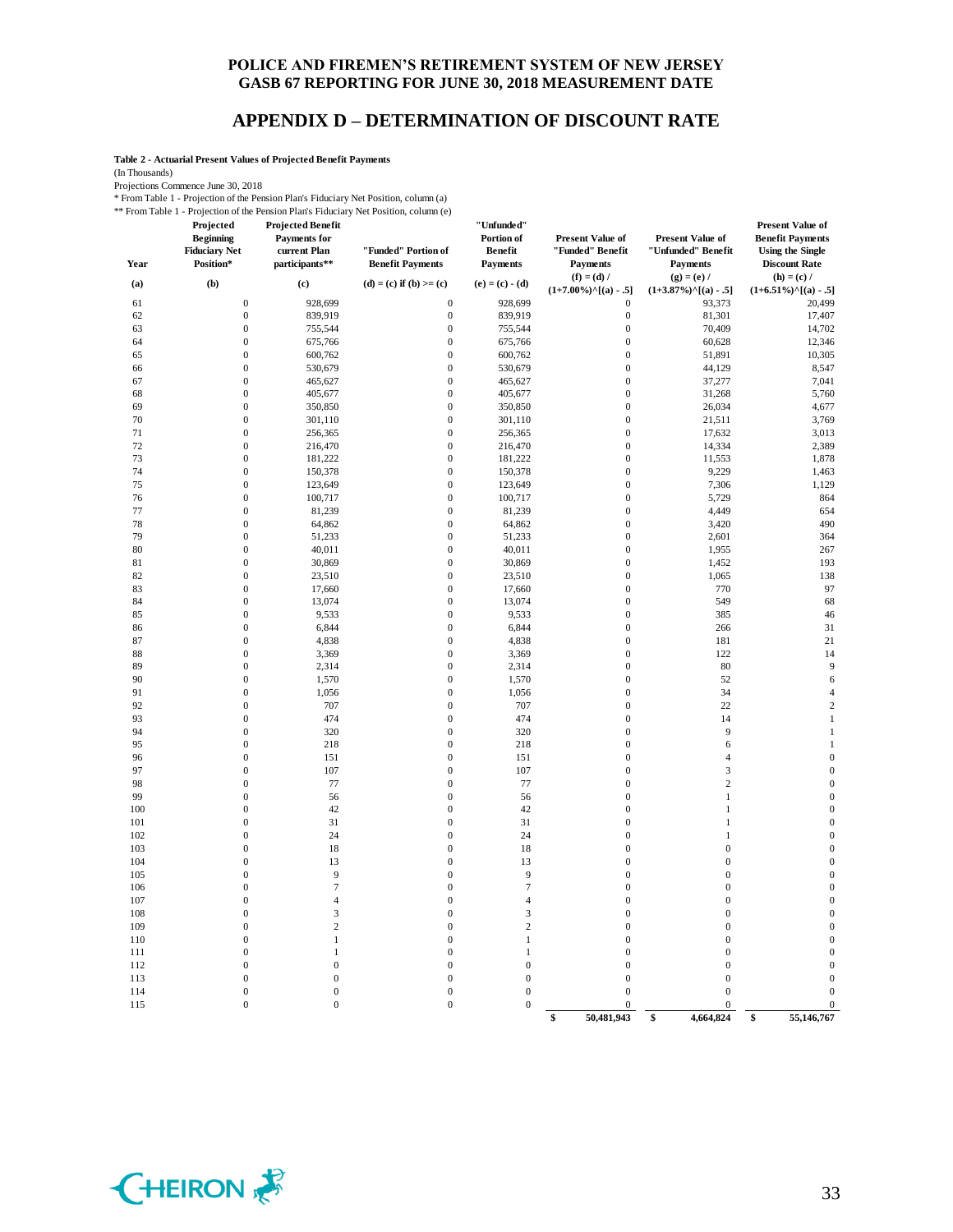# **APPENDIX E – GLOSSARY OF TERMS**

# **1. Actuarially Determined Contribution**

A target or recommended contribution for the reporting period, determined in conformity with Actuarial Standards of Practice based on the most recent measurement available when the contribution for the reporting period was adopted.

# **2. Actuarial Valuation Date**

The date as of which an actuarial valuation is performed. This date may be up to 24 months prior to the measurement date and up to 30 months prior to the employer's reporting date.

# **3. Entry Age Actuarial Cost Method**

The actuarial cost method required for GASB 67 calculations. Under this method, the actuarial present value of the projected benefits of each individual included in an actuarial valuation is allocated on a level basis over the earnings of the individual between entry age and assumed exit ages. The portion of this actuarial present value allocated to a valuation year is called the Service Cost. The portion of this actuarial present value not provided for at a valuation date by the actuarial present value of future service costs is called the Total Pension Liability.

# **4. Measurement Date**

The date as of which the Total Pension Liability and Plan Fiduciary Net Position are measured. The Total Pension Liability may be projected from the Actuarial Valuation Date to the Measurement Date. The Measurement Date must be the same as the Reporting Date for the plan.

### **5. Net Pension Liability**

The liability of employers and nonemployer contributing entities for employees for benefits provided through a defined benefit pension plan. It is calculated as the Total Pension Liability less the Plan Fiduciary Net Position.

### **6. Plan Fiduciary Net Position**

The fair or market value of assets.

# **7. Reporting Date**

The last day of the plan or employer's fiscal year.